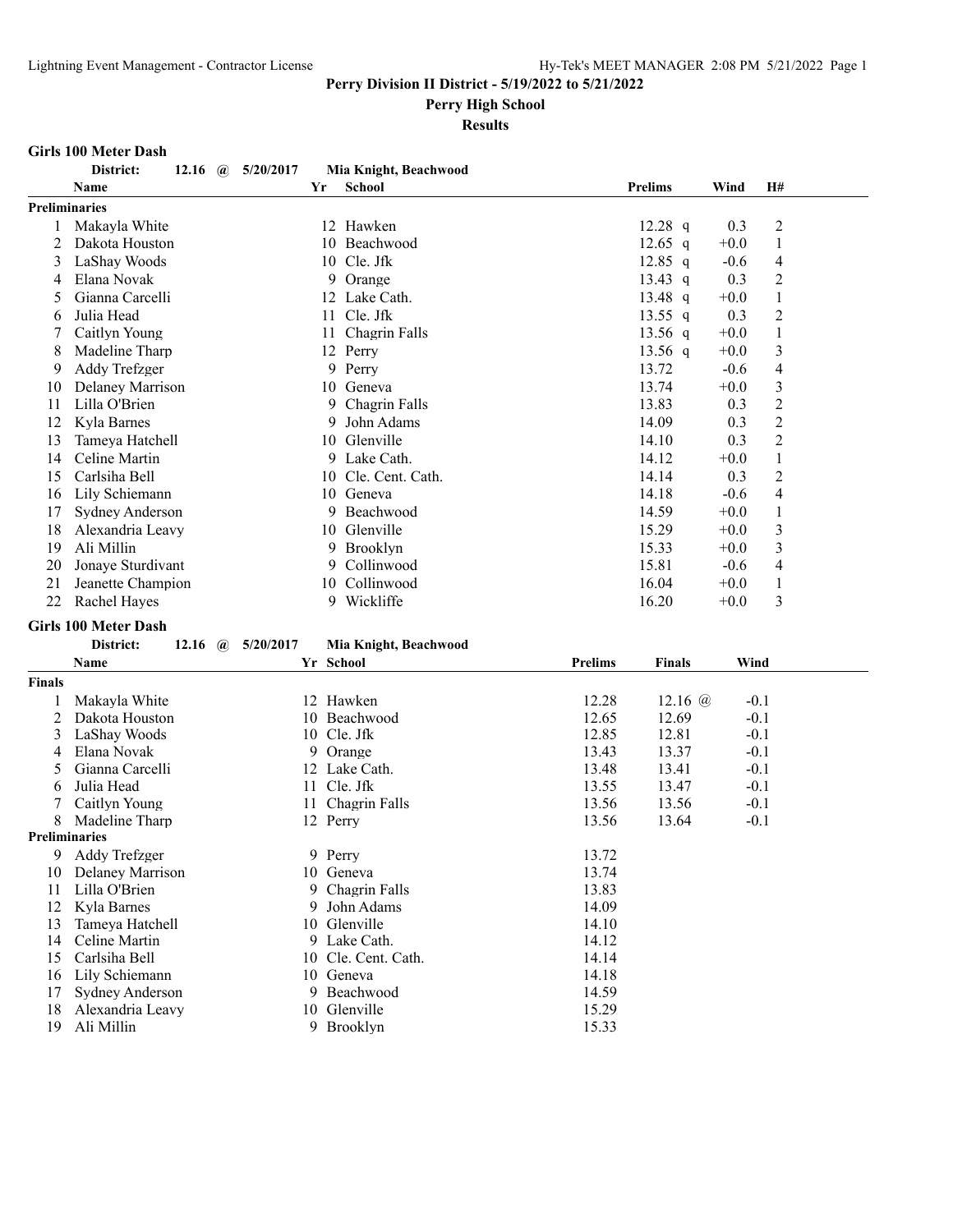**Perry High School**

|                      | Preliminaries  (Girls 100 Meter Dash)       |    |                                   |                |                |        |                          |
|----------------------|---------------------------------------------|----|-----------------------------------|----------------|----------------|--------|--------------------------|
|                      | Name                                        |    | Yr School                         | Prelims        | <b>Finals</b>  | Wind   |                          |
| 20                   | Jonaye Sturdivant                           |    | 9 Collinwood                      | 15.81          |                |        |                          |
| 21                   | Jeanette Champion                           |    | 10 Collinwood                     | 16.04          |                |        |                          |
| 22                   | Rachel Hayes                                |    | 9 Wickliffe                       | 16.20          |                |        |                          |
|                      | <b>Girls 200 Meter Dash</b>                 |    |                                   |                |                |        |                          |
|                      | District:<br>$25.10$ (a) $5/21/2016$        |    | <b>Brittni Mason, West Geauga</b> |                |                |        |                          |
|                      | Name                                        | Yr | School                            |                | <b>Prelims</b> | Wind   | Н#                       |
| <b>Preliminaries</b> |                                             |    |                                   |                |                |        |                          |
| 1                    | Makayla White                               |    | 12 Hawken                         |                | $25.49$ q      | $-0.7$ | 3                        |
| 2                    | Dakota Houston                              |    | Beachwood<br>10                   |                | $26.28$ q      | 0.2    | $\mathbf{1}$             |
| 3                    | Leila Metres                                |    | 10 Hawken                         |                | $26.61$ q      | $-0.2$ | 2                        |
| 4                    | LaShay Woods                                |    | 10 Cle. Jfk                       |                | $26.77$ q      | $-0.9$ | 4                        |
| 5                    | Caitlyn Young                               |    | Chagrin Falls<br>11               |                | $28.21$ q      | $-0.9$ | 4                        |
| 6                    | Carli McGonnell                             |    | 11<br>Perry                       |                | 28.52 q        | $-0.7$ | 3                        |
| 7                    | Delaney Marrison                            |    | 10 Geneva                         |                | 28.54 q        | $-0.7$ | 3                        |
| 8                    | Gabbi Selman                                |    | 12 Geneva                         |                | 28.87 q        | $-0.2$ | $\overline{c}$           |
| 9                    | Lilly Stukus                                |    | Chagrin Falls<br>9                |                | 29.16          | $-0.2$ | $\sqrt{2}$               |
| 10                   | Tameya Hatchell                             |    | 10<br>Glenville                   |                | 29.59          | $-0.9$ | 4                        |
| 11                   | Sydney Anderson                             |    | 9<br>Beachwood                    |                | 30.41          | 0.2    | 1                        |
| 12                   | Carlsiha Bell                               |    | Cle. Cent. Cath.<br>10            |                | 30.47          | 0.2    | 1                        |
| 13                   | Keyondra Johnson                            |    | 10 Cle. Jfk                       |                | 30.56          | $-0.2$ | 2                        |
| 14                   | Celine Martin                               |    | 9 Lake Cath.                      |                | 30.71          | 0.2    | 1                        |
| 15                   | Camryn Zucker                               |    | 10 Orange                         |                | 30.96          | $-0.9$ | 4                        |
| 16                   | Lexi Feckho                                 |    | 10 Brooklyn                       |                | 31.02          | $-0.7$ | 3                        |
| 17                   | Laura Nguyen                                |    | Brooklyn<br>11                    |                | 31.95          | $-0.9$ | $\overline{\mathcal{A}}$ |
| 18                   | Alexandria Leavy                            |    | Glenville<br>10                   |                | 32.09          | $-0.2$ | $\overline{c}$           |
| 19                   | Taionna Conner                              |    | 10 Cle. Cent. Cath.               |                | 32.40          | $-0.7$ | 3                        |
| 20                   | Somkenechukwu Obiechina                     |    | 11 Cle. Vasj                      |                | 32.62          | $-0.9$ | 4                        |
| 21                   | Jonaye Sturdivant                           |    | Collinwood<br>9                   |                | 33.23          | $-0.7$ | 3                        |
| 22                   | Jeanette Champion                           |    | 10 Collinwood                     |                | 34.35          | $-0.9$ | 4                        |
| 23                   | TawJarie McDowell                           |    | 12 John Adams                     |                | 39.21          | 0.2    | $\mathbf{1}$             |
| $---$                | Kayla Calvey                                |    | 10 Lake Cath.                     |                | FS             | $-0.2$ | 2                        |
|                      | <b>Girls 200 Meter Dash</b>                 |    |                                   |                |                |        |                          |
|                      | District:<br>5/21/2016<br>25.10<br>$\omega$ |    | <b>Brittni Mason, West Geauga</b> |                |                |        |                          |
|                      | Name                                        |    | Yr School                         | Prelims        | <b>Finals</b>  | Wind   |                          |
| <b>Finals</b>        |                                             |    |                                   |                |                |        |                          |
|                      | Makayla White                               |    | 12 Hawken                         | 25.49          | 25.35          |        | $-0.7$                   |
|                      | Dakota Houston                              |    | 10 Beachwood                      | 26.28          | 26.15          |        | $-0.7$                   |
| 3                    | LaShay Woods                                |    | 10 Cle. Jfk                       | 26.77          | 26.39          |        | $-0.7$                   |
| 4                    | Leila Metres                                |    | 10 Hawken                         | 26.61          | 26.80          |        | $-0.7$                   |
| 5                    | Delaney Marrison                            |    | 10 Geneva                         | 28.54          | 27.88          |        | $-0.7$                   |
| 6                    | Carli McGonnell                             |    | 11 Perry                          | 28.52          | 28.17          |        | $-0.7$                   |
| 7                    | Gabbi Selman                                | 12 | Geneva                            | 28.87          | 28.66          |        | $-0.7$                   |
| 8                    | Caitlyn Young                               | 11 | Chagrin Falls                     | 28.21          | 29.18          |        | $-0.7$                   |
| Preliminaries        |                                             |    |                                   |                |                |        |                          |
| 9<br>10              | <b>Lilly Stukus</b><br>Tameya Hatchell      | 10 | 9 Chagrin Falls<br>Glenville      | 29.16<br>29.59 |                |        |                          |
| 11                   | Sydney Anderson                             |    | 9 Beachwood                       | 30.41          |                |        |                          |
| 12                   | Carlsiha Bell                               |    | 10 Cle. Cent. Cath.               | 30.47          |                |        |                          |
|                      |                                             |    |                                   |                |                |        |                          |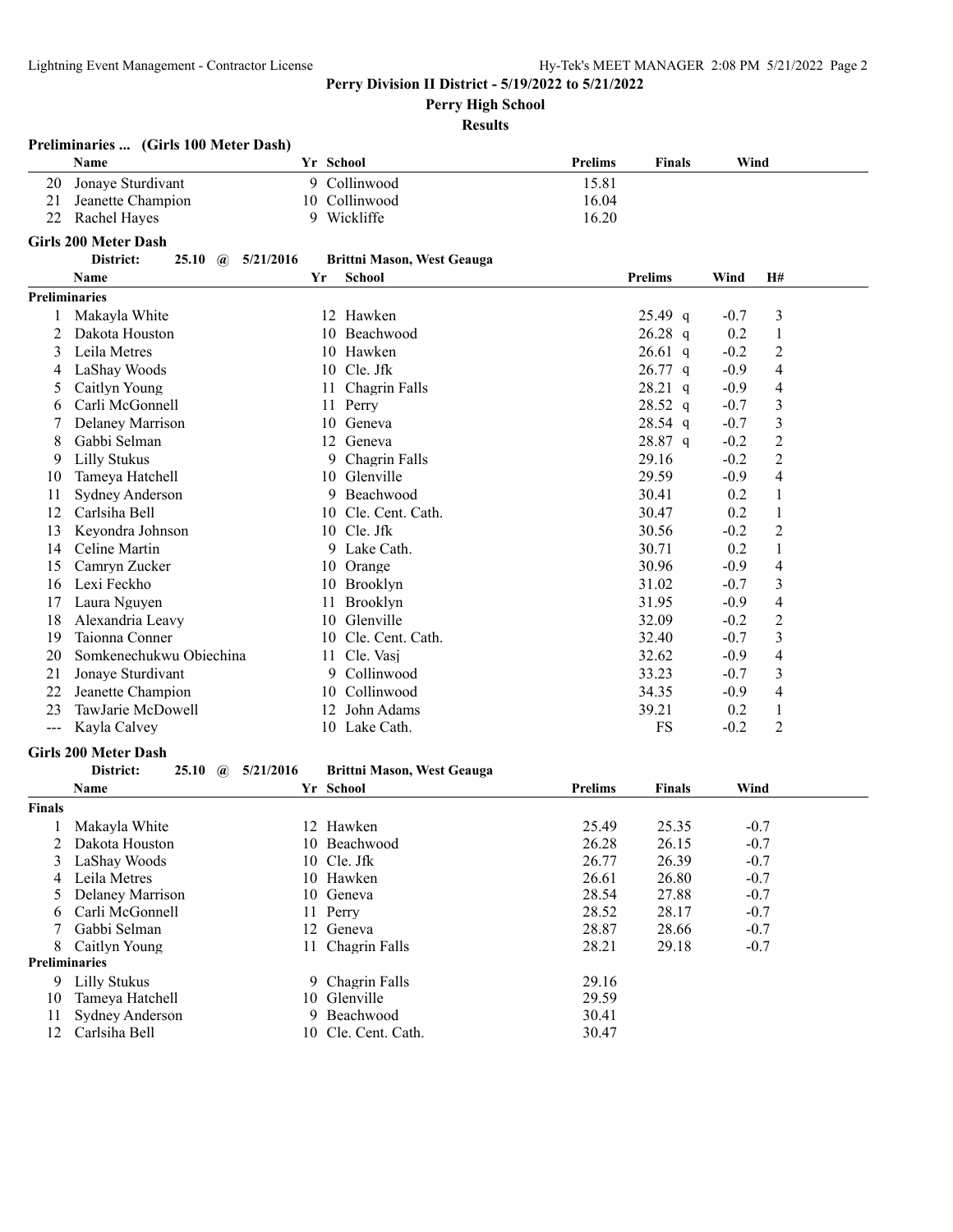**Perry High School**

## **Results**

## **Preliminaries ... (Girls 200 Meter Dash)**

|                      | Name                                        | Yr School                      | <b>Prelims</b> | <b>Finals</b>  | Wind           |  |
|----------------------|---------------------------------------------|--------------------------------|----------------|----------------|----------------|--|
| 13                   | Keyondra Johnson                            | 10 Cle. Jfk                    | 30.56          |                |                |  |
| 14                   | Celine Martin                               | 9 Lake Cath.                   | 30.71          |                |                |  |
| 15                   | Camryn Zucker                               | Orange<br>10                   | 30.96          |                |                |  |
| 16                   | Lexi Feckho                                 | 10<br>Brooklyn                 | 31.02          |                |                |  |
| 17                   | Laura Nguyen                                | Brooklyn<br>11                 | 31.95          |                |                |  |
| 18                   | Alexandria Leavy                            | 10 Glenville                   | 32.09          |                |                |  |
| 19                   | Taionna Conner                              | 10 Cle. Cent. Cath.            | 32.40          |                |                |  |
| 20                   | Somkenechukwu Obiechina                     | 11 Cle. Vasj                   | 32.62          |                |                |  |
| 21                   | Jonaye Sturdivant                           | Collinwood<br>9                | 33.23          |                |                |  |
| 22                   | Jeanette Champion                           | 10 Collinwood                  | 34.35          |                |                |  |
| 23                   | TawJarie McDowell                           | John Adams<br>12               | 39.21          |                |                |  |
| $\sim$ $\sim$        | Kayla Calvey                                | 10 Lake Cath.                  | <b>FS</b>      |                |                |  |
|                      | <b>Girls 400 Meter Dash</b>                 |                                |                |                |                |  |
|                      | District:<br>57.93<br>5/17/2012<br>$\omega$ | Shavonna Jackson, Warrensville |                |                |                |  |
|                      | <b>Name</b>                                 | School<br>Yr                   |                | <b>Prelims</b> | H#             |  |
| <b>Preliminaries</b> |                                             |                                |                |                |                |  |
|                      | Leila Metres                                | 10 Hawken                      |                | 59.49 q        | 1              |  |
| 2                    | <b>Riley McClintock</b>                     | 10 Chagrin Falls               |                | 1:03.64 q      | $\mathfrak{Z}$ |  |
| 3                    | Jordan Rowan                                | 9 Perry                        |                | $1:03.73$ q    | $\overline{2}$ |  |
| 4                    | <b>Sydney Park</b>                          | 10 Geneva                      |                | $1:05.57$ q    | $\overline{c}$ |  |
| 5                    | Anna Meillat                                | 9 Orange                       |                | $1:06.09$ q    | 3              |  |
| 6                    | <b>Addison Renau</b>                        | 11 Perry                       |                | 1:06.24 q      | $\overline{c}$ |  |
| 7                    | Ellie Johnson                               | 11 Chagrin Falls               |                | $1:06.45$ q    | 1              |  |
| 8                    | <b>Emily Wills</b>                          | 12 Wickliffe                   |                | 1:07.64 q      | 3              |  |
| 9                    | Lily Schiemann                              | 10 Geneva                      |                | 1:07.82        | $\overline{c}$ |  |
| 10                   | Anna Zhao                                   | 10 Beachwood                   |                | 1:09.20        | 3              |  |
| 11                   | Lauriana Bell                               | 11 Cle. Jfk                    |                | 1:09.76        | 2              |  |
| 12                   | Taia Menefee                                | 9 Beachwood                    |                | 1:10.67        |                |  |
| 13                   | Somkenechukwu Obiechina                     | 11 Cle. Vasj                   |                | 1:12.07        |                |  |
| 14                   | Madelyne Pilloff                            | 9 Orange                       |                | 1:13.27        |                |  |
| 15                   | Kyla Barnes                                 | 9 John Adams                   |                | 1:13.45        | $\overline{c}$ |  |
| 16                   | Kayla Calvey                                | 10 Lake Cath.                  |                | 1:14.60        | 3              |  |
| 17                   | Laura Nguyen                                | 11 Brooklyn                    |                | 1:14.94        | $\mathbf{1}$   |  |
| 18                   | Taliya Green                                | 11 Cle. Jfk                    |                | 1:16.44        | $\mathfrak{Z}$ |  |
| 19                   | Jonaye Sturdivant                           | 9 Collinwood                   |                | 1:17.59        | $\mathfrak{Z}$ |  |
| 20                   | Jayala White                                | 10 Wickliffe                   |                | 1:18.49        | $\mathbf{1}$   |  |
| 21                   | Kayla McMillan                              | 10 John Adams                  |                | 1:33.25        | $\overline{2}$ |  |

## **Girls 400 Meter Dash**

## **District: 57.93 @ 5/17/2012 Shavonna Jackson, Warrensville**

|               | <b>Name</b>        | Yr School        | <b>Prelims</b> | <b>Finals</b>  |
|---------------|--------------------|------------------|----------------|----------------|
| <b>Finals</b> |                    |                  |                |                |
|               | Leila Metres       | 10 Hawken        | 59.49          | 57.91 $\omega$ |
|               | 2 Riley McClintock | 10 Chagrin Falls | 1:03.64        | 1:01.93        |
|               | 3 Jordan Rowan     | 9 Perry          | 1:03.73        | 1:03.20        |
|               | 4 Sydney Park      | 10 Geneva        | 1:05.57        | 1:03.45        |
|               | 5 Ellie Johnson    | 11 Chaerin Falls | 1:06.45        | 1:04.73        |
|               | 6 Anna Meillat     | 9 Orange         | 1:06.09        | 1:05.35        |
|               | 7 Addison Renau    | 11 Perry         | 1:06.24        | 1:06.54        |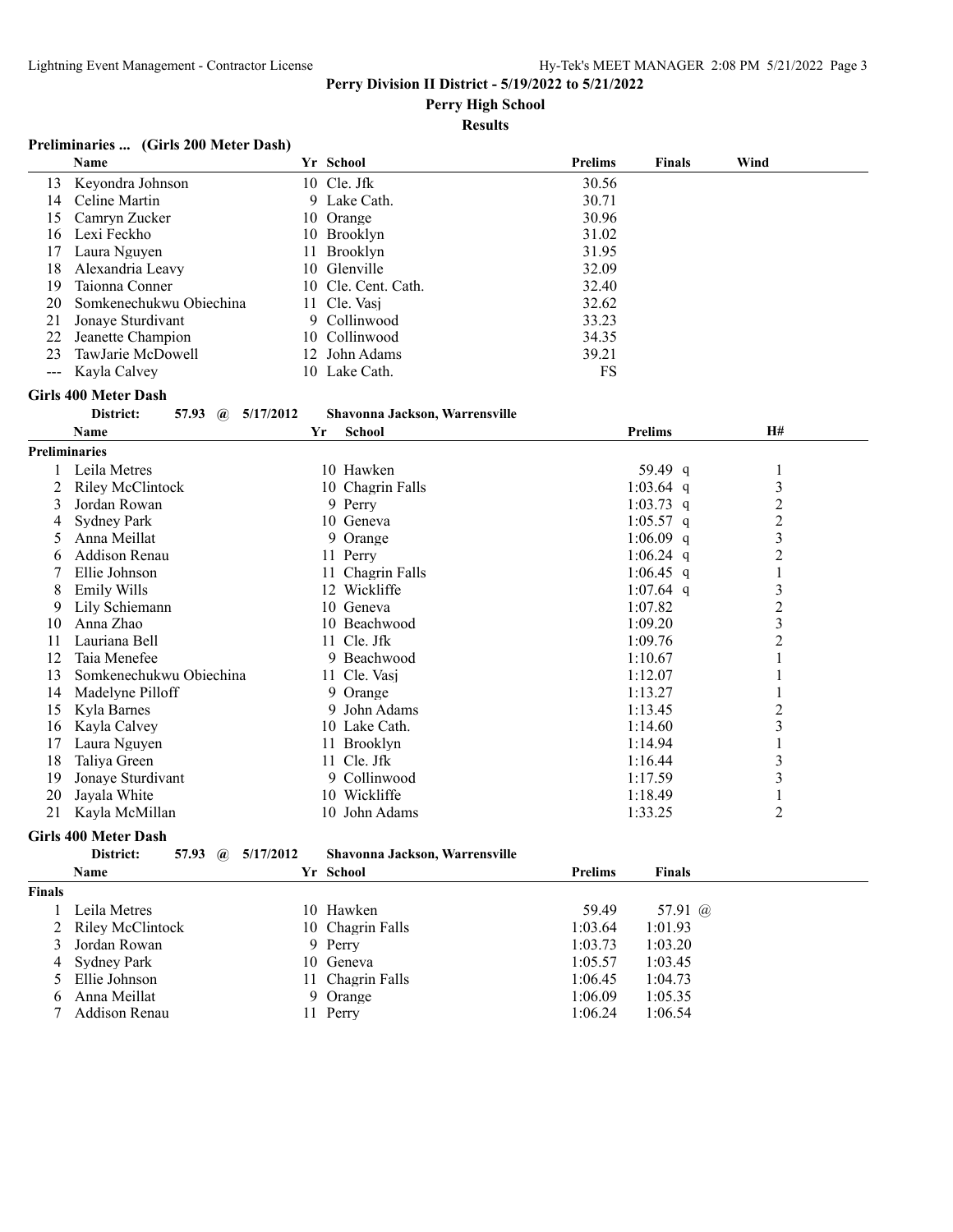**Perry High School**

#### **Results**

#### **Finals ... (Girls 400 Meter Dash)**

|                      | Name                                   |    | Yr School                     | Prelims | <b>Finals</b> |
|----------------------|----------------------------------------|----|-------------------------------|---------|---------------|
| 8                    | Emily Wills                            |    | 12 Wickliffe                  | 1:07.64 | 1:08.30       |
| <b>Preliminaries</b> |                                        |    |                               |         |               |
| 9                    | Lily Schiemann                         |    | 10 Geneva                     | 1:07.82 |               |
| 10                   | Anna Zhao                              |    | 10 Beachwood                  | 1:09.20 |               |
| 11                   | Lauriana Bell                          |    | 11 Cle. Jfk                   | 1:09.76 |               |
| 12                   | Taia Menefee                           |    | 9 Beachwood                   | 1:10.67 |               |
| 13                   | Somkenechukwu Obiechina                |    | 11 Cle. Vasj                  | 1:12.07 |               |
| 14                   | Madelyne Pilloff                       |    | 9 Orange                      | 1:13.27 |               |
| 15                   | Kyla Barnes                            |    | 9 John Adams                  | 1:13.45 |               |
| 16                   | Kayla Calvey                           |    | 10 Lake Cath.                 | 1:14.60 |               |
| 17                   | Laura Nguyen                           |    | 11 Brooklyn                   | 1:14.94 |               |
| 18                   | Taliya Green                           |    | 11 Cle. Jfk                   | 1:16.44 |               |
| 19                   | Jonaye Sturdivant                      |    | 9 Collinwood                  | 1:17.59 |               |
| 20                   | Jayala White                           |    | 10 Wickliffe                  | 1:18.49 |               |
| 21                   | Kayla McMillan                         |    | 10 John Adams                 | 1:33.25 |               |
|                      |                                        |    |                               |         |               |
|                      | <b>Girls 800 Meter Run</b>             |    |                               |         |               |
|                      | District:<br>$2:16.16$ (a) $5/20/2017$ |    | Nikki Squatrito, Jefferson Ar |         |               |
|                      | Name                                   | Yr | <b>School</b>                 |         | <b>Finals</b> |
| <b>Finals</b>        |                                        |    |                               |         |               |
| 1                    | Claire Coffey                          |    | 12 Chagrin Falls              |         | 2:22.10       |
| 2                    | Alyssa Vis                             |    | 12 Perry                      |         | 2:24.36       |
| 3                    | Corinne Lynch                          |    | 12 Perry                      |         | 2:24.65       |
| 4                    | Claire Stinson                         |    | 12 Chagrin Falls              |         | 2:31.20       |
| 5                    | Mya Evangelista                        |    | 10 Geneva                     |         | 2:34.29       |
| 6                    | Delicia Liao                           |    | 9 Hawken                      |         | 2:40.85       |
| 7                    | Lily Schiemann                         |    | 10 Geneva                     |         | 2:46.13       |
| 8                    | Megan Zuccaro                          |    | 11 Orange                     |         | 2:46.15       |
| 9                    | Sarah Grubach                          |    | 11 Lake Cath.                 |         | 2:49.99       |
| 10                   | Pannonica Silvestri                    |    | 12 Orange                     |         | 2:50.27       |
| 11                   | Mackenzie Brugh                        |    | 11 Lake Cath.                 |         | 2:55.16       |
| 12                   | Lorelai Goedecke                       |    | 9 Hawken                      |         | 2:56.98       |
| 13                   | Shyira Young                           |    | 11 John Adams                 |         | 3:09.41       |
| 14                   | <b>Emily Krizner</b>                   |    | 12 Wickliffe                  |         | 3:20.98       |
| 15                   | Violet Puin                            |    | 12 Brooklyn                   |         | 3:22.10       |
| 16                   | Melaine Fernandez                      |    | 11 Brooklyn                   |         | 3:32.47       |
| 17                   | Olivia Piper                           |    | 9 Wickliffe                   |         | 3:43.72       |
|                      | Girls 1600 Meter Run                   |    |                               |         |               |
|                      | District:                              |    |                               |         |               |
|                      | 4:58.77 @ $5/18/2019$                  |    | Ella Gilson, Hawken           |         |               |
|                      | Name                                   |    | Yr School                     |         | <b>Finals</b> |
| Finals               |                                        |    |                               |         |               |
| 1                    | Rose Hoelzel                           |    | 12 Chagrin Falls              |         | 5:12.36       |
| $\overline{2}$       | Mila Gresh                             |    | 10 Chagrin Falls              |         | 5:14.94       |
| 3                    | Mya Evangelista                        |    | 10 Geneva                     |         | 5:19.74       |
| 4                    | Alyssa Vis                             |    | 12 Perry                      |         | 5:20.53       |
| 5                    | <b>Holly Vis</b>                       |    | 9 Perry                       |         | 5:27.09       |
| 6                    | Grace Dubsky                           |    | 10 Geneva                     |         | 5:44.81       |
| 7                    | Delicia Liao                           |    | 9 Hawken                      |         | 5:53.23       |
| 8                    | Evelyn Campbell                        |    | 10 Orange                     |         | 6:15.45       |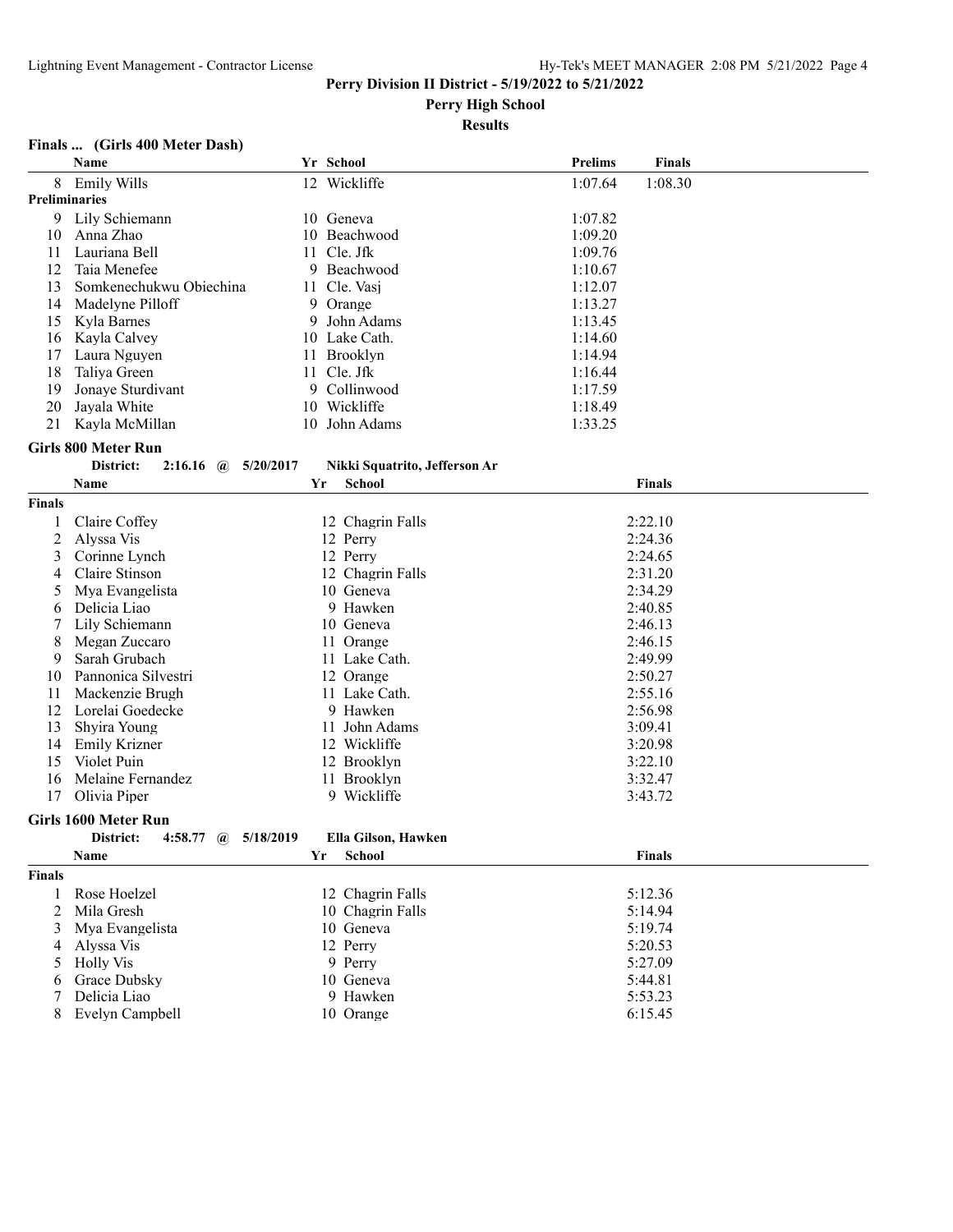**Perry High School**

|                      | Finals  (Girls 1600 Meter Run)        |           |                               |                |               |        |                |  |
|----------------------|---------------------------------------|-----------|-------------------------------|----------------|---------------|--------|----------------|--|
|                      | Name                                  | Yr        | School                        |                | <b>Finals</b> |        |                |  |
| 9.                   | Lucy Campbell                         |           | 9 Orange                      | 6:16.06        |               |        |                |  |
| 10                   | Lorelai Goedecke                      |           | 9 Hawken                      | 6:52.06        |               |        |                |  |
| 11                   | Emily Krizner                         |           | 12 Wickliffe                  | 7:21.92        |               |        |                |  |
| 12                   | Olivia Piper                          |           | 9 Wickliffe                   | 7:44.59        |               |        |                |  |
|                      | <b>Girls 3200 Meter Run</b>           |           |                               |                |               |        |                |  |
|                      | District:<br>10:29.53<br>$\mathbf{a}$ | 5/20/2017 | Leah Roter, Beachwood         |                |               |        |                |  |
|                      | Name                                  | Yr        | School                        |                | <b>Finals</b> |        |                |  |
| <b>Finals</b>        |                                       |           |                               |                |               |        |                |  |
| 1                    | <b>Brielle Collins</b>                |           | 9 Hawken                      | 12:34.87       |               |        |                |  |
| 2                    | Grace Dubsky                          |           | 10 Geneva                     | 12:45.62       |               |        |                |  |
| 3                    | Kelly Ward                            |           | 10 Lake Cath.                 | 12:55.73       |               |        |                |  |
| 4                    | Elena Padley                          |           | 10 Hawken                     | 13:10.66       |               |        |                |  |
| 5                    | Markalla Tumbry                       |           | 10 Wickliffe                  | 13:36.72       |               |        |                |  |
| 6                    | Kaitlyn Newsome                       |           | 11 Perry                      | 13:50.26       |               |        |                |  |
| 7                    | Anna Baker                            |           | 10 Chagrin Falls              | 13:56.07       |               |        |                |  |
| 8                    | Molly Longo                           |           | 10 Chagrin Falls              | 14:08.53       |               |        |                |  |
| 9                    | Addyson Reece                         |           | 9 Geneva                      | 14:26.61       |               |        |                |  |
| 10                   | Evelyn Campbell                       |           | 10 Orange                     | 14:47.28       |               |        |                |  |
| 11                   | Molly Farrell                         |           | 10 Perry                      | 14:57.42       |               |        |                |  |
| 12                   | <b>Allyson Mullins</b>                |           | 12 Wickliffe                  | 17:51.81       |               |        |                |  |
|                      | <b>Girls 100 Meter Hurdles</b>        |           |                               |                |               |        |                |  |
|                      | District:<br>14.44<br>$\omega$        | 5/21/2016 | <b>Jasmine Harris, Orange</b> |                |               |        |                |  |
|                      | Name                                  | Yr        | School                        | <b>Prelims</b> |               | Wind   | H#             |  |
| <b>Preliminaries</b> |                                       |           |                               |                |               |        |                |  |
|                      | Carly Duricky                         |           | 12 Lake Cath.                 |                | 16.49 q       | $-0.9$ | 1              |  |
| 2                    | Claire Duricky                        |           | 10 Lake Cath.                 |                | $16.57$ q     | $-0.9$ | 1              |  |
| 3                    | Rosie Murray                          |           | 12 Hawken                     |                | $16.86$ q     | $-0.7$ | $\overline{2}$ |  |
| 4                    | Jenna Young                           |           | 11 Brooklyn                   |                | $17.13$ q     | $-0.7$ | $\overline{c}$ |  |
| 5                    | Jordan Rowan                          |           | 9 Perry                       |                | $17.46$ q     | $-0.9$ | $\,1\,$        |  |
| 6                    | Madelyn Stevenson                     |           | 12 Perry                      |                | $17.54$ q     | $-0.7$ | $\overline{2}$ |  |
| 7                    | Gianna Deluca                         |           | 11 Geneva                     |                | $18.26$ q     | $-0.7$ | $\overline{c}$ |  |
| 8                    | Alexis Howell                         |           | 10 Geneva                     |                | 18.59 q       | $-0.9$ | $\mathbf{1}$   |  |
| 9                    | Courtney Taylor                       |           | 12 Orange                     |                | 18.62         | $-0.9$ | 1              |  |
| 10                   | Taionna Conner                        |           | 10 Cle. Cent. Cath.           |                | 20.08         | $-0.7$ | $\overline{c}$ |  |
| 11                   | Allison Alarafi                       |           | 10 Orange                     |                | 20.55         | $-0.9$ | $\mathbf{1}$   |  |
|                      | <b>Girls 100 Meter Hurdles</b>        |           |                               |                |               |        |                |  |
|                      | District:<br>14.44 $\omega$           | 5/21/2016 | <b>Jasmine Harris, Orange</b> |                |               |        |                |  |
|                      | Name                                  | Yr School |                               | <b>Prelims</b> | <b>Finals</b> | Wind   |                |  |
| <b>Finals</b>        |                                       |           |                               |                |               |        |                |  |
| 1                    | Carly Duricky                         |           | 12 Lake Cath.                 | 16.49          | 15.95         |        | 2.4            |  |
| 2                    | Claire Duricky                        |           | 10 Lake Cath.                 | 16.57          | 16.14         |        | 2.4            |  |
| 3                    | Rosie Murray                          |           | 12 Hawken                     | 16.86          | 16.33         |        | 2.4            |  |
| 4                    | Jenna Young                           |           | 11 Brooklyn                   | 17.13          | 16.76         |        | 2.4            |  |
| 5                    | Jordan Rowan                          | 9 Perry   |                               | 17.46          | 17.09         |        | 2.4            |  |
| 6                    | Gianna Deluca                         | 11 Geneva |                               | 18.26          | 17.48         |        | 2.4            |  |
| 7                    | Madelyn Stevenson                     | 12 Perry  |                               | 17.54          | 17.56         |        | 2.4            |  |
| 8                    | Alexis Howell                         | 10 Geneva |                               | 18.59          | 18.09         |        | 2.4            |  |
|                      |                                       |           |                               |                |               |        |                |  |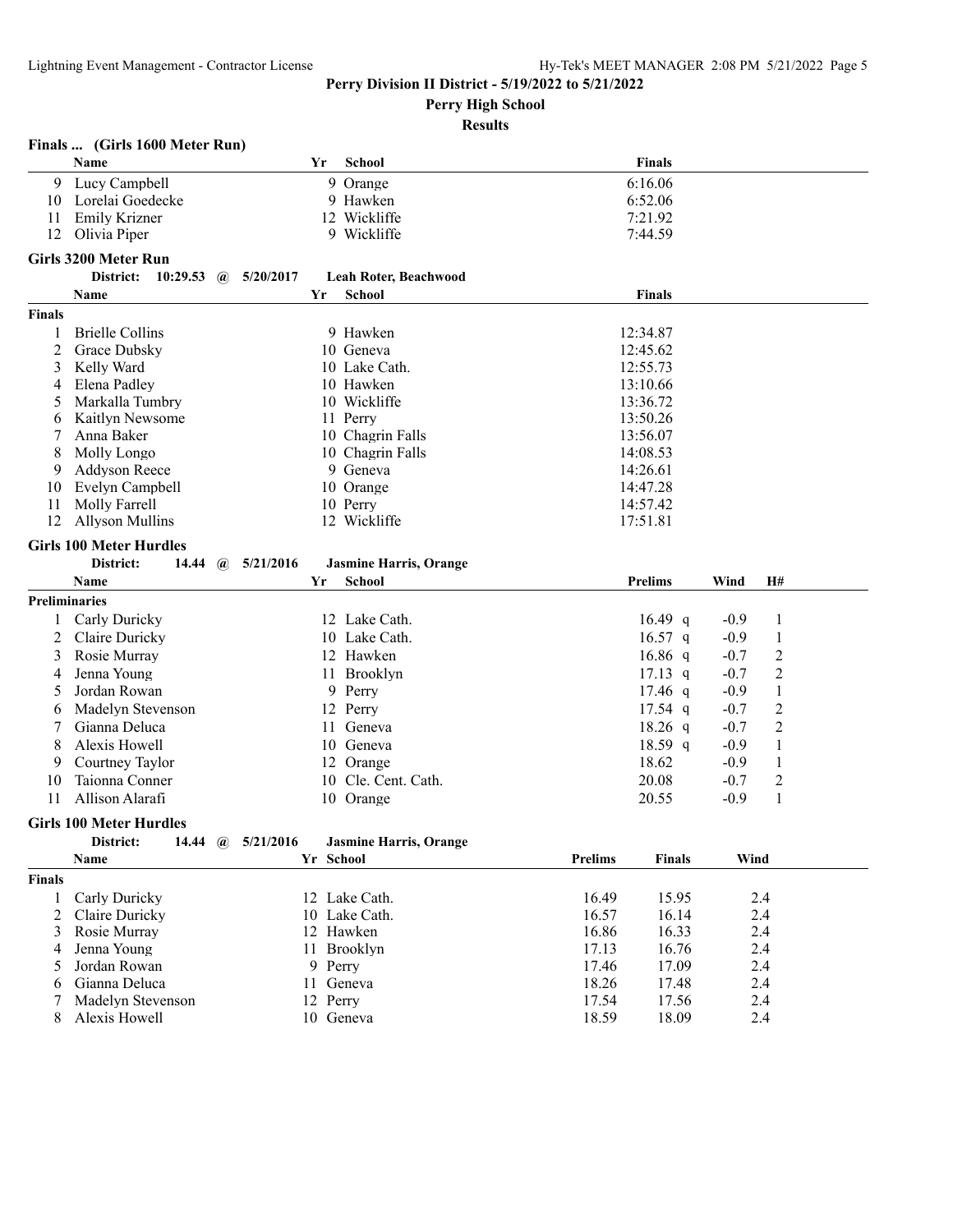**Perry High School**

|               | Preliminaries  (Girls 100 Meter Hurdles) |                  |                               |                                         |                |                         |
|---------------|------------------------------------------|------------------|-------------------------------|-----------------------------------------|----------------|-------------------------|
|               | Name                                     |                  | Yr School                     | <b>Prelims</b>                          | <b>Finals</b>  | Wind                    |
|               | <b>Preliminaries</b>                     |                  |                               |                                         |                |                         |
|               | 9 Courtney Taylor                        |                  | 12 Orange                     | 18.62                                   |                |                         |
| 10            | Taionna Conner                           |                  | 10 Cle. Cent. Cath.           | 20.08                                   |                |                         |
| 11            | Allison Alarafi                          |                  | 10 Orange                     | 20.55                                   |                |                         |
|               | <b>Girls 300 Meter Hurdles</b>           |                  |                               |                                         |                |                         |
|               | District:<br>44.39                       | 5/23/2015<br>(a) | <b>Jasmine Harris, Orange</b> |                                         |                |                         |
|               | Name                                     | Yr               | <b>School</b>                 |                                         | <b>Prelims</b> | H#                      |
|               | <b>Preliminaries</b>                     |                  |                               |                                         |                |                         |
| 1             | Claire Duricky                           |                  | 10 Lake Cath.                 |                                         | 47.20 q        |                         |
| 2             | Rosie Murray                             |                  | 12 Hawken                     |                                         | 47.74 $q$      | 2<br>1                  |
|               |                                          |                  | 12 Beachwood                  |                                         |                |                         |
| 3             | Aaliyah Edwards                          |                  |                               |                                         | 48.71 q        | $\overline{\mathbf{c}}$ |
| 4             | Grace Mckoon                             |                  | 11 Perry<br>12 Lake Cath.     |                                         | 49.36 q        | 1<br>1                  |
| 5             | Carly Duricky                            |                  |                               |                                         | 50.07 $q$      |                         |
| 6             | Lila Tye                                 |                  | 11 Orange                     |                                         | 50.21 q        | $\overline{c}$          |
|               | Renee Tetlow                             |                  | 12 Geneva                     |                                         | 50.33 q        | $\mathbf{1}$            |
| 8             | Madelyn Stevenson                        |                  | 12 Perry                      |                                         | 51.02 $q$      | $\overline{\mathbf{c}}$ |
| 9             | Alexis Howell                            |                  | 10 Geneva                     |                                         | 53.35          | $\overline{c}$          |
| 10            | Jenna Young                              |                  | 11 Brooklyn                   |                                         | 56.10          | 1                       |
| 11            | <b>Cameron Norton</b>                    |                  | 9 Orange                      |                                         | 1:00.20        | 1                       |
| 12            | Kellsie Glosser                          |                  | 9 Wickliffe                   |                                         | 1:01.44        | 1                       |
| 13            | Shyira Young                             |                  | 11 John Adams                 |                                         | 1:01.49        | 2                       |
|               | <b>Girls 300 Meter Hurdles</b>           |                  |                               |                                         |                |                         |
|               | District:<br>44.39 $\omega$              | 5/23/2015        | <b>Jasmine Harris, Orange</b> |                                         |                |                         |
|               | Name                                     |                  | Yr School                     | <b>Prelims</b>                          | <b>Finals</b>  |                         |
| <b>Finals</b> |                                          |                  |                               |                                         |                |                         |
|               | Claire Duricky                           |                  | 10 Lake Cath.                 | 47.20                                   | 46.61          |                         |
| 2             | Rosie Murray                             |                  | 12 Hawken                     | 47.74                                   | 46.67          |                         |
| 3             | Renee Tetlow                             | 12               | Geneva                        | 50.33                                   | 47.39          |                         |
| 4             | Aaliyah Edwards                          |                  | 12 Beachwood                  | 48.71                                   | 47.56          |                         |
| 5             | Lila Tye                                 | 11               | Orange                        | 50.21                                   | 48.67          |                         |
| 6             | Grace Mckoon                             |                  | 11 Perry                      | 49.36                                   | 48.75          |                         |
|               | Carly Duricky                            |                  | 12 Lake Cath.                 | 50.07                                   | 49.49          |                         |
| 8             | Madelyn Stevenson                        |                  | 12 Perry                      | 51.02                                   | 51.19          |                         |
|               | <b>Preliminaries</b>                     |                  |                               |                                         |                |                         |
| 9             | Alexis Howell                            |                  | 10 Geneva                     | 53.35                                   |                |                         |
| 10            | Jenna Young                              | 11               | Brooklyn                      | 56.10                                   |                |                         |
| 11            | Cameron Norton                           |                  | 9 Orange                      | 1:00.20                                 |                |                         |
| 12            | Kellsie Glosser                          |                  | 9 Wickliffe                   | 1:01.44                                 |                |                         |
| 13            | Shyira Young                             | 11               | John Adams                    | 1:01.49                                 |                |                         |
|               |                                          |                  |                               |                                         |                |                         |
|               | <b>Girls 4x100 Meter Relay</b>           |                  |                               |                                         |                |                         |
|               | District:<br>48.62                       | 5/17/2018<br>(a) | Beachwood, Beachwood          |                                         |                |                         |
|               |                                          |                  |                               | C Jeff, A Perryman, A Griffin, M Knight |                |                         |
|               | Team                                     |                  | Relay                         |                                         | <b>Prelims</b> | H#                      |
|               | <b>Preliminaries</b>                     |                  |                               |                                         |                |                         |
|               | 1 Beachwood                              |                  |                               |                                         | 48.80 q        | 1                       |
|               | 1) Dakota Houston 10                     |                  | 2) Sarah Brown 12             | 3) Amelie Cotta 12                      |                | 4) Lauren Luxenberg 11  |
| 2             | Cle. Jfk                                 |                  |                               |                                         | 52.40 q        | 2                       |
|               | 1) Ashaira Tyler 11                      |                  | 2) Julia Head 11              | 3) Lauriana Bell 11                     |                | 4) LaShay Woods 10      |
|               |                                          |                  |                               |                                         |                |                         |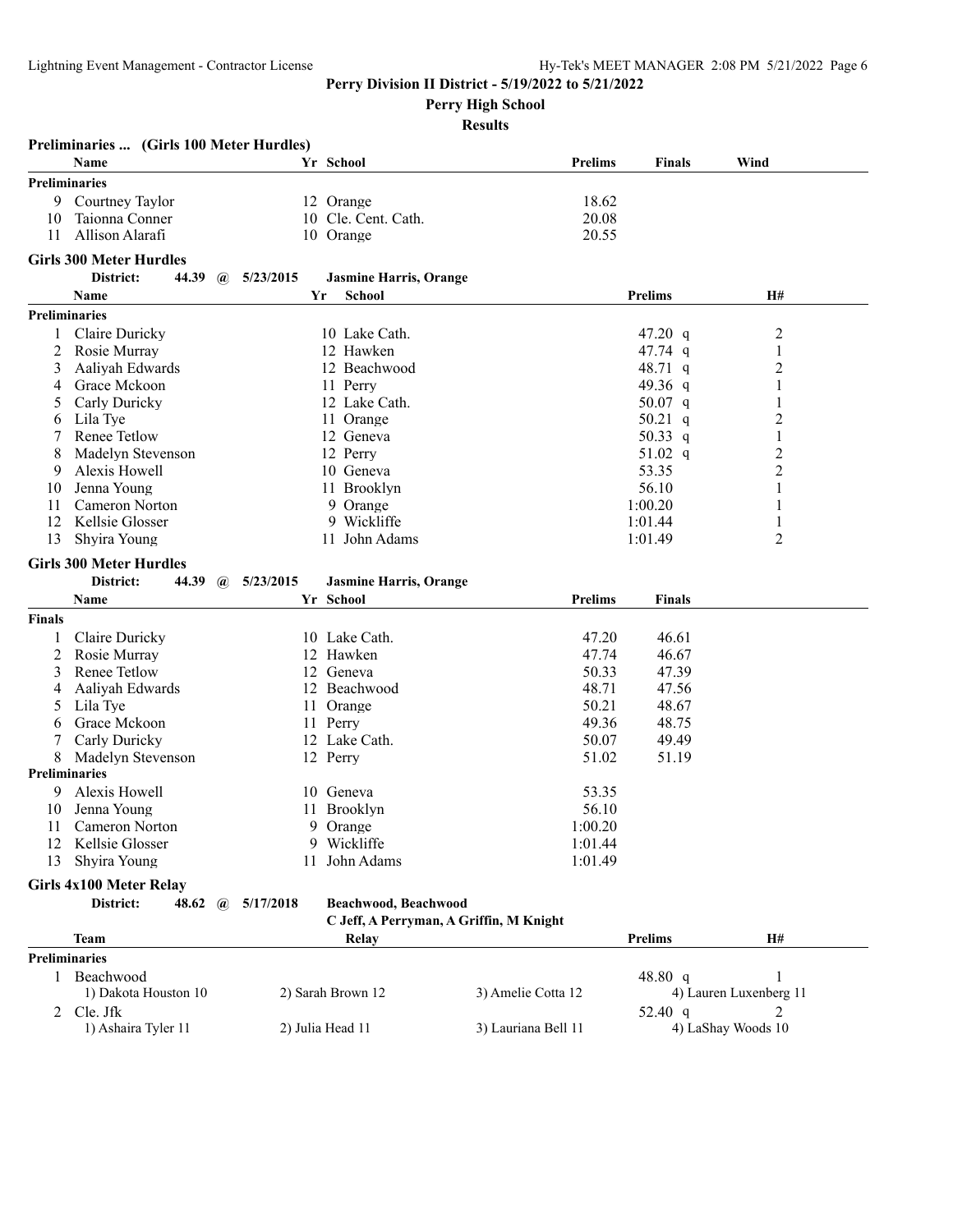## **Perry High School**

## **Results**

## **Preliminaries ... (Girls 4x100 Meter Relay)**

|    | <b>Team</b>                   | Relay                  |                       | <b>Prelims</b>    | <b>H#</b>                  |
|----|-------------------------------|------------------------|-----------------------|-------------------|----------------------------|
| 3  | Geneva                        |                        |                       | 52.41 q           |                            |
| 4  | 1) Lily Schiemann 10<br>Perry | 2) Delaney Marrison 10 | 3) Alivia Reece 12    | 52.47 $q$         | 4) Gabbi Selman 12         |
|    | 1) Madeline Tharp 12          | 2) Margaux Jean 12     | 3) Carli McGonnell 11 |                   | 4) Addy Trefzger 9         |
| 5  | Orange                        |                        |                       | 53.48 q           |                            |
|    | 1) Elana Novak 9              | 2) Anna Meillat 9      | 3) Madelyne Pilloff 9 |                   | 4) DeMarionna Ari Branch 9 |
| 6. | Lake Cath.                    |                        |                       | 54.34 q           |                            |
|    | 1) GiGi Didomenico 10         | 2) Ava Morgan 12       | 3) Jade Morgan 12     |                   | 4) Gianna Carcelli 12      |
|    | Chagrin Falls                 |                        |                       | 54.52 q           |                            |
|    | 1) Elizabeth Ettinger 10      | 2) Lilla O'Brien 9     | 3) Norah Pope 10      |                   | 4) Camille Zitney 11       |
| 8  | Wickliffe                     |                        |                       | 54.72 q           |                            |
|    | 1) Clare Andrykovitch 11      | 2) Lauren Smith 9      | 3) Emily Wills 12     |                   | 4) Annabella Stoehr 10     |
| 9  | <b>Brooklyn</b>               |                        |                       | 1:00.08           |                            |
|    | 1) Laura Nguyen 11            | 2) Ali Millin 9        | 3) Alice Pham 10      | 4) Lexi Feckho 10 |                            |

**Girls 4x100 Meter Relay<br>District:** 48.62 @ 5/17/2018

**District: 48.62 @ 5/17/2018 Beachwood, Beachwood**

**C Jeff, A Perryman, A Griffin, M Knight**

|        | Team                     | Relay                  | <b>Prelims</b>        | <b>Finals</b>              |
|--------|--------------------------|------------------------|-----------------------|----------------------------|
| Finals |                          |                        |                       |                            |
|        | Beachwood                |                        | 48.80                 | 49.30                      |
|        | 1) Dakota Houston 10     | 2) Sarah Brown 12      | 3) Amelie Cotta 12    | 4) Lauren Luxenberg 11     |
| 2      | Perry                    |                        | 52.47                 | 52.21                      |
|        | 1) Madeline Tharp 12     | 2) Margaux Jean 12     | 3) Carli McGonnell 11 | 4) Addy Trefzger 9         |
| 3      | Geneva                   |                        | 52.41                 | 52.40                      |
|        | 1) Lily Schiemann 10     | 2) Delaney Marrison 10 | 3) Alivia Reece 12    | 4) Gabbi Selman 12         |
| 4      | Cle. Jfk                 |                        | 52.40                 | 52.89                      |
|        | 1) Ashaira Tyler 11      | 2) Julia Head 11       | 3) Lauriana Bell 11   | 4) LaShay Woods 10         |
| 5      | Orange                   |                        | 53.48                 | 53.03                      |
|        | 1) Elana Novak 9         | 2) Anna Meillat 9      | 3) Madelyne Pilloff 9 | 4) DeMarionna Ari Branch 9 |
| 6      | Lake Cath.               |                        | 54.34                 | 54.21                      |
|        | 1) GiGi Didomenico 10    | 2) Ava Morgan 12       | 3) Jade Morgan 12     | 4) Gianna Carcelli 12      |
|        | Chagrin Falls            |                        | 54.52                 | 54.54                      |
|        | 1) Elizabeth Ettinger 10 | 2) Lilla O'Brien 9     | 3) Norah Pope 10      | 4) Camille Zitney 11       |
| 8      | Wickliffe                |                        | 54.72                 | 54.72                      |
|        | 1) Clare Andrykovitch 11 | 2) Lauren Smith 9      | 3) Emily Wills 12     | 4) Annabella Stoehr 10     |
|        | Preliminaries            |                        |                       |                            |
| 9      | <b>Brooklyn</b>          |                        | 1:00.08               |                            |
|        | 1) Laura Nguyen 11       | 2) Ali Millin 9        | 3) Alice Pham 10      | 4) Lexi Feckho 10          |

**Girls 4x200 Meter Relay**

**District: 1:43.89 @ 5/19/2016 Beaumont, Beaumont**

```
M Benson, C Lux, R Bartram, M Cannata
```

| <b>Team</b>          | Relav                  |                     | <b>Prelims</b>         | H#                 |  |
|----------------------|------------------------|---------------------|------------------------|--------------------|--|
| <b>Preliminaries</b> |                        |                     |                        |                    |  |
| <b>Beachwood</b>     |                        |                     | 1:44.40 q              |                    |  |
| 1) Dakota Houston 10 | 2) Sarah Brown 12      | 3) Amelie Cotta 12  | 4) Lauren Luxenberg 11 |                    |  |
| 2 Hawken             |                        |                     | 1:46.89 q              |                    |  |
| 3 Cle. Jfk           |                        |                     | 1:49.61 q              |                    |  |
| 1) Julia Head 11     | 2) Charmyhia Cannon 11 | 3) Lauriana Bell 11 |                        | 4) LaShay Woods 10 |  |
| Lake Cath.           |                        |                     | 1:51.36 q              |                    |  |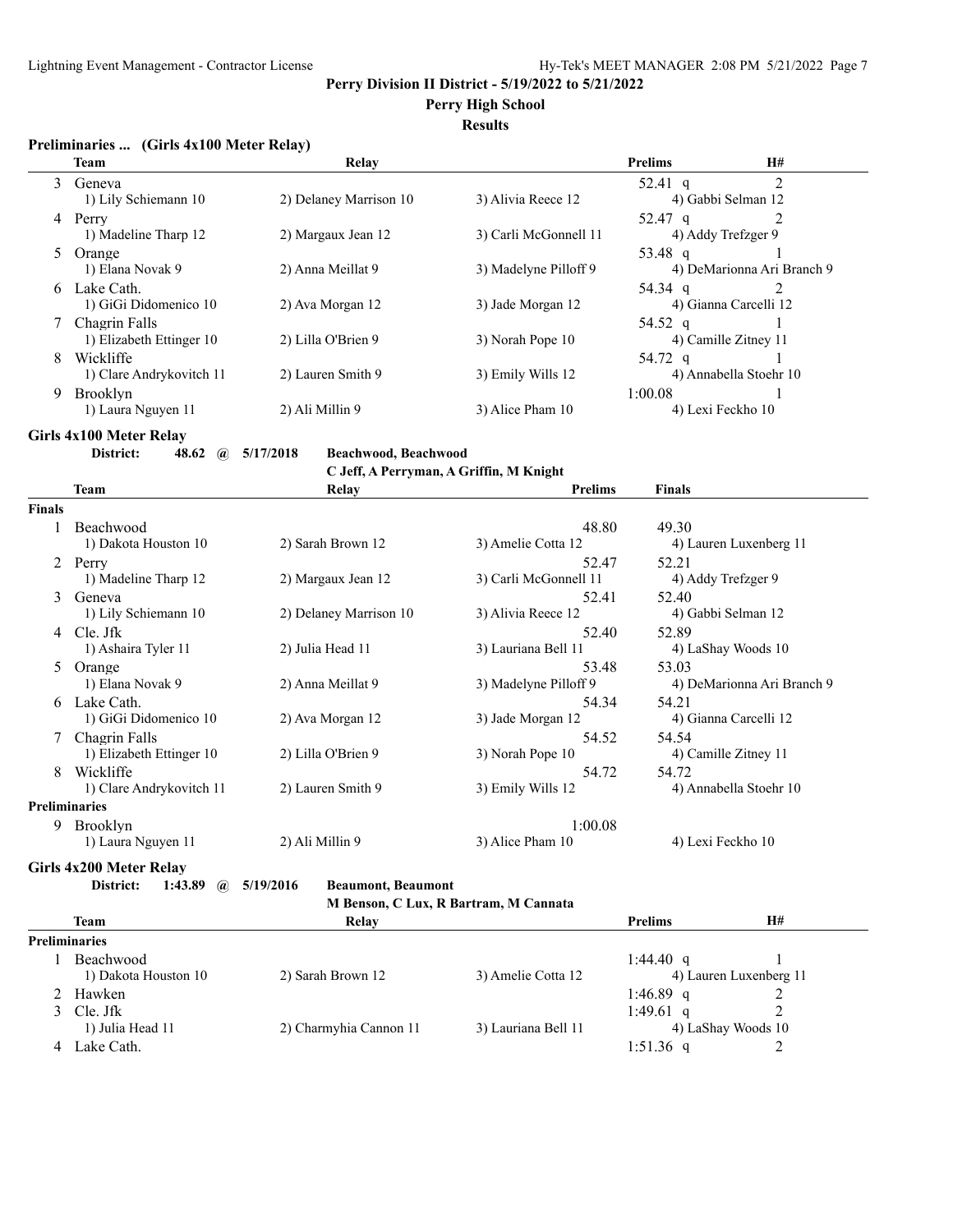**Perry High School**

#### **Results**

## **Preliminaries ... (Girls 4x200 Meter Relay)**

|    | <b>Team</b>              | Relay                 |                     | <b>Prelims</b>    | <b>H#</b>          |  |
|----|--------------------------|-----------------------|---------------------|-------------------|--------------------|--|
|    | Perry                    |                       |                     | 1:51.58 q         |                    |  |
|    | 1) Madeline Tharp 12     | 2) Carli McGonnell 11 | 3) Addy Trefzger 9  |                   | 4) Grace Mckoon 11 |  |
| 6  | Chagrin Falls            |                       |                     | 1:52.42 q         |                    |  |
|    | Geneva                   |                       |                     | 1:52.70 $q$       |                    |  |
|    | 1) Alivia Reece 12       | 2) Gabbi Selman 12    | 3) Renee Tetlow 12  | 4) Sydney Park 10 |                    |  |
| 8  | Orange                   |                       |                     | $2:00.50$ q       |                    |  |
|    | 1) Katherine Hamilton 12 | 2) Camryn Zucker 10   | 3) Cameron Norton 9 | $(4)$ Lila Tye 11 |                    |  |
| 9  | <b>Brooklyn</b>          |                       |                     | 2:07.96           |                    |  |
|    | 1) Laura Nguyen 11       | 2) Normeze Rivera 12  | 3) Ali Millin 9     | 4) Lexi Feckho 10 |                    |  |
| 10 | Wickliffe                |                       |                     | 2:12.55           |                    |  |
|    | 1) Kellsie Glosser 9     | 2) Rachel Hayes 9     | 3) Bella Behm 9     |                   | 4) Jayala White 10 |  |

## **Girls 4x200 Meter Relay**

**District: 1:43.89 @ 5/19/2016 Beaumont, Beaumont**

**M Benson, C Lux, R Bartram, M Cannata**

|                      | <b>Team</b>              | Relay                  | <b>Prelims</b>       | <b>Finals</b>           |
|----------------------|--------------------------|------------------------|----------------------|-------------------------|
| <b>Finals</b>        |                          |                        |                      |                         |
|                      | Beachwood                |                        | 1:44.40              | 1:42.89 $@$             |
|                      | 1) Dakota Houston 10     | 2) Sarah Brown 12      | 3) Amelie Cotta 12   | 4) Lauren Luxenberg 11  |
| 2                    | Hawken                   |                        | 1:46.89              | 1:46.58                 |
|                      | 1) Leila Metres 10       | 2) Rosie Murray 12     | 3) Isabella Green 10 | 4) Makayla White 12     |
| $\mathcal{F}$        | Cle. Jfk                 |                        | 1:49.61              | 1:50.86                 |
|                      | 1) Julia Head 11         | 2) Charmyhia Cannon 11 | 3) Lauriana Bell 11  | 4) LaShay Woods 10      |
| 4                    | Perry                    |                        | 1:51.58              | 1:51.03                 |
|                      | 1) Madeline Tharp 12     | 2) Carli McGonnell 11  | 3) Addy Trefzger 9   | 4) Grace Mckoon 11      |
| 5.                   | Lake Cath.               |                        | 1:51.36              | 1:51.09                 |
|                      | 1) Shelby Nagy 11        | 2) Gianna Carcelli 12  | 3) Claire Duricky 10 | 4) Carly Duricky 12     |
| 6                    | Geneva                   |                        | 1:52.70              | 1:51.70                 |
|                      | 1) Alivia Reece 12       | 2) Gabbi Selman 12     | 3) Renee Tetlow 12   | 4) Sydney Park 10       |
|                      | Chagrin Falls            |                        | 1:52.42              | 1:51.89                 |
|                      | 1) Elizabeth Ettinger 10 | 2) Camille Zitney 11   | 3) Lilla O'Brien 9   | 4) Caitlyn Young 11     |
| 8                    | Orange                   |                        | 2:00.50              | 2:00.30                 |
|                      | 1) Katherine Hamilton 12 | 2) Cameron Norton 9    | 3) Lila Tye 11       | 4) Nikayla Henderson 11 |
| <b>Preliminaries</b> |                          |                        |                      |                         |
| 9                    | Brooklyn                 |                        | 2:07.96              |                         |
|                      | 1) Laura Nguyen 11       | 2) Normeze Rivera 12   | 3) Ali Millin 9      | 4) Lexi Feckho 10       |
| 10                   | Wickliffe                |                        | 2:12.55              |                         |
|                      | 1) Kellsie Glosser 9     | 2) Rachel Hayes 9      | 3) Bella Behm 9      | 4) Jayala White 10      |

**Girls 4x400 Meter Relay**

**District: 4:03.78 @ 5/23/2014 Beaumont, Beaumont**

```
D Washington, R Gregory, D Fann, R Bartram
```

|               | <b>Team</b>         | Relay                  |                      | <b>Finals</b>          |  |
|---------------|---------------------|------------------------|----------------------|------------------------|--|
| <b>Finals</b> |                     |                        |                      |                        |  |
|               | Chagrin Falls       |                        |                      | 4:08.55                |  |
|               | 1) Claire Coffey 12 | 2) Azzurra Opperman 12 | 3) Bella Radomsky 9  | 4) Riley McClintock 10 |  |
|               | 2 Hawken            |                        |                      | 4:11.02                |  |
|               | 1) Leila Metres 10  | 2) Rosie Murray 12     | 3) Isabella Green 10 | 4) Makayla White 12    |  |
|               | 3 Perry             |                        |                      | 4:12.36                |  |
|               | 1) Alyssa Vis 12    | 2) Holly Vis 9         | 3) Jordan Rowan 9    | 4) Grace Mckoon 11     |  |
|               | 4 Lake Cath.        |                        |                      | 4:15.64                |  |
|               | 1) Shelby Nagy 11   | 2) Sarah Grubach 11    | 3) Claire Duricky 10 | 4) Carly Duricky 12    |  |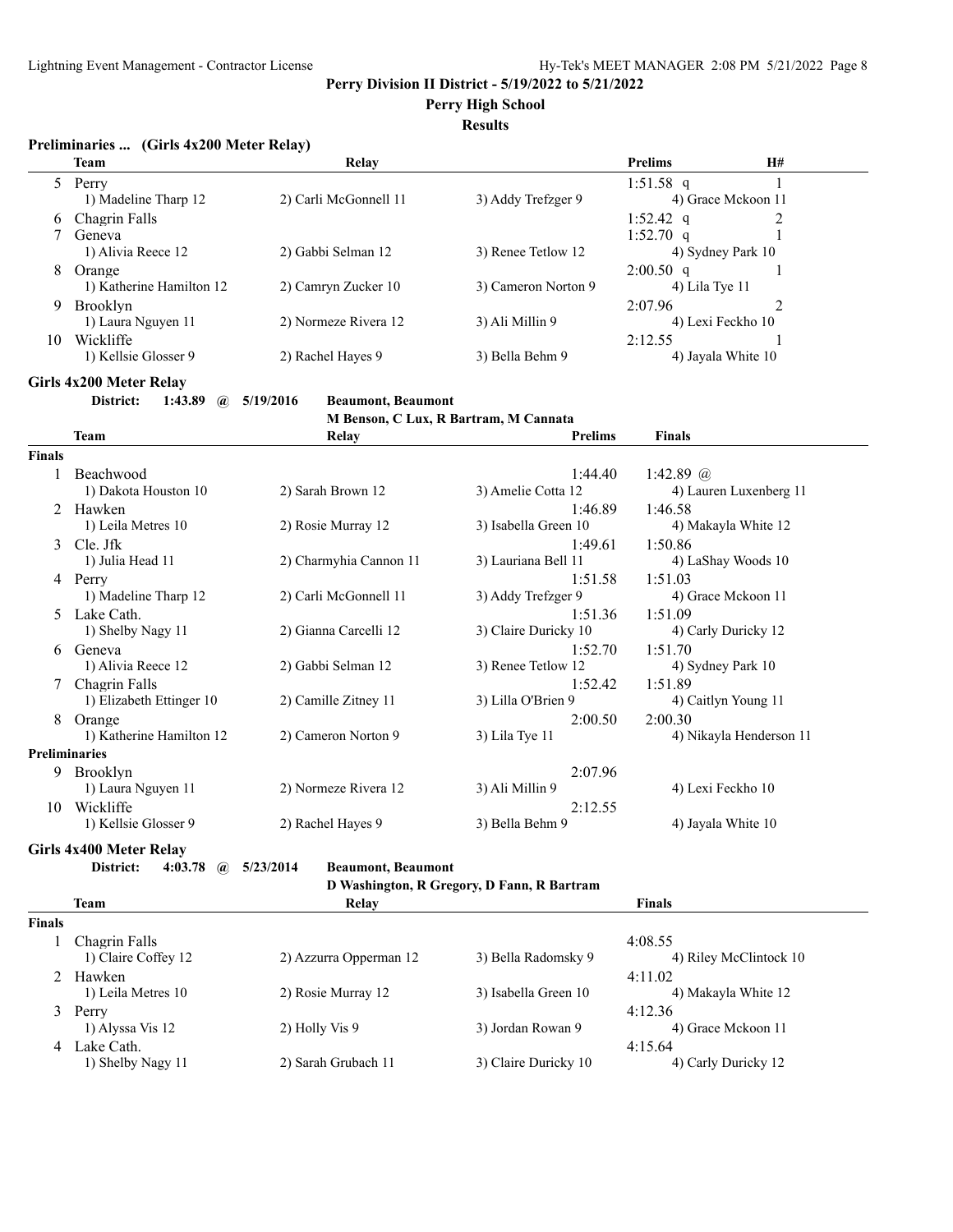**Perry High School**

| Finals |  |  | (Girls 4x400 Meter Relay) |  |  |
|--------|--|--|---------------------------|--|--|
|--------|--|--|---------------------------|--|--|

|               | <b>Team</b>                                  | Relay                                           |                      | <b>Finals</b>                   |
|---------------|----------------------------------------------|-------------------------------------------------|----------------------|---------------------------------|
| 5             | Geneva                                       |                                                 |                      | 4:17.01                         |
|               | 1) Alivia Reece 12                           | 2) Mya Evangelista 10                           | 3) Renee Tetlow 12   | 4) Sydney Park 10               |
| 6             | Orange                                       |                                                 |                      | 4:43.97                         |
|               | 1) Madelyne Pilloff 9                        | 2) Gwen Darrah 12                               | 3) Elana Novak 9     | 4) Lila Tye 11                  |
|               | Wickliffe                                    |                                                 |                      | 4:47.15                         |
|               | 1) Clare Andrykovitch 11                     | 2) Annabella Stoehr 10                          | 3) Emily Wills 12    | 4) Jayala White 10              |
|               |                                              |                                                 |                      |                                 |
|               | Girls 4x800 Meter Relay                      |                                                 |                      |                                 |
|               | District:<br>$9:30.52 \quad \textcircled{a}$ | 5/19/2022<br><b>Chagrin Falls, Chagrin Fall</b> |                      |                                 |
|               |                                              | B Radomsky, C Coffey, C Stinson, R Hoelzel      |                      |                                 |
|               | Team                                         | Relay                                           |                      | <b>Finals</b>                   |
| <b>Finals</b> |                                              |                                                 |                      |                                 |
| 1             | Chagrin Falls                                |                                                 |                      | $9:30.52 \ @$                   |
|               | 1) Bella Radomsky 9                          | 2) Claire Coffey 12                             | 3) Claire Stinson 12 | 4) Rose Hoelzel 12              |
|               | 2 Perry                                      |                                                 |                      | 9:36.78                         |
|               | 1) Alyssa Vis 12                             | 2) Holly Vis 9                                  | 3) Grace Mckoon 11   | 4) Corinne Lynch 12             |
| 3             | Geneva                                       |                                                 |                      | 10:08.07                        |
|               | 1) Mya Evangelista 10                        | 2) Maggie Moon 10                               | 3) Grace Dubsky 10   | 4) Renee Tetlow 12              |
|               | 4 Hawken                                     |                                                 |                      | 10:43.28                        |
|               | 1) Brielle Collins 9                         | 2) Lorelai Goedecke 9                           | 3) Delicia Liao 9    | 4) Elena Padley 10              |
| 5.            | Lake Cath.                                   |                                                 |                      | 11:04.24                        |
|               | 1) Kelly Ward 10                             | 2) Sarah Grubach 11                             | 3) Zoe Pesek 10      | 4) Maria Mancari 12             |
|               |                                              |                                                 |                      |                                 |
| 6             | Orange<br>1) Pannonica Silvestri 12          | 2) Evelyn Campbell 10                           | 3) Lucy Campbell 9   | 11:25.17<br>4) Megan Zuccaro 11 |
|               |                                              |                                                 |                      |                                 |
|               | Wickliffe                                    |                                                 |                      | 13:26.15                        |
|               | 1) Markalla Tumbry 10                        | 2) Allyson Mullins 12                           | 3) Olivia Piper 9    | 4) Emily Krizner 12             |
| 8             | Brooklyn                                     |                                                 |                      | 14:10.95                        |
|               | 1) Alice Pham 10                             | 2) Melaine Fernandez 11                         | 3) Normeze Rivera 12 | 4) Violet Puin 12               |
|               | <b>Girls High Jump</b>                       |                                                 |                      |                                 |
|               | District:<br>5-04<br>$\mathbf{a}$            | 5/19/2022<br>Jenna Young, Brooklyn              |                      |                                 |
|               | Name                                         | <b>School</b><br>Yr                             |                      | <b>Finals</b>                   |
| <b>Finals</b> |                                              |                                                 |                      |                                 |
| 1             | Jenna Young                                  | 11 Brooklyn                                     |                      | 5-04.00 $\omega$                |
| 2             | Norah Pope                                   | 10 Chagrin Falls                                |                      | $4 - 10.00$                     |
| 3             | Amelia Zup                                   | 10 Hawken                                       |                      | 4-08.00                         |
| 4             | Tori Maruschak                               | 12 Perry                                        |                      | J4-08.00                        |
| 5             | Gwen Darrah                                  | 12 Orange                                       |                      | J4-08.00                        |
| 6             | <b>Emily Buck</b>                            | 9 Geneva                                        |                      | 4-06.00                         |
|               | Gabriella Winchell                           | 10 Geneva                                       |                      | J4-06.00                        |
| 8             | Lauren Smith                                 | 9 Wickliffe                                     |                      | $4 - 04.00$                     |
| 9             | Ashley Chong                                 | 12 Brooklyn                                     |                      | J4-04.00                        |
| 9             | Elana Novak                                  | 9 Orange                                        |                      | J4-04.00                        |
| 11            | Isabelle McKoon                              | 11 Perry                                        |                      | J4-04.00                        |
| ---           | Olivia Myers                                 | 9 Hawken                                        |                      | NH                              |
| ---           | Sarah Ferrer                                 | 12 Wickliffe                                    |                      | $\rm{NH}$                       |
| ---           | Gabby Schroeder                              | 10 Lake Cath.                                   |                      | $\rm NH$                        |
|               |                                              |                                                 |                      |                                 |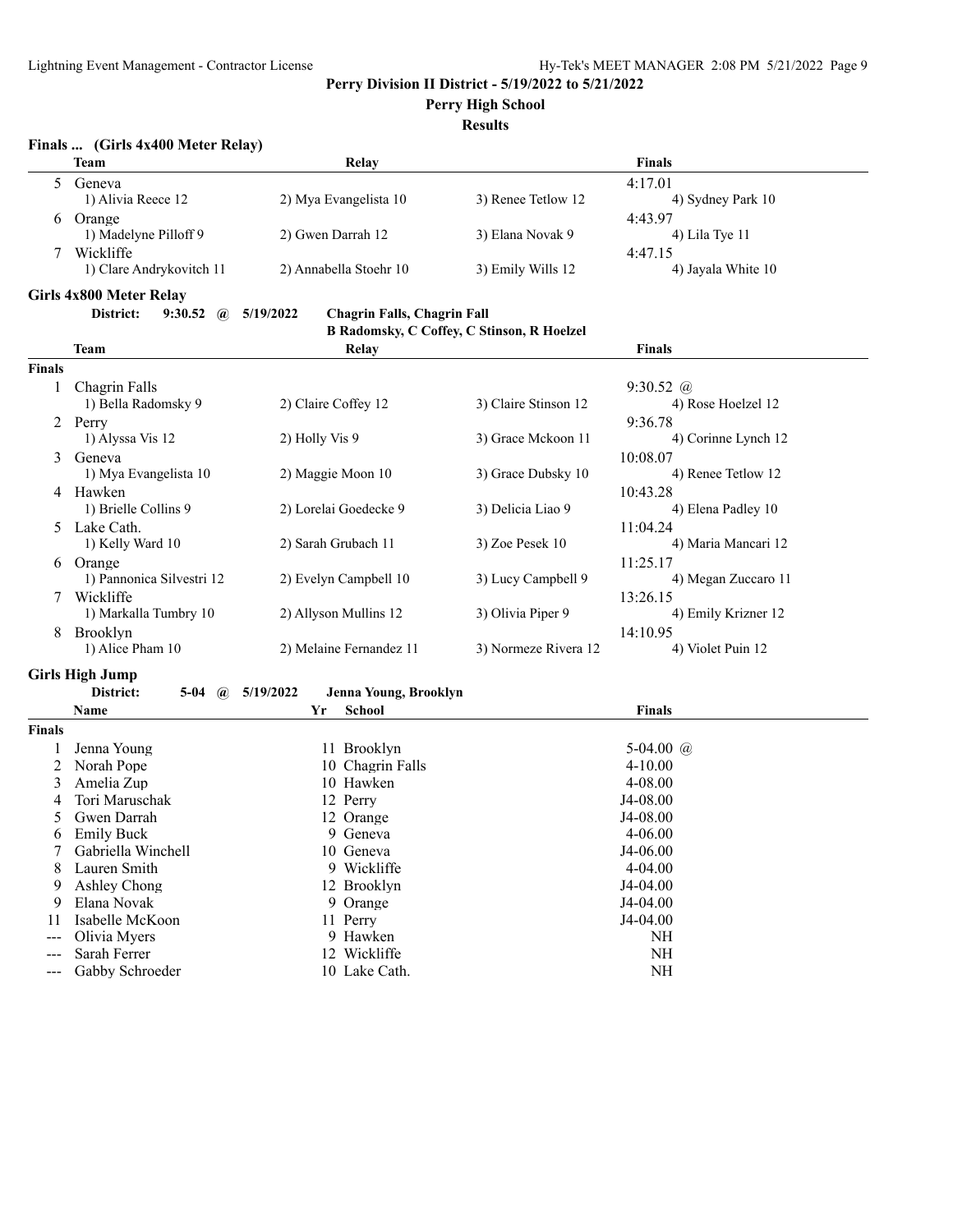**Perry High School**

**Results**

#### **Girls Pole Vault**

|                | District:<br>11-06 $\omega$    | 5/20/2017 |    | Allison D'Alessandro, West Geauga |               |            |                |
|----------------|--------------------------------|-----------|----|-----------------------------------|---------------|------------|----------------|
|                | Name                           |           | Yr | <b>School</b>                     | <b>Finals</b> |            |                |
| <b>Finals</b>  |                                |           |    |                                   |               |            |                |
| 1              | Gabbi Selman                   |           |    | 12 Geneva                         | 10-06.00      |            |                |
| 2              | Addy Trefzger                  |           |    | 9 Perry                           | 8-09.00       |            |                |
| 3              | Katherine Hamilton             |           |    | 12 Orange                         | 8-06.00       |            |                |
| 4              | <b>Emily Nemunaitis</b>        |           |    | 12 Chagrin Falls                  | 8-03.00       |            |                |
| 5              | Alivia Reece                   |           |    | 12 Geneva                         | $J8-03.00$    |            |                |
| 6              | Madelyn Stevenson              |           |    | 12 Perry                          | $8 - 00.00$   |            |                |
| 7              | Cristianna Reineke             |           |    | 11 Hawken                         | $7 - 06.00$   |            |                |
| 8              | Sofia Pristash                 |           |    | 12 Orange                         | $6 - 06.00$   |            |                |
|                | <b>Girls Long Jump</b>         |           |    |                                   |               |            |                |
|                | District:<br>18-00 $\omega$    | 5/18/2019 |    | <b>Ashley Perryman, Beachwood</b> |               |            |                |
|                | Name                           |           | Yr | <b>School</b>                     | <b>Finals</b> | Wind       |                |
| <b>Finals</b>  |                                |           |    |                                   |               |            |                |
| 1              | Delaney Marrison               |           |    | 10 Geneva                         | 16-09.25      | <b>NWI</b> |                |
| $\overline{2}$ | Makenna Ferrante               |           |    | 10 Geneva                         | 15-11.00      | <b>NWI</b> |                |
| 3              | Kylie Walters                  |           |    | 10 Beachwood                      | 15-10.00      | <b>NWI</b> |                |
| 4              | Jenna Young                    |           |    | 11 Brooklyn                       | 15-09.25      | <b>NWI</b> |                |
| 5              | DeMarionna Ari Branch          |           |    | 9 Orange                          | 15-07.25      | <b>NWI</b> |                |
| 6              | Aaliyah Edwards                |           |    | 12 Beachwood                      | 15-06.25      | <b>NWI</b> |                |
| 7              | Annabella Stoehr               |           |    | 10 Wickliffe                      | 15-04.25      | <b>NWI</b> |                |
| 8              | Julia Head                     |           |    | 11 Cle. Jfk                       | 14-08.25      | <b>NWI</b> |                |
| 9              | <b>Emily Nemunaitis</b>        |           |    | 12 Chagrin Falls                  | 14-06.25      | <b>NWI</b> |                |
| 10             | Sarah Grubach                  |           |    | 11 Lake Cath.                     | 14-01.75      | <b>NWI</b> |                |
| 11             | Tianna Goldsby                 |           |    | 12 Warrensville Heights           | 14-00.50      | <b>NWI</b> |                |
| 12             | Carli McGonnell                |           |    | 11 Perry                          | 13-08.75      | <b>NWI</b> |                |
| 13             | Anna Meillat                   |           |    | 9 Orange                          | 13-06.25      | <b>NWI</b> |                |
| 14             | Brooklyn Baker                 |           |    | 9 Perry                           | 13-02.00      | <b>NWI</b> |                |
| 15             | Clare Andrykovitch             |           |    | 11 Wickliffe                      | J13-02.00     | <b>NWI</b> |                |
| 16             | Maddee Sands                   |           |    | 9 Hawken                          | 13-01.25      | <b>NWI</b> |                |
| 17             | Lauriana Bell                  |           |    | 11 Cle. Jfk                       | 12-10.25      | <b>NWI</b> |                |
| 18             | Carlsiha Bell                  |           |    | 10 Cle. Cent. Cath.               | 11-11.00      | <b>NWI</b> |                |
| 19             | Kelsey Calvey                  |           |    | 12 Lake Cath.                     | $11 - 10.25$  | <b>NWI</b> |                |
| 20             | Kyla Barnes                    |           |    | 9 John Adams                      | 9-09.50       | <b>NWI</b> |                |
| $\frac{1}{2}$  | Ashley Chong                   |           |    | 12 Brooklyn                       | <b>FOUL</b>   |            |                |
|                | <b>Girls Shot Put</b>          |           |    |                                   |               |            |                |
|                | District:<br>42-05.50 $\omega$ | 5/19/2022 |    | Sarah Brown, Beachwood            |               |            |                |
|                | <b>Name</b>                    |           | Yr | <b>School</b>                     | <b>Finals</b> |            | <b>H#</b>      |
| <b>Finals</b>  |                                |           |    |                                   |               |            |                |
| 1              | Sarah Brown                    |           |    | 12 Beachwood                      | 42-05.50 @    |            | $\overline{c}$ |
| 2              | Alyssa Palmisano               |           |    | 10 Geneva                         | 33-06.00      |            | $\mathbf{1}$   |
| 3              | Madison Torbert                |           |    | 10 Beachwood                      | 33-04.25      |            | 3              |
| 4              | Payge Silvis                   |           |    | 12 Perry                          | 33-03.75      |            | $\mathbf{1}$   |

Kennedy Landrus 12 Geneva 31-01.50 2

6 Arwen Whiteman 12 Orange 30-09.50 1 7 Gabrielle Turner 19 Hawken 19 Hawken 30-09.00 2

8 Ahleeah Abdullah 11 Warrensville Heights 30-07.25 2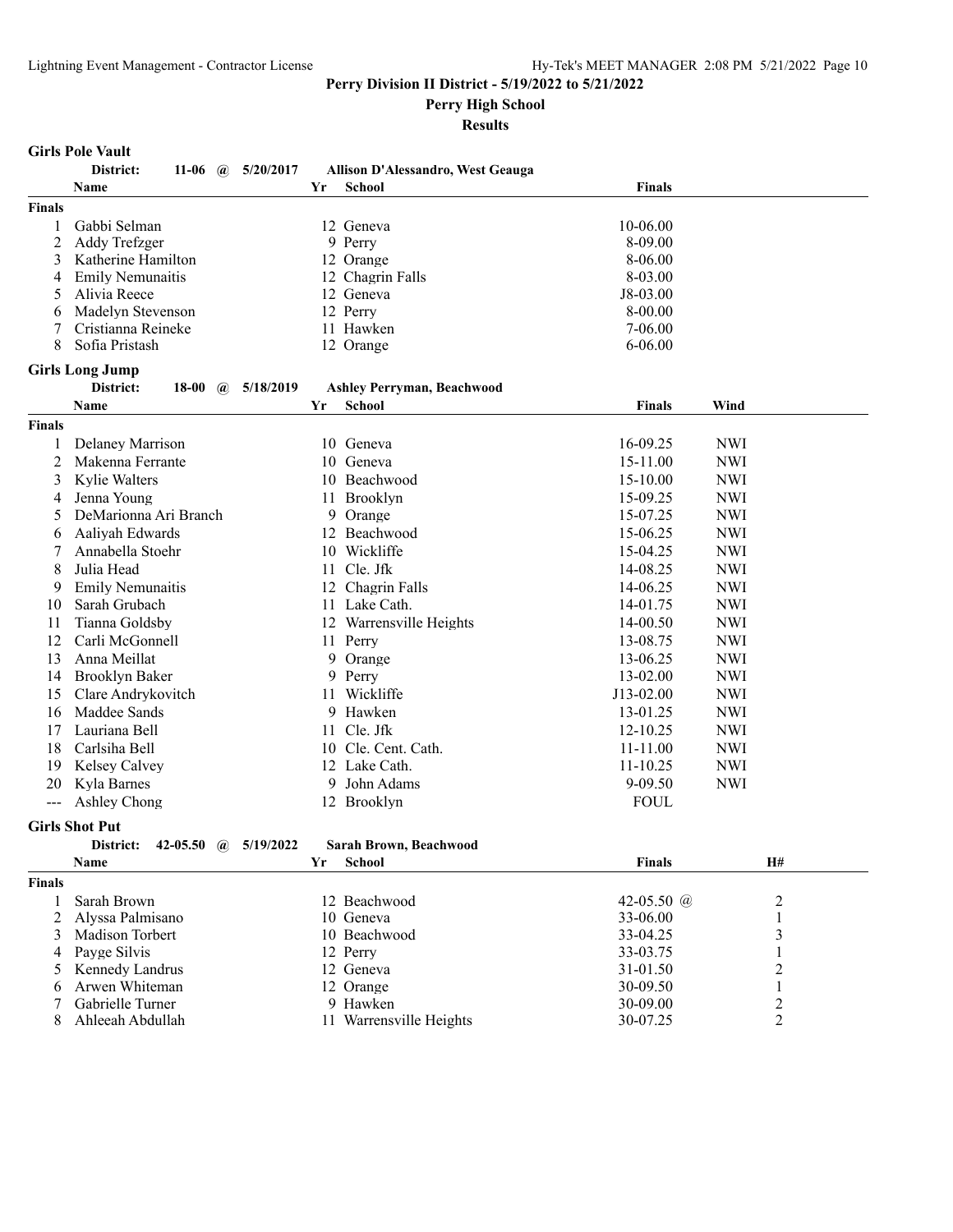**Perry High School**

#### **Results**

## **Finals ... (Girls Shot Put)**

|                      | Name                         |           | Yr | School                    | <b>Finals</b>  |        | H#                      |  |
|----------------------|------------------------------|-----------|----|---------------------------|----------------|--------|-------------------------|--|
| 9                    | Olivia Pealer                |           |    | 9 Perry                   | 28-00.50       |        | $\overline{c}$          |  |
| 10                   | Lenique Burns                |           |    | 11 Cle. Jfk               | 27-08.25       |        | $\overline{c}$          |  |
| 11                   | Jasmine Ellul                |           |    | 10 Cle. Vasj              | 27-05.25       |        | 3                       |  |
| 12                   | Sarah McCort                 |           |    | 11 Chagrin Falls          | 27-01.50       |        | 1                       |  |
| 13                   | Gabby Robinson               |           |    | 10 Hawken                 | 25-07.25       |        | 3                       |  |
| 14                   | Precious Gridiron            |           |    | 11 Lake Cath.             | 25-05.75       |        | $\mathbf{1}$            |  |
| 15                   | Madison Machado              |           |    | 11 Chagrin Falls          | 24-04.50       |        | 3                       |  |
| 16                   | Quriah Jarvis                |           |    | 10 Orange                 | 22-03.75       |        | 3                       |  |
| 17                   | Jonaye Sturdivant            |           |    | 9 Collinwood              | 20-02.50       |        |                         |  |
| 18                   | Christina Lombardo           |           |    | 10 Lake Cath.             | 18-09.50       |        | 3                       |  |
| 19                   | Kayla McMillan               |           |    | 10 John Adams             | 16-07.50       |        | 1                       |  |
|                      | <b>Girls Discus Throw</b>    |           |    |                           |                |        |                         |  |
|                      | District:<br>130-08 $\omega$ | 5/21/2022 |    | Elizabeth Metz, Beachwood |                |        |                         |  |
|                      | Name                         |           | Yr | <b>School</b>             | <b>Finals</b>  |        | H#                      |  |
|                      |                              |           |    |                           |                |        |                         |  |
| Finals               |                              |           |    |                           |                |        |                         |  |
| 1                    | Sarah Brown                  |           |    | 12 Beachwood              | $110 - 10$     |        | 1                       |  |
| 2                    | Kennedy Landrus              |           |    | 12 Geneva                 | 105-07         |        | 3                       |  |
| 3                    | Payge Silvis                 |           |    | 12 Perry                  | 104-03         |        | 3                       |  |
| 4                    | Madison Torbert              |           |    | 10 Beachwood              | $92 - 03$      |        | 3                       |  |
| 5                    | Ahleeah Abdullah             |           |    | 11 Warrensville Heights   | 92-01          |        | 3                       |  |
| 6                    | Haley Vennis                 |           |    | 11 Geneva                 | 90-08          |        | 1                       |  |
| 7                    | Arwen Whiteman               |           |    | 12 Orange                 | $82 - 11$      |        | 3                       |  |
| 8                    | Gabrielle Turner             |           |    | 9 Hawken                  | 82-09          |        |                         |  |
| 9                    | Carmella Sowers              |           |    | 9 Lake Cath.              | $74-10$        |        |                         |  |
| 10                   | <b>Ouriah Jarvis</b>         |           |    | 10 Orange                 | 74-09          |        | 1                       |  |
| 11                   | Gabby Robinson               |           |    | 10 Hawken                 | 74-04          |        | $\overline{c}$          |  |
| 12                   | Jasmine Ellul                |           |    | 10 Cle. Vasj              | 72-01          |        | $\overline{\mathbf{c}}$ |  |
| 13                   | Madison Machado              |           |    | 11 Chagrin Falls          | 64-01          |        | $\overline{c}$          |  |
| 14                   | Sarah McCort                 |           |    | 11 Chagrin Falls          | 59-00          |        | $\overline{2}$          |  |
| 15                   | Olivia Pealer                |           |    | 9 Perry                   | 57-05          |        | 1                       |  |
| 16                   | Alice Pham                   |           |    | 10 Brooklyn               | 55-05          |        | 3                       |  |
| 17                   | Kayla McMillan               |           |    | 10 John Adams             | 28-04          |        | $\overline{c}$          |  |
| $\overline{a}$       | Precious Gridiron            |           |    | 11 Lake Cath.             | <b>FOUL</b>    |        | $\overline{2}$          |  |
|                      | <b>Boys 100 Meter Dash</b>   |           |    |                           |                |        |                         |  |
|                      | District:<br>10.91 $\omega$  | 5/19/2022 |    | Jordan Harrison, Hawken   |                |        |                         |  |
|                      | Name                         |           | Yr | <b>School</b>             | <b>Prelims</b> | Wind   | Н#                      |  |
| <b>Preliminaries</b> |                              |           |    |                           |                |        |                         |  |
|                      | Jordan Harrison              |           |    | 12 Hawken                 | @ 10.91 q      | $-1.4$ | 2                       |  |
| 2                    | Christian Anderson           |           |    | 11 Hawken                 | 11.00 $q$      | $+0.0$ | 3                       |  |
| 3                    | Marquise Davis               |           | 9  | Glenville                 | $11.05$ q      | $-0.3$ | 4                       |  |
| 4                    | Brandon Boyd                 |           |    | 12 Benedictine            | 11.09 $q$      | $-1.0$ | 5                       |  |
| 5                    | Keion Mayberry               |           |    | 10 Benedictine            | 11.16 $q$      | $-1.0$ | 5                       |  |
| 6                    | Micquan Gravely              |           |    | 10 Glenville              | $11.17$ q      | $-1.2$ | $\mathbf{1}$            |  |
| 7                    | Andre Terry                  |           |    | 12 Cle. Vasj              | $11.27$ q      | $-1.4$ | $\sqrt{2}$              |  |
| 8                    | <b>Brock Sivon</b>           |           |    | 12 Perry                  | 11.51 $q$      | $+0.0$ | 3                       |  |
|                      |                              |           |    |                           |                |        |                         |  |
| 9                    | Elijah Toe                   |           |    | 12 Cle. Cent. Cath.       | 11.53          | $-1.2$ | $\mathbf{1}$            |  |
| 10                   | Santana Sammons              |           |    | 10 Brooklyn               | 11.84          | $-1.2$ | $\mathbf{1}$            |  |
| 10                   | Antonio Miltion              |           |    | 10 Collinwood             | 11.84          | $-0.3$ | $\overline{4}$          |  |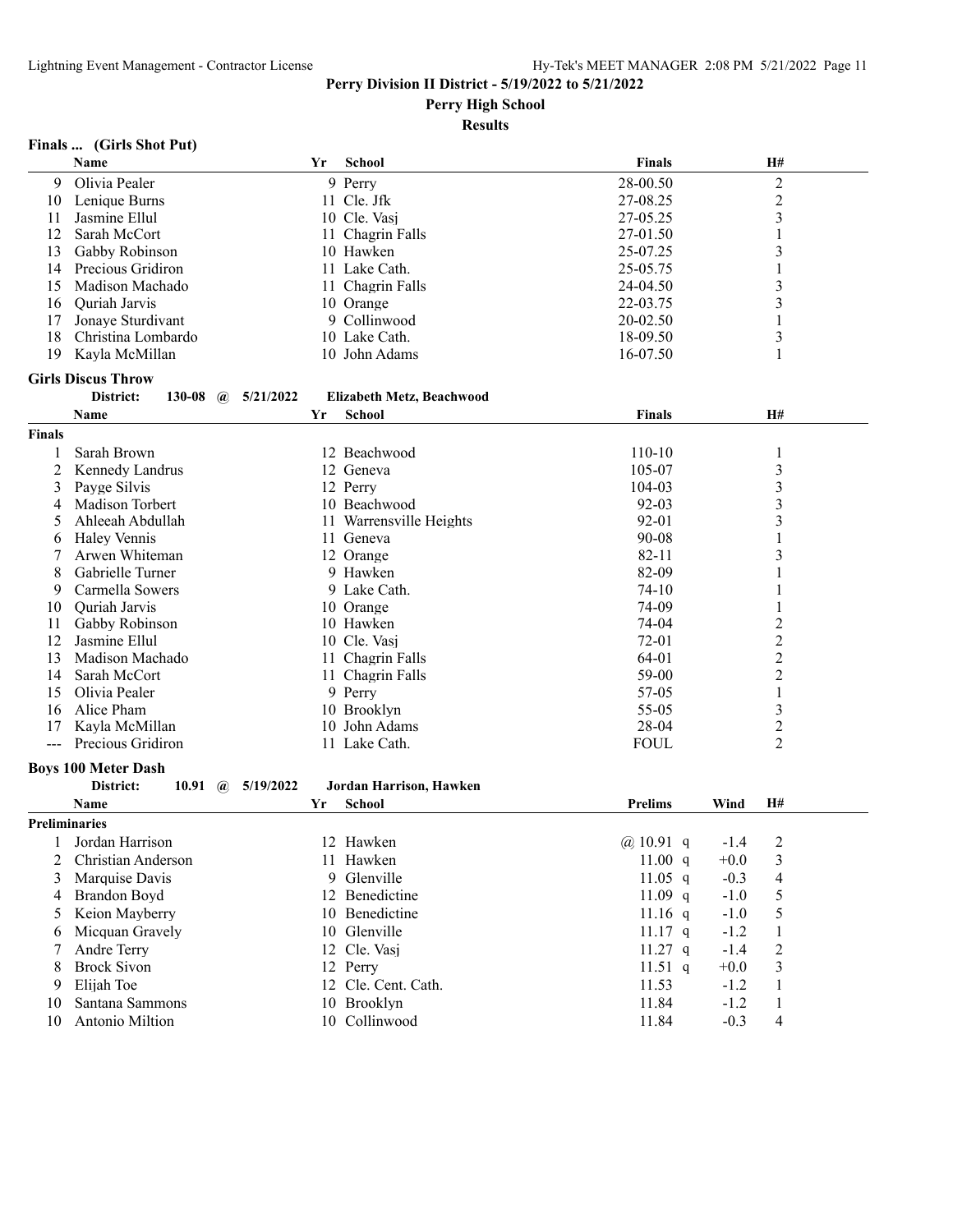## **Perry High School**

## **Results**

## **Preliminaries ... (Boys 100 Meter Dash)**

|    | Name                    | Yr | <b>School</b>                  | <b>Prelims</b> | Wind   | H# |  |
|----|-------------------------|----|--------------------------------|----------------|--------|----|--|
| 12 | Jayden Studio           |    | 10 Perry                       | 11.85          | $-1.0$ | 5  |  |
| 13 | Cameron Cam Evans       | 10 | Orange                         | 11.86          | $-0.3$ | 4  |  |
| 14 | Isaiah Washington Smith | 10 | John Adams                     | 11.87          | $+0.0$ | 3  |  |
| 15 | Shane Williams          | 11 | Wickliffe                      | 11.95          | $-1.0$ | 5  |  |
| 16 | Ryan Ginley             |    | 10 Lake Cath.                  | 11.96          | $+0.0$ | 3  |  |
| 17 | Jack Gips               | 11 | Chagrin Falls                  | 11.99          | $-0.3$ | 4  |  |
| 18 | Philip LaVerde          | 11 | Kirtland                       | 12.04          | $-1.2$ |    |  |
| 19 | <b>Scotty Haymer</b>    |    | 12 Kirtland                    | 12.14          | $+0.0$ | 3  |  |
| 20 | Ulysess Davis           | 11 | Shaw                           | 12.20          | $-0.3$ | 4  |  |
| 21 | Lance Buescher          | 12 | Chagrin Falls                  | 12.23          | $-1.2$ |    |  |
| 22 | James Jordan            | 10 | Orange                         | 12.26          | $-1.4$ | 2  |  |
| 23 | Lavon Swaby             | 12 | Beachwood                      | 12.30          | -1.4   | 2  |  |
| 23 | Joey Lonchar            |    | 10 Lake Cath.                  | 12.30          | $-0.3$ | 4  |  |
| 25 | Zion Bradley            | 9. | Cle. Jfk                       | 12.45          | $-1.2$ |    |  |
| 26 | Davon Garrett           | 12 | Cle. Jfk                       | 12.48          | $+0.0$ | 3  |  |
| 27 | Dylan Eiler             |    | 9 Wickliffe                    | 12.60          | -1.4   | 2  |  |
| 28 | Mitchell Spooney        | 9  | Shaw                           | 12.64          | -1.4   | 2  |  |
| 29 | Maxdan White            | 9. | Bard Early College - Cleveland | 12.64          | $+0.0$ | 3  |  |
| 30 | Austyn Adam's           | 11 | Cle. Cent. Cath.               | 12.96          | $-0.3$ | 4  |  |
| 31 | Gilberto Vega           | 9. | Bard Early College - Cleveland | 13.08          | $-1.0$ | 5  |  |
| 32 | Arpith Prasad           | 9. | Beachwood                      | 13.10          | $-1.0$ | 5  |  |
| 33 | Cartier Walker          | 9. | Collinwood                     | 13.23          | $-1.2$ |    |  |

# **Boys 100 Meter Dash**

## **District: 10.91 @ 5/19/2022 Jordan Harrison, Hawken**

|                      | <b>Name</b>             |    | Yr School           | <b>Prelims</b> | <b>Finals</b>  | Wind |
|----------------------|-------------------------|----|---------------------|----------------|----------------|------|
| <b>Finals</b>        |                         |    |                     |                |                |      |
|                      | Jordan Harrison         |    | 12 Hawken           | 10.91          | 10.73 $@$      | 0.7  |
| 2                    | Christian Anderson      |    | 11 Hawken           | 11.00          | 10.75 $\omega$ | 0.7  |
| 3                    | Micquan Gravely         | 10 | Glenville           | 11.17          | 10.94          | 0.7  |
| 4                    | Brandon Boyd            |    | 12 Benedictine      | 11.09          | 11.07          | 0.7  |
| 5                    | Marquise Davis          | 9. | Glenville           | 11.05          | 11.15          | 0.7  |
| 6                    | Andre Terry             | 12 | Cle. Vasi           | 11.27          | 11.23          | 0.7  |
|                      | Keion Mayberry          | 10 | Benedictine         | 11.16          | 11.24          | 0.7  |
| 8                    | <b>Brock Sivon</b>      |    | 12 Perry            | 11.51          | 11.45          | 0.7  |
| <b>Preliminaries</b> |                         |    |                     |                |                |      |
| 9                    | Elijah Toe              |    | 12 Cle. Cent. Cath. | 11.53          |                |      |
| 10                   | Santana Sammons         |    | 10 Brooklyn         | 11.84          |                |      |
| 10                   | Antonio Miltion         | 10 | Collinwood          | 11.84          |                |      |
| 12                   | Jayden Studio           |    | 10 Perry            | 11.85          |                |      |
| 13                   | Cameron Cam Evans       | 10 | Orange              | 11.86          |                |      |
| 14                   | Isaiah Washington Smith |    | 10 John Adams       | 11.87          |                |      |
| 15                   | Shane Williams          | 11 | Wickliffe           | 11.95          |                |      |
| 16                   | <b>Ryan Ginley</b>      |    | 10 Lake Cath.       | 11.96          |                |      |
| 17                   | Jack Gips               |    | Chagrin Falls       | 11.99          |                |      |
| 18                   | Philip LaVerde          | 11 | Kirtland            | 12.04          |                |      |
| 19                   | <b>Scotty Haymer</b>    | 12 | Kirtland            | 12.14          |                |      |
| 20                   | Ulysess Davis           | 11 | Shaw                | 12.20          |                |      |
| 21                   | Lance Buescher          | 12 | Chagrin Falls       | 12.23          |                |      |
| 22                   | James Jordan            |    | 10 Orange           | 12.26          |                |      |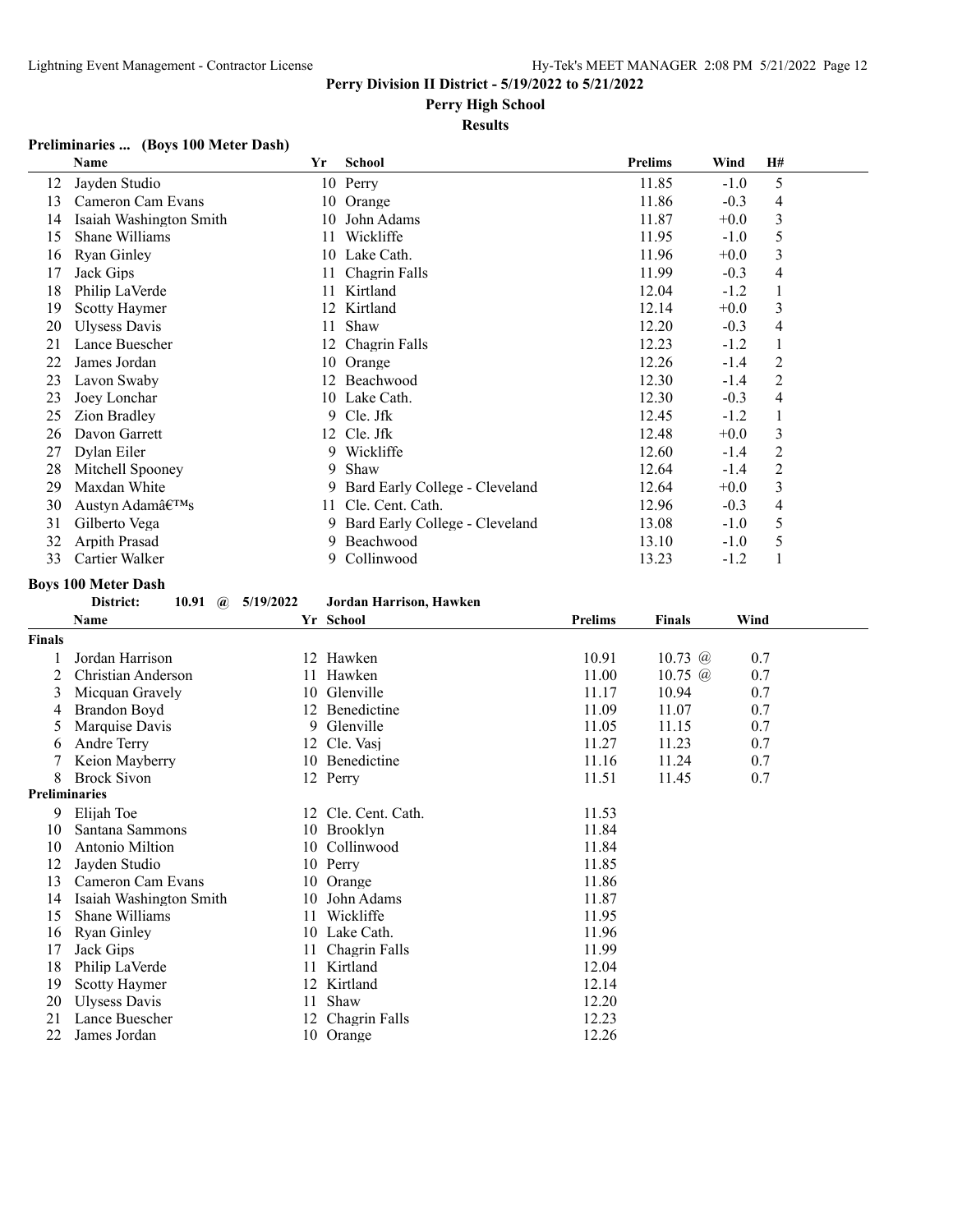**Perry High School**

**Results**

## **Preliminaries ... (Boys 100 Meter Dash)**

|    | <b>Name</b>                                     |    | Yr School                        | <b>Prelims</b> | <b>Finals</b>  | Wind     |                |  |
|----|-------------------------------------------------|----|----------------------------------|----------------|----------------|----------|----------------|--|
| 23 | Lavon Swaby                                     |    | 12 Beachwood                     | 12.30          |                |          |                |  |
| 23 | Joey Lonchar                                    |    | 10 Lake Cath.                    | 12.30          |                |          |                |  |
| 25 | Zion Bradley                                    | 9  | Cle. Jfk                         | 12.45          |                |          |                |  |
| 26 | Davon Garrett                                   | 12 | Cle. Jfk                         | 12.48          |                |          |                |  |
| 27 | Dylan Eiler                                     |    | 9 Wickliffe                      | 12.60          |                |          |                |  |
| 28 | Mitchell Spooney                                | 9  | Shaw                             | 12.64          |                |          |                |  |
| 29 | Maxdan White                                    | 9. | Bard Early College - Cleveland   | 12.64          |                |          |                |  |
| 30 | Austyn Adam's                                   | 11 | Cle. Cent. Cath.                 | 12.96          |                |          |                |  |
| 31 | Gilberto Vega                                   |    | 9 Bard Early College - Cleveland | 13.08          |                |          |                |  |
| 32 | Arpith Prasad                                   | 9. | Beachwood                        | 13.10          |                |          |                |  |
| 33 | Cartier Walker                                  | 9. | Collinwood                       | 13.23          |                |          |                |  |
|    | <b>Boys 200 Meter Dash</b>                      |    |                                  |                |                |          |                |  |
|    | District:<br>21.67<br>5/21/2013<br>$\mathbf{a}$ |    | <b>Will Carter, Orange</b>       |                |                |          |                |  |
|    | <b>Name</b>                                     | Yr | <b>School</b>                    |                | <b>Prelims</b> | Wind     | H#             |  |
|    | <b>Preliminaries</b>                            |    |                                  |                |                |          |                |  |
|    | Milique Herron                                  |    | Glenville<br>11                  |                | $22.14$ q      | 0.2      | 5              |  |
| 2  | Brandon Boyd                                    |    | Benedictine<br>12                |                | $22.29$ q      | $-0.1$   | 2              |  |
| 3  | Jordan Harrison                                 |    | 12 Hawken                        |                | 22.30 q        | 0.3      | 4              |  |
| 4  | Christian Anderson                              |    | Hawken<br>11                     |                | $22.46$ q      | $-0.1$   | 3              |  |
| 5  | Sidney Little                                   |    | Glenville<br>12                  |                | $22.69$ q      | $-0.6$   | 1              |  |
| 6  | Andre Terry                                     |    | Cle. Vasj<br>12                  |                | $22.73$ q      | $-0.1$   | $\overline{c}$ |  |
|    | <b>Mattix Revells</b>                           |    | Beachwood<br>10                  |                | $23.05$ q      | 0.3      | 4              |  |
| 8  | Elijah Toe                                      |    | Cle. Cent. Cath.<br>12           |                | $23.21$ q      | 0.2      | 5              |  |
| 9  | Beren Berber                                    |    | 10 Orange                        |                | 23.76          | $-0.6$   | 1              |  |
| 10 | Jayden Studio                                   |    | 10 Perry                         |                | 24.12          | 0.3      | 4              |  |
|    |                                                 |    | $10 \quad \text{D} \quad 11$     |                | 2425           | $\Omega$ |                |  |

| 9  | Beren Berber            | 10 | Orange                            | 23.76 | $-0.6$ |   |  |
|----|-------------------------|----|-----------------------------------|-------|--------|---|--|
| 10 | Jayden Studio           |    | 10 Perry                          | 24.12 | 0.3    | 4 |  |
|    | Santana Sammons         |    | 10 Brooklyn                       | 24.25 | 0.2    |   |  |
|    | Isaiah Washington Smith |    | 10 John Adams                     | 24.43 | $-0.1$ |   |  |
| 13 | Strahinia Dimitrijevic  | 10 | Beachwood                         | 24.52 | $-0.6$ |   |  |
| 14 | Ryan Ginley             | 10 | Lake Cath.                        | 24.60 | $-0.1$ | 3 |  |
| 15 | Sam Russo               | 11 | Orange                            | 24.73 | 0.2    | 5 |  |
| 16 | Jalen Kelso             | 12 | Wickliffe                         | 24.74 | $-0.6$ |   |  |
|    | Sultan Abdullah         | 11 | Warrensville Heights              | 25.11 | $-0.1$ | 3 |  |
| 18 | Griffin Laws            |    | 10 Chagrin Falls                  | 25.12 | 0.3    | 4 |  |
| 19 | <b>Austin Pawar</b>     |    | 12 Chagrin Falls                  | 25.35 | $-0.6$ |   |  |
| 20 | <b>Stuart Malloy</b>    |    | 10 Bard Early College - Cleveland | 25.35 | $-0.1$ | 2 |  |
|    | Zion Bradley            |    | 9 Cle. Jfk                        | 25.66 | $-0.1$ | 2 |  |
|    | Ayman Elouardighi       |    | 10 Brooklyn                       | 26.65 | $-0.1$ | 2 |  |
| 23 | Mitchell Spooney        | 9  | Shaw                              | 27.03 | 0.3    | 4 |  |
| 24 | Will Bradshaw           | 10 | Kirtland                          | 27.33 | $-0.1$ | 3 |  |
| 25 | Sebastian Figueroa      |    | 9 Bard Early College - Cleveland  | 27.84 | 0.3    | 4 |  |
| 26 | Ishmael Trillo          |    | Kirtland                          | 30.18 | $-0.6$ |   |  |

## **Boys 200 Meter Dash**

| District: |  | 21.67 (a) $5/21/2013$ | <b>Will Carter, Orange</b> |  |
|-----------|--|-----------------------|----------------------------|--|
|           |  |                       |                            |  |

|               | <b>Name</b>        | Yr School | Prelims | <b>Finals</b> | Wind   |
|---------------|--------------------|-----------|---------|---------------|--------|
| <b>Finals</b> |                    |           |         |               |        |
|               | Jordan Harrison    | 12 Hawken | 22.30   | 21.74         | $-0.7$ |
|               | 2 Milique Herron   | Glenville | 22.14   | 21.85         | $-0.7$ |
|               | Christian Anderson | Hawken    | 22.46   | 21.97         | $-0.7$ |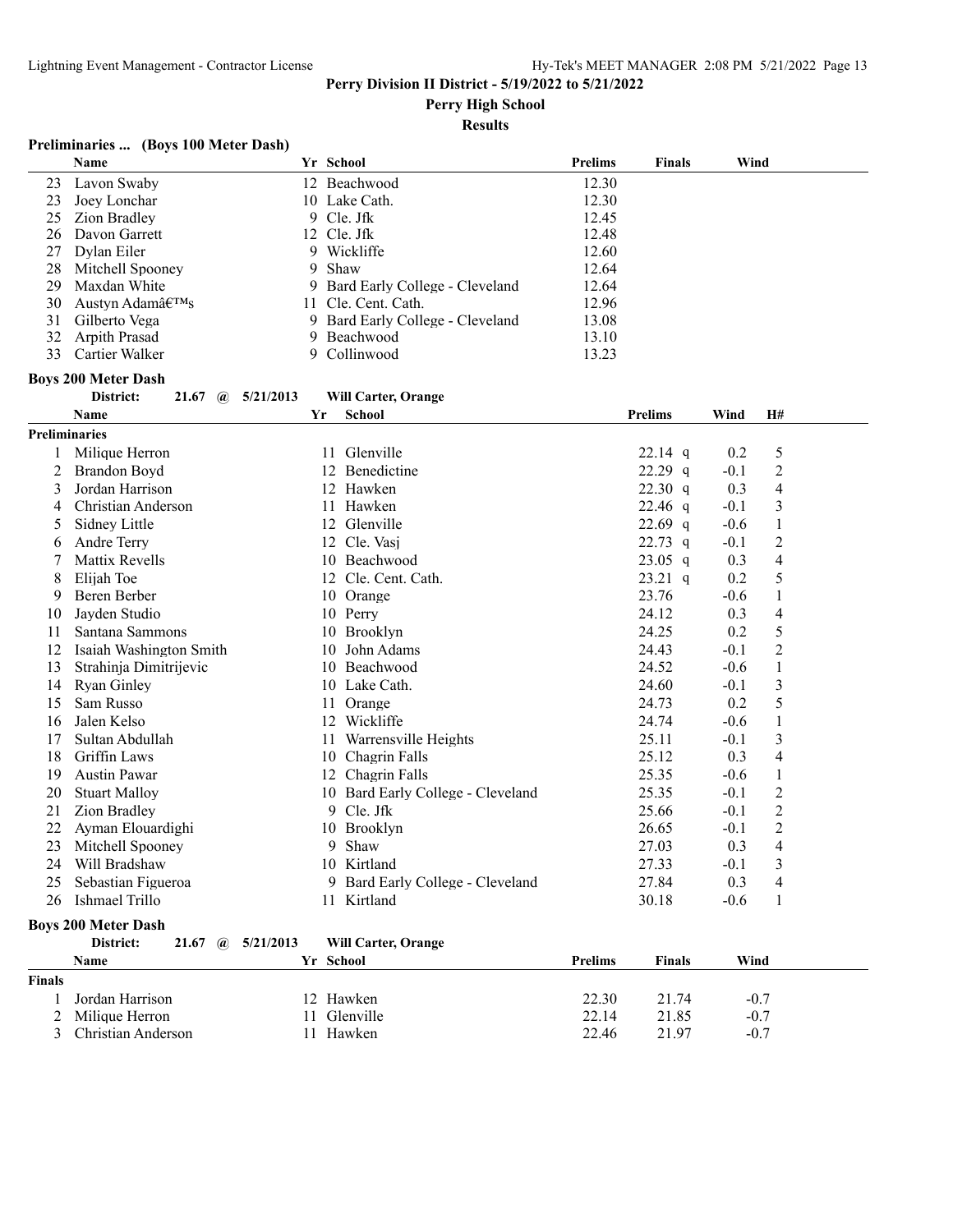**Perry High School**

## **Results**

## **Finals ... (Boys 200 Meter Dash)**

|    | Name                    |    | Yr School                      | Prelims | <b>Finals</b> | Wind   |  |
|----|-------------------------|----|--------------------------------|---------|---------------|--------|--|
| 4  | Sidney Little           | 12 | Glenville                      | 22.69   | 22.41         | $-0.7$ |  |
| 5  | Brandon Boyd            |    | 12 Benedictine                 | 22.29   | 22.61         | $-0.7$ |  |
| 6  | <b>Andre Terry</b>      | 12 | Cle. Vasi                      | 22.73   | 22.74         | $-0.7$ |  |
|    | Mattix Revells          |    | 10 Beachwood                   | 23.05   | 22.89         | $-0.7$ |  |
| 8  | Elijah Toe              | 12 | Cle. Cent. Cath.               | 23.21   | 23.10         | $-0.7$ |  |
|    | <b>Preliminaries</b>    |    |                                |         |               |        |  |
| 9  | Beren Berber            |    | 10 Orange                      | 23.76   |               |        |  |
| 10 | Jayden Studio           |    | 10 Perry                       | 24.12   |               |        |  |
| 11 | Santana Sammons         | 10 | Brooklyn                       | 24.25   |               |        |  |
| 12 | Isaiah Washington Smith | 10 | John Adams                     | 24.43   |               |        |  |
| 13 | Strahinja Dimitrijevic  |    | 10 Beachwood                   | 24.52   |               |        |  |
| 14 | <b>Ryan Ginley</b>      |    | 10 Lake Cath.                  | 24.60   |               |        |  |
| 15 | Sam Russo               |    | Orange                         | 24.73   |               |        |  |
| 16 | Jalen Kelso             | 12 | Wickliffe                      | 24.74   |               |        |  |
| 17 | Sultan Abdullah         | 11 | Warrensville Heights           | 25.11   |               |        |  |
| 18 | Griffin Laws            | 10 | Chagrin Falls                  | 25.12   |               |        |  |
| 19 | <b>Austin Pawar</b>     | 12 | Chagrin Falls                  | 25.35   |               |        |  |
| 20 | <b>Stuart Malloy</b>    | 10 | Bard Early College - Cleveland | 25.35   |               |        |  |
| 21 | Zion Bradley            | 9  | Cle. Jfk                       | 25.66   |               |        |  |
| 22 | Ayman Elouardighi       | 10 | Brooklyn                       | 26.65   |               |        |  |
| 23 | Mitchell Spooney        | 9  | Shaw                           | 27.03   |               |        |  |
| 24 | Will Bradshaw           |    | 10 Kirtland                    | 27.33   |               |        |  |
| 25 | Sebastian Figueroa      | 9. | Bard Early College - Cleveland | 27.84   |               |        |  |
| 26 | Ishmael Trillo          | 11 | Kirtland                       | 30.18   |               |        |  |

**Boys 400 Meter Dash**

#### **District: 48.16 @ 5/21/2022 Jordan Dean, Cle. VASJ**

|    | Name                    | Yr | <b>School</b>    | <b>Prelims</b> | <b>H#</b>      |  |
|----|-------------------------|----|------------------|----------------|----------------|--|
|    | <b>Preliminaries</b>    |    |                  |                |                |  |
|    | David Steckner          |    | 11 Beachwood     | 50.07 $q$      |                |  |
|    | Malik Davis             |    | 11 Glenville     | 50.57 q        | $\overline{2}$ |  |
| 3  | Brandon Boyd            |    | 12 Benedictine   | 50.72 q        | 3              |  |
| 4  | Noah Saidel             |    | 12 Beachwood     | 50.87 q        | 3              |  |
|    | Joe Larkins             |    | 12 Glenville     | 51.43 q        | 4              |  |
| b  | Matthew Okocha          |    | 12 Cle. Vasi     | 51.58 q        |                |  |
|    | Colby Humbert           |    | 11 Wickliffe     | 51.66 q        | 2              |  |
| 8  | William Sayle           |    | 10 Kirtland      | 52.90 q        | $\overline{2}$ |  |
| 9  | Damen Kelly             |    | 11 Lake Cath.    | 53.02          | 3              |  |
| 10 | Jaden Hacking           |    | 11 Perry         | 53.79          | 4              |  |
| 11 | John Kittle             |    | 10 Chagrin Falls | 53.81          | 3              |  |
| 12 | Sean Strahan            |    | 10 Perry         | 54.09          |                |  |
| 13 | Max Page                |    | 11 Orange        | 54.43          | 4              |  |
| 14 | Tyler Duricky           |    | 10 Lake Cath.    | 54.50          | 2              |  |
| 15 | Ben Falck-ytter         |    | 11 Hawken        | 55.24          | 4              |  |
| 16 | Warren Eveland          |    | 11 Kirtland      | 55.68          |                |  |
| 17 | Dontez Orr              |    | 10 Collinwood    | 55.69          | 3              |  |
| 18 | EJ Mester               |    | 10 Wickliffe     | 57.23          | 3              |  |
| 19 | Rakim Holland           |    | 9 Collinwood     | 58.49          | 2              |  |
| 20 | Isaiah Washington Smith |    | 10 John Adams    | 59.74          |                |  |
| 21 | Ayman Elouardighi       |    | 10 Brooklyn      | 1:00.66        |                |  |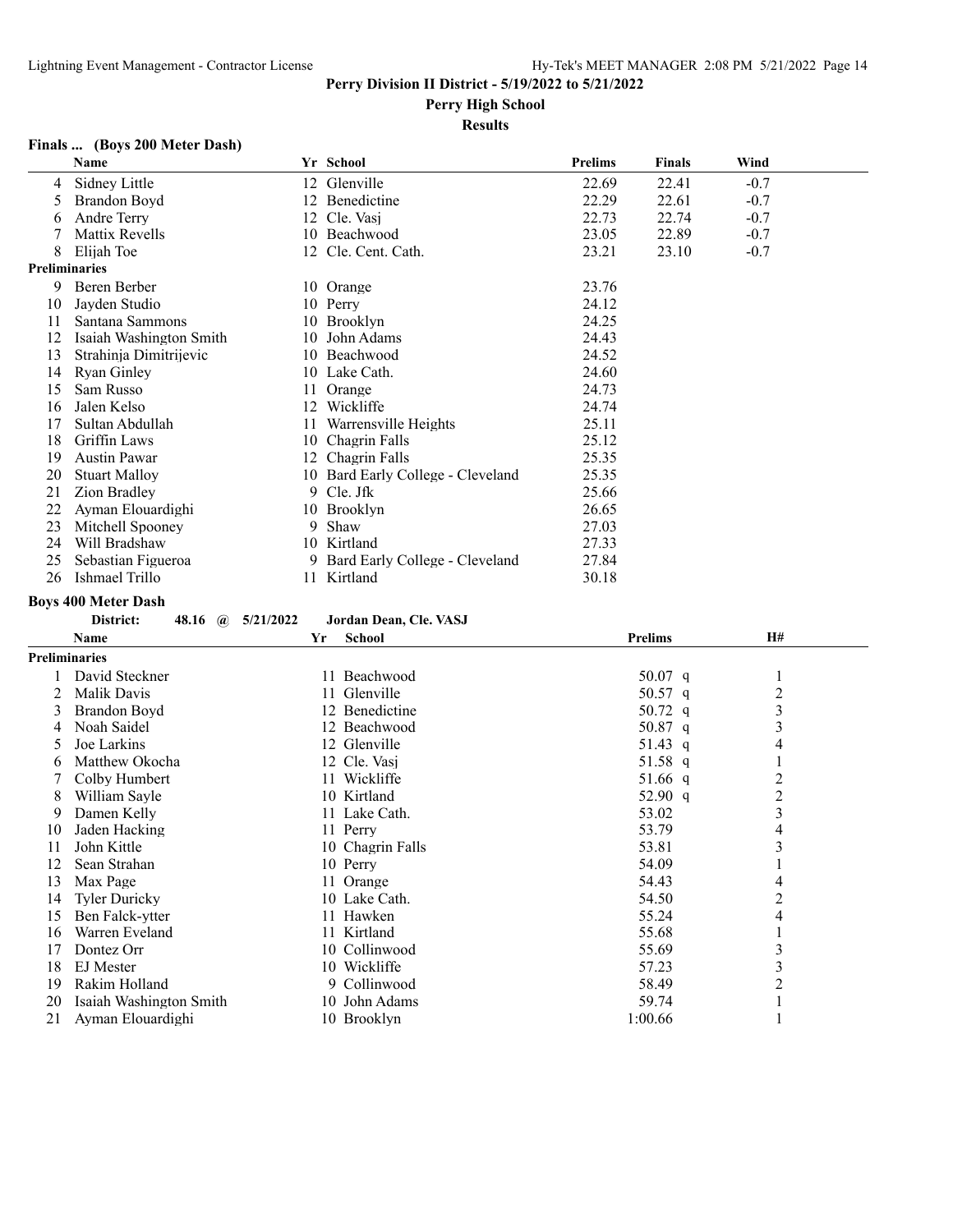**Perry High School**

|                      | Preliminaries  (Boys 400 Meter Dash)     |     |                                   |                |                |                  |  |
|----------------------|------------------------------------------|-----|-----------------------------------|----------------|----------------|------------------|--|
|                      | Name                                     | Yr  | School                            |                | <b>Prelims</b> | H#               |  |
| 22                   | <b>Bennett Thompson</b>                  |     | 9 Orange                          |                | 1:01.49        | $\overline{4}$   |  |
| 23                   | Jaylin Mota                              |     | 10 Bard Early College - Cleveland |                | 1:04.66        | 4                |  |
| 24                   | Eli Perez                                |     | 9 Brooklyn                        |                | 1:07.24        | 3                |  |
| 25                   | Moses Thompson                           |     | 9 Cle. Vasj                       |                | 1:08.11        | 1                |  |
|                      | <b>Boys 400 Meter Dash</b>               |     |                                   |                |                |                  |  |
|                      | District:<br>48.16 $\omega$<br>5/21/2022 |     | Jordan Dean, Cle. VASJ            |                |                |                  |  |
|                      | Name                                     |     | Yr School                         | <b>Prelims</b> | <b>Finals</b>  |                  |  |
| <b>Finals</b>        |                                          |     |                                   |                |                |                  |  |
|                      |                                          |     | 12 Benedictine                    | 50.72          | 49.64          |                  |  |
| 1<br>2               | Brandon Boyd<br>David Steckner           | 11  | Beachwood                         | 50.07          | 49.73          |                  |  |
| 3                    | Noah Saidel                              | 12  | Beachwood                         | 50.87          | 50.24          |                  |  |
| 4                    | <b>Malik Davis</b>                       | 11  | Glenville                         | 50.57          | 50.33          |                  |  |
| 5                    | Matthew Okocha                           |     | 12 Cle. Vasj                      | 51.58          | 51.34          |                  |  |
|                      |                                          | 11  | Wickliffe                         | 51.66          | 51.94          |                  |  |
| 6                    | Colby Humbert<br>Joe Larkins             |     | 12 Glenville                      |                |                |                  |  |
| 7<br>8               |                                          |     |                                   | 51.43          | 52.36          |                  |  |
| <b>Preliminaries</b> | William Sayle                            |     | 10 Kirtland                       | 52.90          | 52.58          |                  |  |
| 9.                   | Damen Kelly                              |     | 11 Lake Cath.                     | 53.02          |                |                  |  |
| 10                   | Jaden Hacking                            |     | 11 Perry                          | 53.79          |                |                  |  |
| 11                   | John Kittle                              |     | 10 Chagrin Falls                  | 53.81          |                |                  |  |
| 12                   | Sean Strahan                             |     | 10 Perry                          | 54.09          |                |                  |  |
| 13                   | Max Page                                 | 11  | Orange                            | 54.43          |                |                  |  |
| 14                   | <b>Tyler Duricky</b>                     |     | 10 Lake Cath.                     | 54.50          |                |                  |  |
| 15                   | Ben Falck-ytter                          | 11- | Hawken                            | 55.24          |                |                  |  |
| 16                   | Warren Eveland                           | 11  | Kirtland                          | 55.68          |                |                  |  |
| 17                   | Dontez Orr                               | 10  | Collinwood                        | 55.69          |                |                  |  |
| 18                   | EJ Mester                                | 10  | Wickliffe                         | 57.23          |                |                  |  |
| 19                   | Rakim Holland                            | 9   | Collinwood                        | 58.49          |                |                  |  |
| 20                   | Isaiah Washington Smith                  |     | 10 John Adams                     | 59.74          |                |                  |  |
| 21                   | Ayman Elouardighi                        |     | 10 Brooklyn                       | 1:00.66        |                |                  |  |
| 22                   | <b>Bennett Thompson</b>                  |     | 9 Orange                          | 1:01.49        |                |                  |  |
| 23                   | Jaylin Mota                              |     | 10 Bard Early College - Cleveland | 1:04.66        |                |                  |  |
| 24                   | Eli Perez                                |     | 9 Brooklyn                        | 1:07.24        |                |                  |  |
| 25                   | Moses Thompson                           |     | 9 Cle. Vasj                       | 1:08.11        |                |                  |  |
|                      |                                          |     |                                   |                |                |                  |  |
|                      | <b>Boys 800 Meter Run</b>                |     |                                   |                |                |                  |  |
|                      | District:<br>5/23/2015<br>1:54.91<br>(a) |     | Jordan Pritchard, Lake Cath.      |                |                |                  |  |
|                      | Name                                     | Yr  | <b>School</b>                     |                | <b>Prelims</b> | <b>H#</b>        |  |
| <b>Preliminaries</b> |                                          |     |                                   |                |                |                  |  |
|                      | <b>Gregory Howard</b>                    |     | 12 Glenville                      |                | 2:08.41 Q      | $\overline{c}$   |  |
| 2                    | Nick Garcia-Whitko                       |     | 10 Hawken                         |                | 2:11.72 Q      | $\mathbf{1}$     |  |
| 3                    | Ryan Mateyo                              |     | 12 Chagrin Falls                  |                | $2:10.48$ Q    | $\boldsymbol{2}$ |  |
| 4                    | Scott Schauer                            |     | 12 Lake Cath.                     |                | $2:14.97$ Q    | 1                |  |
| 5                    | <b>Brady Pugh</b>                        |     | 11 Wickliffe                      |                | 2:12.49 Q      | 2                |  |
| 6                    | Caleb Berns                              |     | 11 Beachwood                      |                | $2:16.42$ Q    | 1                |  |
| 7                    | Hunter Longo                             |     | 12 Chagrin Falls                  |                | 2:17.57 Q      | $\overline{c}$   |  |
| 8                    | Christopher Daniel                       |     | 10 Cle. Vasj                      |                | 2:17.61 Q      | $\,1\,$          |  |
| 9                    | <b>Brian Gent</b>                        |     | 11 Orange                         |                | 2:17.62 Q      | $\overline{c}$   |  |
| 10                   | Gregory Perryman                         |     | 12 Beachwood                      |                | $2:18.05$ Q    | 1                |  |
|                      |                                          |     |                                   |                |                |                  |  |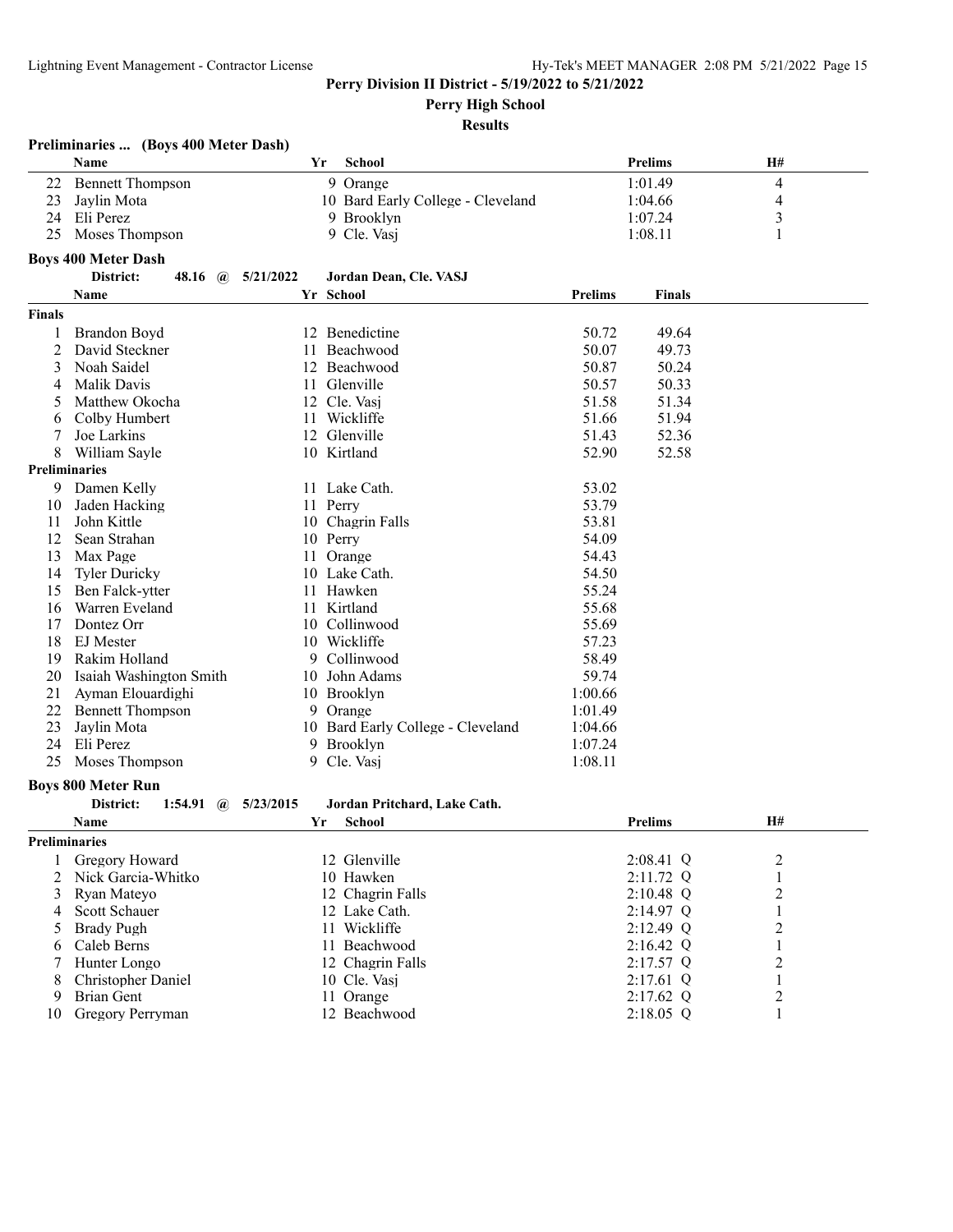**Perry High School**

## **Results**

## **Preliminaries ... (Boys 800 Meter Run)**

|    | Name                   | Yr | <b>School</b>                     | <b>Prelims</b> | <b>H#</b> |  |
|----|------------------------|----|-----------------------------------|----------------|-----------|--|
| 11 | Austin Leland          |    | 11 Kirtland                       | $2:17.86$ Q    | 2         |  |
| 12 | Joseph Pomnean         |    | 9 Benedictine                     | $2:18.48$ Q    |           |  |
| 13 | Parker Carrus          |    | 10 Hawken                         | $2:19.96$ Q    |           |  |
| 14 | <b>Brandon Gent</b>    |    | 9 Orange                          | $2:20.00$ Q    |           |  |
| 15 | Jack Tennant           |    | 11 Wickliffe                      | $2:21.06$ Q    |           |  |
| 16 | Nicolai Nagy           |    | 9 Perry                           | $2:21.38$ Q    |           |  |
| 17 | Logan Phinney          |    | 11 Shaw                           | 2:22.36        |           |  |
| 18 | Lewis Davis            |    | 12 Cle. Vasj                      | 2:22.47        |           |  |
| 19 | Ibrahim Awadallah      |    | 10 Bard Early College - Cleveland | 2:35.01        |           |  |
| 20 | Drew Duncan            |    | 10 Kirtland                       | 2:36.91        |           |  |
| 21 | Dolman Lopez Maldonado |    | 9 Bard Early College - Cleveland  | 2:42.38        |           |  |
| 22 | Eli Perez              |    | 9 Brooklyn                        | 2:51.64        |           |  |
|    | Dashaun Whatlev        |    | 12 Glenville                      | DO             |           |  |

## **Boys 800 Meter Run**

| District: |  |  | 1:54.91 (a) $5/23/2015$ | Jordan Pritchard, Lake Cath. |
|-----------|--|--|-------------------------|------------------------------|
|-----------|--|--|-------------------------|------------------------------|

|               | <b>Name</b>                                       |    | Yr School                         | <b>Prelims</b> | <b>Finals</b> |  |
|---------------|---------------------------------------------------|----|-----------------------------------|----------------|---------------|--|
| <b>Finals</b> |                                                   |    |                                   |                |               |  |
|               | Brian Gent                                        |    | 11 Orange                         | 2:17.62        | 1:58.71       |  |
| 2             | Caleb Berns                                       | 11 | Beachwood                         | 2:16.42        | 1:58.87       |  |
| 3             | Gregory Perryman                                  | 12 | Beachwood                         | 2:18.05        | 2:01.20       |  |
| 4             | Nick Garcia-Whitko                                |    | 10 Hawken                         | 2:11.72        | 2:02.24       |  |
| 5             | Gregory Howard                                    | 12 | Glenville                         | 2:08.41        | 2:04.91       |  |
| 6             | Hunter Longo                                      | 12 | Chagrin Falls                     | 2:17.57        | 2:12.52       |  |
| 7             | Ryan Mateyo                                       | 12 | Chagrin Falls                     | 2:10.48        | 2:13.24       |  |
| 8             | Parker Carrus                                     |    | 10 Hawken                         | 2:19.96        | 2:13.83       |  |
| 9             | Joseph Pomnean                                    | 9  | Benedictine                       | 2:18.48        | 2:17.58       |  |
| 10            | <b>Brady Pugh</b>                                 | 11 | Wickliffe                         | 2:12.49        | 2:18.06       |  |
| 11            | Jack Tennant                                      | 11 | Wickliffe                         | 2:21.06        | 2:18.25       |  |
| 12            | Christopher Daniel                                |    | 10 Cle. Vasj                      | 2:17.61        | 2:18.42       |  |
| 13            | Scott Schauer                                     |    | 12 Lake Cath.                     | 2:14.97        | 2:19.66       |  |
| 14            | Austin Leland                                     |    | 11 Kirtland                       | 2:17.86        | 2:21.95       |  |
| 15            | Nicolai Nagy                                      | 9  | Perry                             | 2:21.38        | 2:22.18       |  |
| 16            | <b>Brandon Gent</b>                               | 9  | Orange                            | 2:20.00        | 2:25.16       |  |
|               | <b>Preliminaries</b>                              |    |                                   |                |               |  |
| 17            | Logan Phinney                                     | 11 | Shaw                              | 2:22.36        |               |  |
| 18            | Lewis Davis                                       | 12 | Cle. Vasi                         | 2:22.47        |               |  |
| 19            | Ibrahim Awadallah                                 |    | 10 Bard Early College - Cleveland | 2:35.01        |               |  |
| 20            | Drew Duncan                                       |    | 10 Kirtland                       | 2:36.91        |               |  |
| 21            | Dolman Lopez Maldonado                            | 9  | Bard Early College - Cleveland    | 2:42.38        |               |  |
| 22            | Eli Perez                                         | 9  | <b>Brooklyn</b>                   | 2:51.64        |               |  |
| $---$         | Dashaun Whatley                                   |    | 12 Glenville                      | DQ             |               |  |
|               | <b>Boys 1600 Meter Run</b>                        |    |                                   |                |               |  |
|               | District:<br>5/23/2015<br>4:13.24<br>$\mathbf{a}$ |    | Joseph Bistritz, Chagrin Fall     |                |               |  |
|               | Name                                              | Yr | <b>School</b>                     |                | <b>Finals</b> |  |
|               |                                                   |    |                                   |                |               |  |
| <b>Finals</b> |                                                   |    |                                   |                |               |  |
|               | <b>Brian Gent</b>                                 |    | 11 Orange                         |                | 4:25.27       |  |
| 2             | Nick Garcia-Whitko                                |    | 10 Hawken                         |                | 4:33.45       |  |

Hunter Longo 12 Chagrin Falls 4:39.98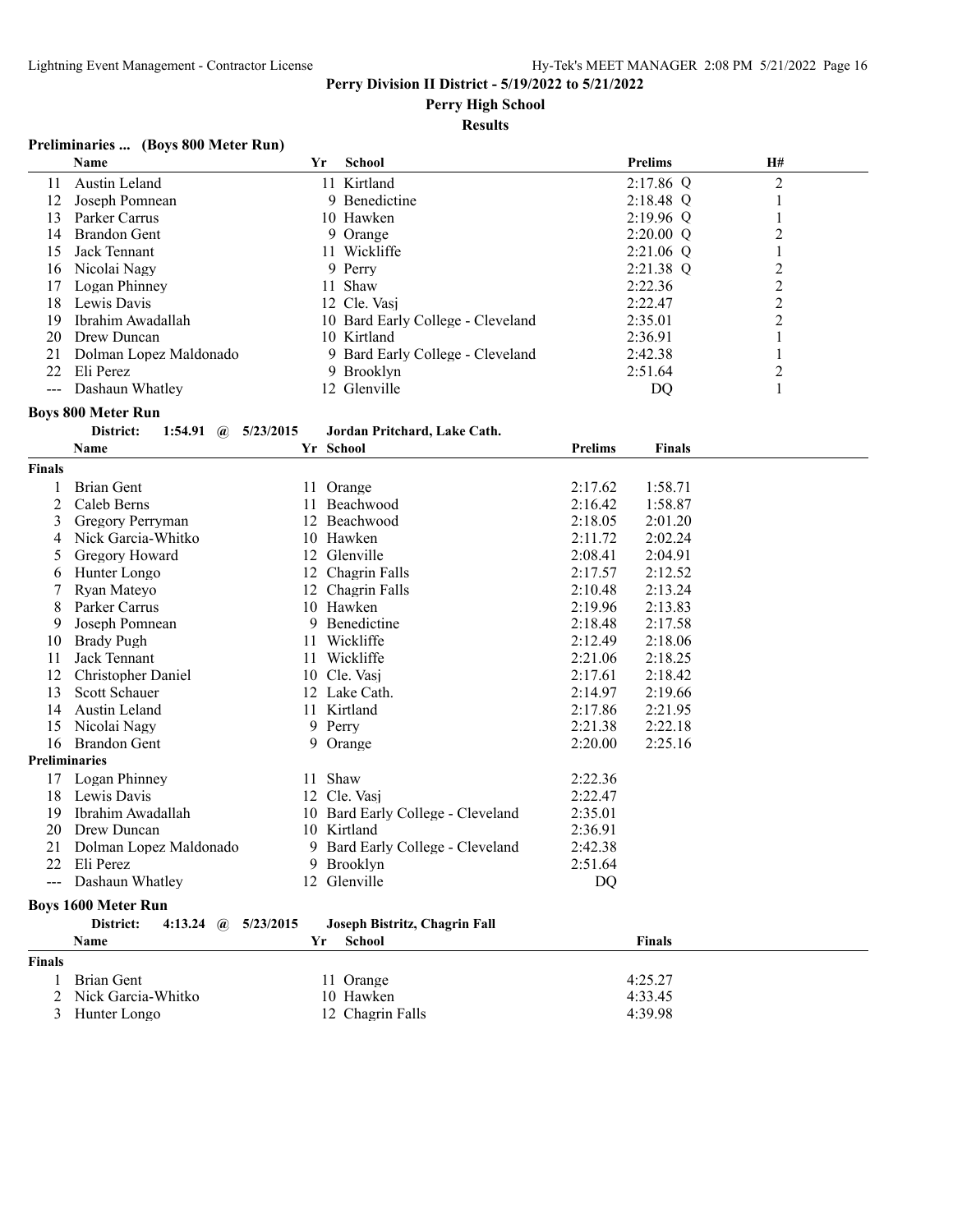**Perry High School**

## **Results**

## **Finals ... (Boys 1600 Meter Run)**

|                      | Name                          |                        |              |           | Yr        | School                            |                | <b>Finals</b>     |      |                |  |
|----------------------|-------------------------------|------------------------|--------------|-----------|-----------|-----------------------------------|----------------|-------------------|------|----------------|--|
| 4                    | Parker Carrus                 |                        |              |           |           | 10 Hawken                         |                | 4:44.92           |      |                |  |
| 5                    | <b>Brady Pugh</b>             |                        |              |           |           | 11 Wickliffe                      |                | 4:48.20           |      |                |  |
| 6                    | Scott Schauer                 |                        |              |           |           | 12 Lake Cath.                     |                | 4:55.29           |      |                |  |
| 7                    | Charles Asplin                |                        |              |           |           | 12 Chagrin Falls                  |                | 4:56.92           |      |                |  |
| 8                    | Grant Wessler                 |                        |              |           |           | 12 Beachwood                      |                | 5:00.21           |      |                |  |
| 9                    | Asu Pelima                    |                        |              |           |           | 10 Cle. Vasj                      |                | 5:04.21           |      |                |  |
| 10                   | <b>Brandon Gent</b>           |                        |              |           |           | 9 Orange                          |                | 5:12.93           |      |                |  |
| 11                   | Probir Mukherjee              |                        |              |           |           | 10 Beachwood                      |                | 5:20.64           |      |                |  |
| 12                   | Ian Borhwick                  |                        |              |           |           | 11 Kirtland                       |                | 5:29.56           |      |                |  |
| 13                   | Brigham Weight                |                        |              |           |           | 11 Kirtland                       |                | 5:30.49           |      |                |  |
| 14                   | Logan Lait                    |                        |              |           |           | 9 Wickliffe                       |                | 5:30.65           |      |                |  |
|                      | <b>Boys 3200 Meter Run</b>    |                        |              |           |           |                                   |                |                   |      |                |  |
|                      | District:                     | $9:45.71 \quad \omega$ |              | 5/23/2015 |           | J.P. Trojan, University S         |                |                   |      |                |  |
|                      | Name                          |                        |              |           | Yr        | <b>School</b>                     |                | <b>Finals</b>     |      |                |  |
| <b>Finals</b>        |                               |                        |              |           |           |                                   |                |                   |      |                |  |
|                      | Isaac Bourne                  |                        |              |           |           | 12 Chagrin Falls                  |                | 10:08.59          |      |                |  |
| 1<br>$\overline{c}$  | David Hamilton                |                        |              |           |           | 12 Hawken                         |                | 10:23.49          |      |                |  |
| 3                    | Sam Cohen                     |                        |              |           |           | 10 Hawken                         |                | 10:28.06          |      |                |  |
| 4                    | Issac Balistreri              |                        |              |           |           | 12 Perry                          |                | 10:37.98          |      |                |  |
| 5                    | Vance Vojack                  |                        |              |           |           | 10 Perry                          |                | 10:58.26          |      |                |  |
| 6                    | Christopher Baker             |                        |              |           |           | 12 Chagrin Falls                  |                | 11:16.56          |      |                |  |
| 7                    | Max Kuenzler                  |                        |              |           |           | 10 Beachwood                      |                | 11:16.90          |      |                |  |
| 8                    | <b>Grant Wessler</b>          |                        |              |           |           | 12 Beachwood                      |                | 11:24.21          |      |                |  |
| 9                    | Dominic Borsich               |                        |              |           |           | 10 Wickliffe                      |                | 11:26.48          |      |                |  |
| 10                   | Logan Phinney                 |                        |              |           |           | 11 Shaw                           |                | 12:25.71          |      |                |  |
| 11                   | Ian Borhwick                  |                        |              |           |           | 11 Kirtland                       |                | 13:15.04          |      |                |  |
| 12                   | Giovanni Hernandez            |                        |              |           |           | 12 Wickliffe                      |                | 13:18.33          |      |                |  |
| $---$                | Eddie Fatica                  |                        |              |           |           | 10 Orange                         |                | DQ                |      |                |  |
|                      |                               |                        |              |           |           |                                   |                |                   |      |                |  |
|                      | <b>Boys 110 Meter Hurdles</b> |                        |              |           |           |                                   |                |                   |      |                |  |
|                      | District:                     | 14.83                  | $\mathbf{a}$ | 5/21/2013 |           | <b>Darrell Sullins, Beachwood</b> |                |                   |      |                |  |
|                      | <b>Name</b>                   |                        |              |           | Yr        | <b>School</b>                     |                | <b>Prelims</b>    | Wind | H#             |  |
| <b>Preliminaries</b> |                               |                        |              |           |           |                                   |                |                   |      |                |  |
| 1                    | Javin Richards                |                        |              |           |           | 12 Perry                          |                | $15.41 \text{ q}$ | 1.0  | 1              |  |
| 2                    | Jayson Williams               |                        |              |           |           | 10 Glenville                      |                | $15.51$ q         | 0.1  | 2              |  |
| 3                    | Holden Thomas                 |                        |              |           |           | 12 Orange                         |                | $15.58$ q         | 1.0  | 1              |  |
| 4                    | Michael Robinson              |                        |              |           |           | 11 Orange                         |                | $16.86$ q         | 1.0  | 1              |  |
| 5                    | Chavon Holton                 |                        |              |           |           | 11 Brooklyn                       |                | 17.10 q           | 0.1  | 2              |  |
| 6                    | Michael Keselman              |                        |              |           |           | 11 Beachwood                      |                | 19.04 $q$         | 0.1  | $\overline{2}$ |  |
|                      | Hugh Bower                    |                        |              |           |           | 9 Hawken                          |                | 19.44 q           | 0.1  | 2              |  |
| 8                    | Ian Miracle                   |                        |              |           |           | 11 Wickliffe                      |                | 19.64 $q$         | 0.1  | $\overline{c}$ |  |
| 9                    | Carter Kilby                  |                        |              |           |           | 12 Chagrin Falls                  |                | 21.67             | 1.0  | $\mathbf{1}$   |  |
| 10                   | Samuel Malloy                 |                        |              |           |           | 9 Bard Early College - Cleveland  |                | 21.98             | 0.1  | 2              |  |
|                      | <b>Boys 110 Meter Hurdles</b> |                        |              |           |           |                                   |                |                   |      |                |  |
|                      | District:                     | 14.83 $\omega$         |              | 5/21/2013 |           | <b>Darrell Sullins, Beachwood</b> |                |                   |      |                |  |
|                      | Name                          |                        |              |           | Yr School |                                   | <b>Prelims</b> | <b>Finals</b>     | Wind |                |  |
| Finals               |                               |                        |              |           |           |                                   |                |                   |      |                |  |
| 1                    | Javin Richards                |                        |              |           | 12 Perry  |                                   | 15.41          | 14.73 @           |      | 0.2            |  |
|                      |                               |                        |              |           |           |                                   |                |                   |      |                |  |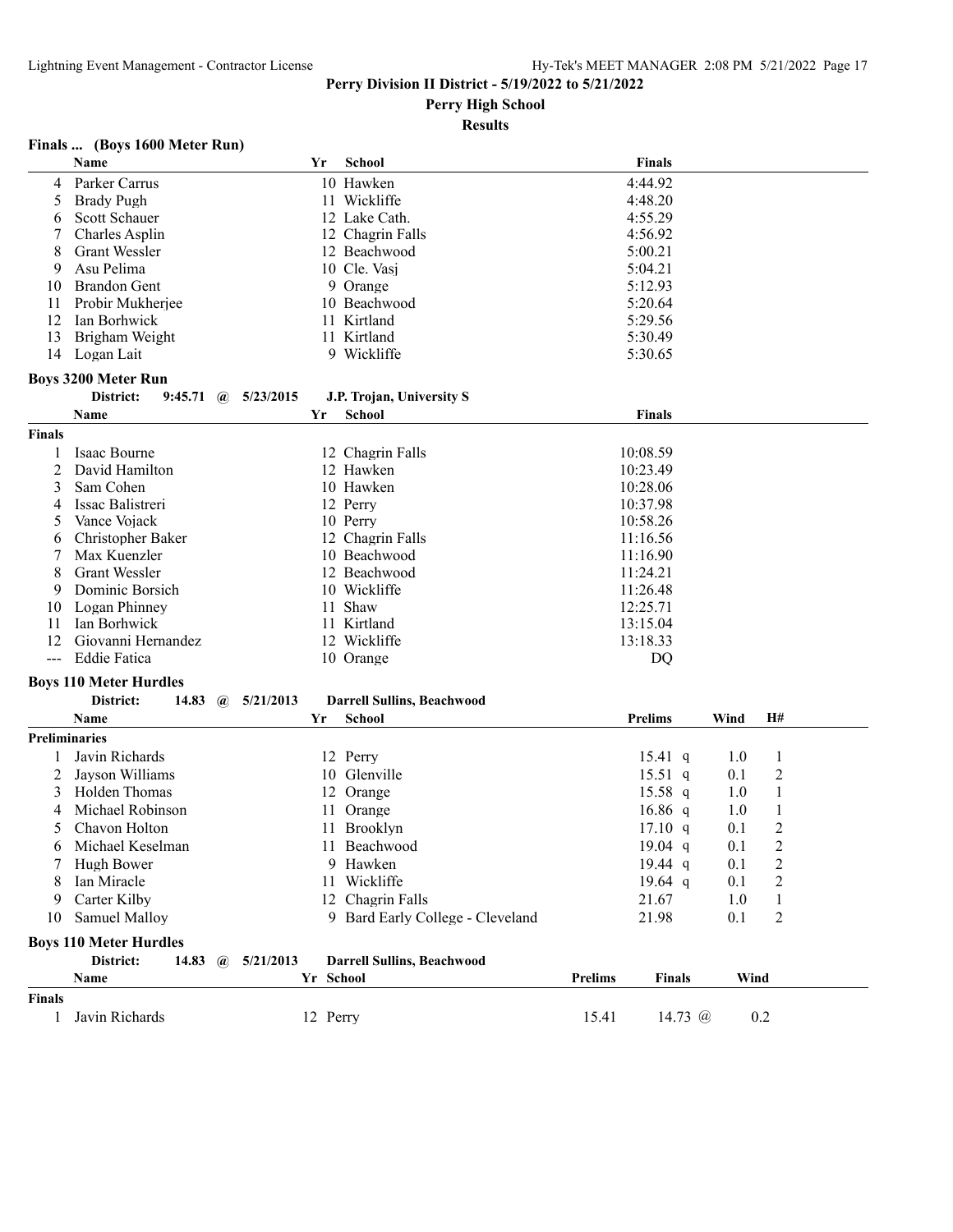**Perry High School**

## **Results**

## **Finals ... (Boys 110 Meter Hurdles)**

|                      | Name                               |           | Yr School                         | <b>Prelims</b> | <b>Finals</b>  | Wind           |  |
|----------------------|------------------------------------|-----------|-----------------------------------|----------------|----------------|----------------|--|
| 2                    | Jayson Williams                    |           | 10 Glenville                      | 15.51          | 14.83 @        | 0.2            |  |
| 3                    | Holden Thomas                      |           | 12 Orange                         | 15.58          | 15.96          | 0.2            |  |
| 4                    | Michael Robinson                   |           | 11 Orange                         | 16.86          | 16.67          | 0.2            |  |
| 5                    | Chavon Holton                      |           | 11 Brooklyn                       | 17.10          | 16.87          | 0.2            |  |
| 6                    | Michael Keselman                   |           | 11 Beachwood                      | 19.04          | 18.39          | 0.2            |  |
| 7                    | Hugh Bower                         |           | 9 Hawken                          | 19.44          | 18.91          | 0.2            |  |
| 8                    | Ian Miracle                        |           | 11 Wickliffe                      | 19.64          | 18.97          | 0.2            |  |
| <b>Preliminaries</b> |                                    |           |                                   |                |                |                |  |
|                      | 9 Carter Kilby                     |           | 12 Chagrin Falls                  | 21.67          |                |                |  |
| 10                   | Samuel Malloy                      |           | 9 Bard Early College - Cleveland  | 21.98          |                |                |  |
|                      |                                    |           |                                   |                |                |                |  |
|                      | <b>Boys 300 Meter Hurdles</b>      |           |                                   |                |                |                |  |
|                      | District:<br>38.29<br>$\mathbf{a}$ | 5/21/2022 | <b>Javin Richards, Perry</b>      |                |                |                |  |
|                      | <b>Name</b>                        | Yr        | <b>School</b>                     |                | <b>Prelims</b> | H#             |  |
| <b>Preliminaries</b> |                                    |           |                                   |                |                |                |  |
| 1                    | Jayson Williams                    |           | 10 Glenville                      |                | 40.21 $q$      | $\overline{c}$ |  |
| 2                    | Javin Richards                     |           | 12 Perry                          |                | 40.46 q        | $\mathbf{1}$   |  |
| 3                    | Brayden Richards                   |           | 10 Perry                          |                | 41.30 $q$      | $\mathfrak{Z}$ |  |
| 4                    | Holden Thomas                      |           | 12 Orange                         |                | 43.85 $q$      | $\overline{c}$ |  |
| 5                    | Chavon Holton                      |           | 11 Brooklyn                       |                | 44.31 q        | $\overline{c}$ |  |
| 6                    | Michael Keselman                   |           | 11 Beachwood                      |                | 44.66 q        | 1              |  |
| 7                    | Mason Adrine                       |           | 11 Benedictine                    |                | 45.29 $q$      | $\overline{c}$ |  |
| 8                    | Jack Gips                          |           | 11 Chagrin Falls                  |                | 45.71 $q$      | $\mathfrak{Z}$ |  |
| 9                    | Ian Miracle                        |           | 11 Wickliffe                      |                | 45.76          | $\mathbf{1}$   |  |
| 10                   | Austyn Adam's                      |           | 11 Cle. Cent. Cath.               |                | 46.24          | $\overline{c}$ |  |
| 11                   | Naashon Calliens                   |           | 9 Orange                          |                | 46.46          | 3              |  |
| 12                   | Caleb Reid                         |           | 10 Bard Early College - Cleveland |                | 47.21          | $\overline{2}$ |  |
| 13                   | Christopher Williams               |           | 12 Cle. Vasj                      |                | 47.25          | $\mathbf{1}$   |  |
| 14                   |                                    |           | 9 Hawken                          |                | 47.76          |                |  |
|                      | Hugh Bower                         |           |                                   |                |                | $\mathbf{1}$   |  |
| 15                   | Lavon Swaby                        |           | 12 Beachwood                      |                | 48.05          | 3              |  |
| 16                   | Jacob Moon                         |           | 11 Wickliffe                      |                | 52.50          | $\mathbf{1}$   |  |
| 17                   | Carter Kilby                       |           | 12 Chagrin Falls                  |                | 53.26          | 3              |  |
|                      | <b>Boys 300 Meter Hurdles</b>      |           |                                   |                |                |                |  |
|                      | District:<br>38.29<br>$\mathbf{a}$ | 5/21/2022 | <b>Javin Richards, Perry</b>      |                |                |                |  |
|                      | Name                               |           | Yr School                         | <b>Prelims</b> | <b>Finals</b>  |                |  |
| Finals               |                                    |           |                                   |                |                |                |  |
| 1                    | Javin Richards                     |           | 12 Perry                          | 40.46          | 38.03 @        |                |  |
| 2                    | Jayson Williams                    |           | 10 Glenville                      | 40.21          | 38.27 @        |                |  |
| 3                    | Brayden Richards                   |           | 10 Perry                          | 41.30          | 39.29          |                |  |
| 4                    | Holden Thomas                      |           | 12 Orange                         | 43.85          | 41.90          |                |  |
| 5                    | Jack Gips                          |           | 11 Chagrin Falls                  | 45.71          | 42.41          |                |  |
|                      | Michael Keselman                   |           | 11 Beachwood                      | 44.66          | 43.28          |                |  |
|                      | Chavon Holton                      |           | 11 Brooklyn                       | 44.31          | 43.36          |                |  |
| 8                    | Mason Adrine                       |           | 11 Benedictine                    | 45.29          | 46.37          |                |  |
| Preliminaries        |                                    |           |                                   |                |                |                |  |
| 9.                   | Ian Miracle                        |           | 11 Wickliffe                      | 45.76          |                |                |  |
|                      | Austyn Adam's                      |           | 11 Cle. Cent. Cath.               | 46.24          |                |                |  |
| 10                   | Naashon Calliens                   |           | 9 Orange                          | 46.46          |                |                |  |
| 11<br>12             | Caleb Reid                         |           | 10 Bard Early College - Cleveland | 47.21          |                |                |  |
|                      |                                    |           |                                   |                |                |                |  |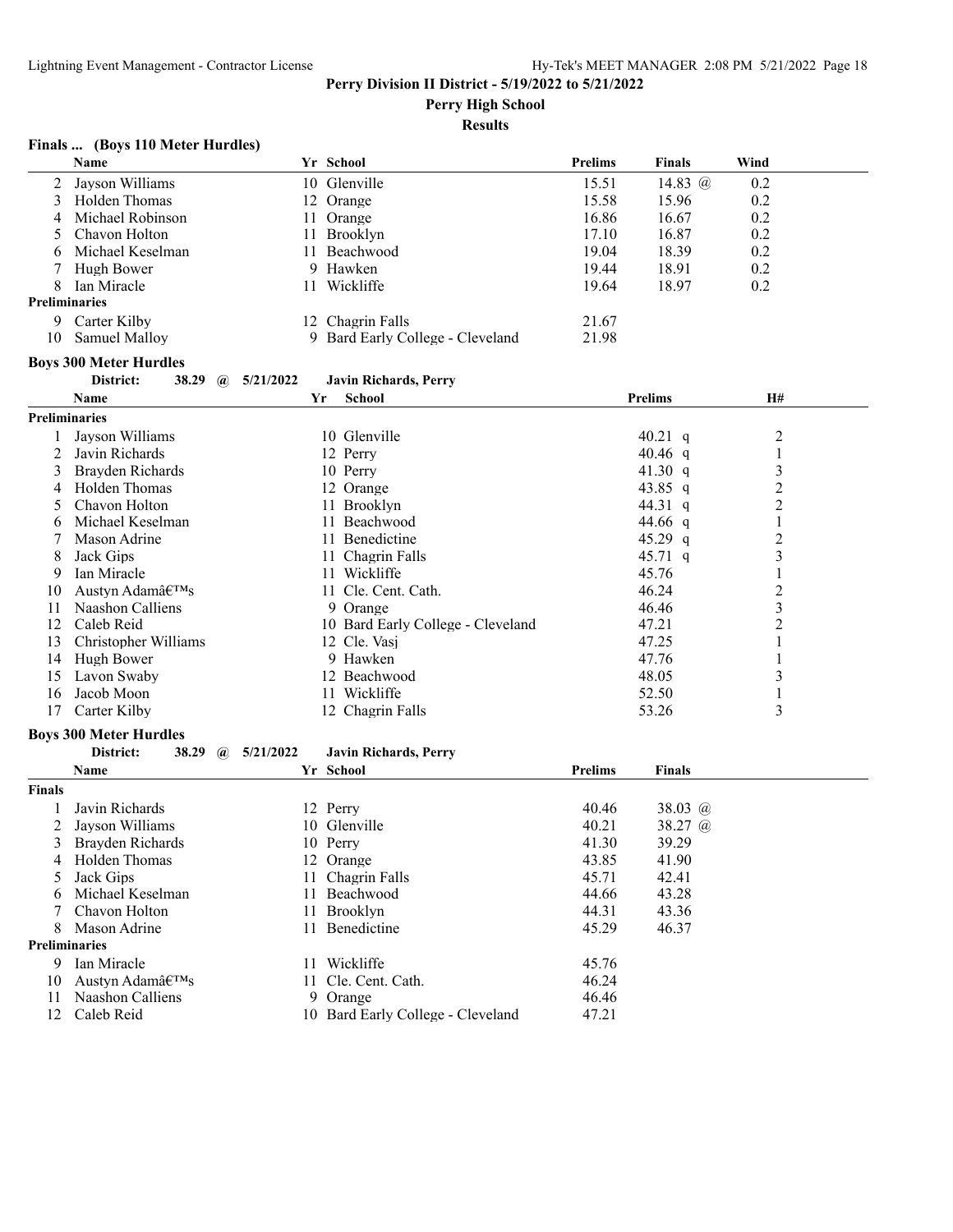**Perry High School**

#### **Results**

## **Preliminaries ... (Boys 300 Meter Hurdles)**

|    | Name                 | Yr School        | <b>Prelims</b> | Finals |
|----|----------------------|------------------|----------------|--------|
| 13 | Christopher Williams | 12 Cle. Vasi     | 47.25          |        |
|    | 14 Hugh Bower        | 9 Hawken         | 47.76          |        |
|    | 15 Lavon Swaby       | 12 Beachwood     | 48.05          |        |
|    | 16 Jacob Moon        | Wickliffe        | 52.50          |        |
| 17 | Carter Kilby         | 12 Chagrin Falls | 53.26          |        |

## **Boys 4x100 Meter Relay**

**District: 41.70 @ 5/19/2022 Hawken, Hawken**

#### **D Johnson, C Anderson, A Bukovnik, J Harrison**

|                | <b>Team</b>                                         | Relay                    |                              | <b>Prelims</b> | H#                                      |
|----------------|-----------------------------------------------------|--------------------------|------------------------------|----------------|-----------------------------------------|
| Preliminaries  |                                                     |                          |                              |                |                                         |
|                | Hawken<br>1) Dominic Johnson 11                     | 2) Christian Anderson 11 | 3) Andrew Bukovnik 12        | @ $41.70$ q    | $\overline{2}$<br>4) Jordan Harrison 12 |
| $\mathfrak{D}$ | Glenville<br>1) Dashaun Whatley 12                  | 2) Micquan Gravely 10    | 3) Milique Herron 11         | 42.50 $q$      | 4) Marquise Davis 9                     |
| 3              | Benedictine<br>1) Rodney Washington Jr 12           | 2) Quincy Johnson 12     | 3) Terrell Grier 12          | 42.97 $q$      | 4) Keion Mayberry 10                    |
| 4              | Perry                                               |                          |                              | 43.51 q        |                                         |
| 5              | 1) Jackson Roberts 12<br>Beachwood                  | 2) Jaden Hacking 11      | 3) Tyler Vitolo 12           | 45.39 q        | 4) Brock Sivon 12<br>-1                 |
| 6              | 1) Jonathan Mo 10<br>Wickliffe                      | 2) Levi Turell 9         | 3) Strahinja Dimitrijevic 10 | $45.99$ q      | 4) Osita Ogor 9                         |
|                | 1) Jalen Kelso 12                                   | 2) Dominic Root 11       | 3) Dylan Eiler 9             |                | 4) Shane Williams 11                    |
| 7              | Orange<br>1) Vincent Ononogbo 9                     | 2) Sam Russo 11          | 3) Cameron Cam Evans 10      | 46.06 q        | 2<br>4) James Jordan 10                 |
| 8              | Warrensville Heights<br>1) Dakahri Paul 12          | 2) Jamir Davis 10        | 3) Mekhi Pittman 12          | 46.06 $q$      | $\mathfrak{D}$<br>4) Antwon Gordon 12   |
| 9              | Kirtland<br>1) Scotty Haymer 12                     | 2) Tommy Gogolin 11      | 3) Gino Blasini 10           | 46.07          | 4) Philip LaVerde 11                    |
| 10             | Chagrin Falls                                       |                          | 3) Lance Buescher 12         | 47.29          | 2                                       |
| 11             | 1) Nick Vinci 11<br>Lake Cath.                      | 2) Jackson Beavers 11    |                              | 47.39          | 4) Jack Gips 11<br>$\overline{2}$       |
| 12             | 1) Ethan LeVan 12<br>Bard Early College - Cleveland | 2) Ryan Ginley 10        | 3) Greg Thomas 10            | 47.87          | 4) T.J. Gibbons 11<br>$\mathfrak{D}$    |
| 13             | 1) Jeremy Murray 11<br>Collinwood                   | 2) Stuart Malloy 10      | 3) Gilberto Vega 9           | 47.95          | 4) Maxdan White 9<br>2                  |
|                | 1) Antonio Milton 10                                | 2) Cartier Walker 9      | 3) Rakim Holland 9           |                | 4) Dontez Orr 10                        |
| 14             | Shaw<br>1) Mitchell Spooney 9                       | 2) Ulysess Davis 11      | 3) Alex Roman 9              | 49.16          | 4) Louis Rondon-Ramos 9                 |

**Boys 4x100 Meter Relay**

**District: 41.70 @ 5/19/2022 Hawken, Hawken**

|               | D Johnson, C Anderson, A Bukovnik, J Harrison |                          |                       |                       |  |  |  |  |  |
|---------------|-----------------------------------------------|--------------------------|-----------------------|-----------------------|--|--|--|--|--|
|               | <b>Team</b>                                   | Relay                    | <b>Prelims</b>        | <b>Finals</b>         |  |  |  |  |  |
| <b>Finals</b> |                                               |                          |                       |                       |  |  |  |  |  |
|               | Hawken                                        |                          | 41.70                 | 41.53 $\omega$        |  |  |  |  |  |
|               | 1) Dominic Johnson 11                         | 2) Christian Anderson 11 | 3) Andrew Bukovnik 12 | 4) Jordan Harrison 12 |  |  |  |  |  |
|               | Glenville                                     |                          | 42.50                 | 42.14                 |  |  |  |  |  |
|               | 1) Dashaun Whatley 12                         | 2) Micquan Gravely 10    | 3) Milique Herron 11  | 4) Marquise Davis 9   |  |  |  |  |  |
|               | Benedictine                                   |                          | 42.97                 | 43.41                 |  |  |  |  |  |
|               | 1) Rodney Washington Jr 12                    | 2) Ouincy Johnson 12     | 3) Terrell Grier 12   | 4) Keion Mayberry 10  |  |  |  |  |  |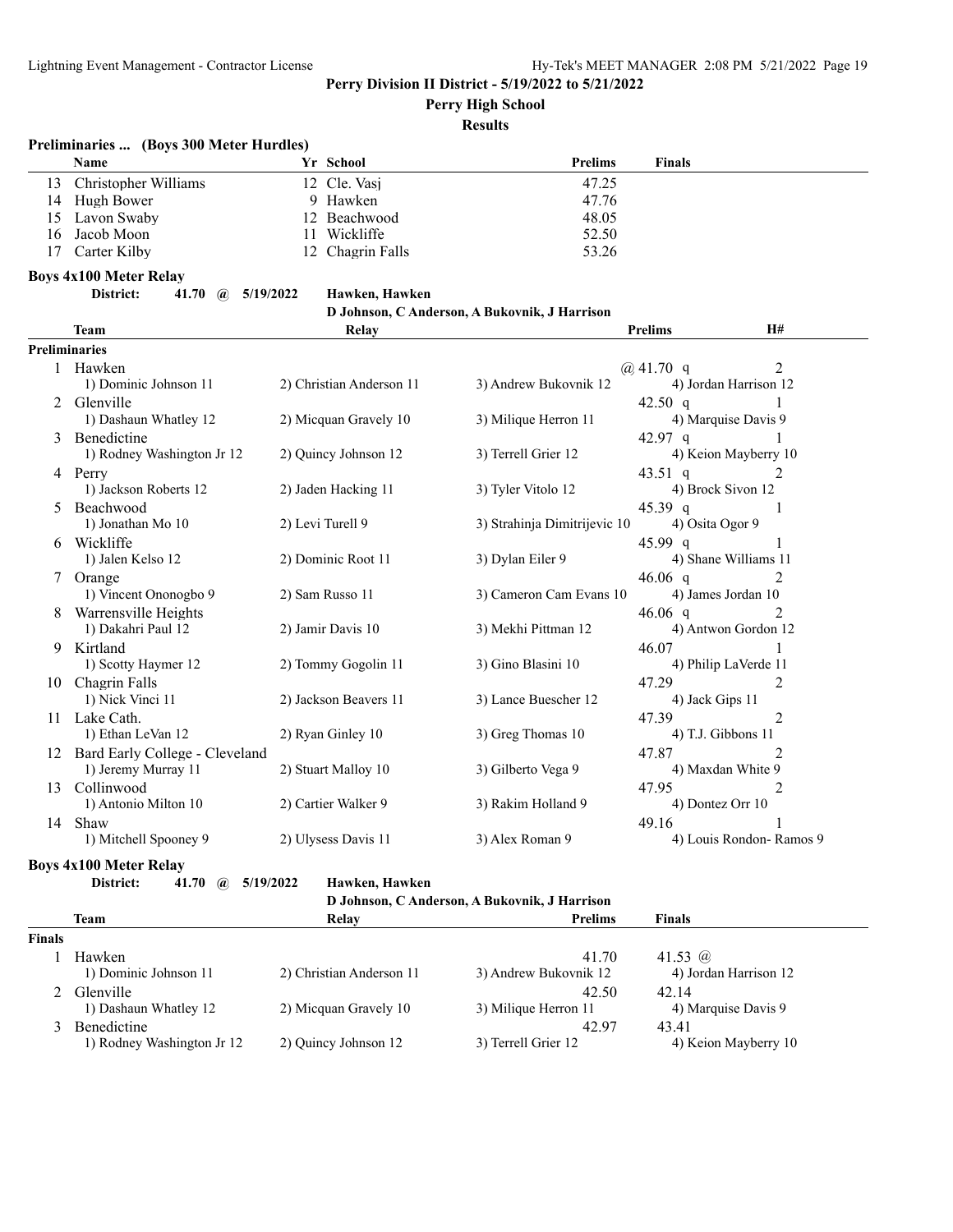**Perry High School**

## **Results**

## **Finals ... (Boys 4x100 Meter Relay)**

|    | <b>Team</b>                    | Relay                 | <b>Prelims</b>               | <b>Finals</b>           |
|----|--------------------------------|-----------------------|------------------------------|-------------------------|
| 4  | Perry                          |                       | 43.51                        | 43.58                   |
|    | 1) Jackson Roberts 12          | 2) Jaden Hacking 11   | 3) Brock Sivon 12            | 4) Tyler Vitolo 12      |
| 5  | Beachwood                      |                       | 45.39                        | 45.55                   |
|    | 1) Jonathan Mo 10              | 2) Levi Turell 9      | 3) Strahinja Dimitrijevic 10 | 4) Osita Ogor 9         |
| 6  | Orange                         |                       | 46.06                        | 46.07                   |
|    | 1) Vincent Ononogbo 9          | 2) Sam Russo 11       | 3) Cameron Cam Evans 10      | 4) James Jordan 10      |
|    | Warrensville Heights           |                       | 46.06                        | 46.08                   |
|    | 1) Dakahri Paul 12             | 2) Jamir Davis 10     | 3) Mekhi Pittman 12          | 4) Antwon Gordon 12     |
| 8  | Wickliffe                      |                       | 45.99                        | 46.57                   |
|    | 1) Jalen Kelso 12              | 2) Dominic Root 11    | 3) Dylan Eiler 9             | 4) Shane Williams 11    |
|    | Preliminaries                  |                       |                              |                         |
| 9  | Kirtland                       |                       | 46.07                        |                         |
|    | 1) Scotty Haymer 12            | 2) Tommy Gogolin 11   | 3) Gino Blasini 10           | 4) Philip LaVerde 11    |
| 10 | Chagrin Falls                  |                       | 47.29                        |                         |
|    | 1) Nick Vinci 11               | 2) Jackson Beavers 11 | 3) Lance Buescher 12         | 4) Jack Gips 11         |
| 11 | Lake Cath.                     |                       | 47.39                        |                         |
|    | 1) Ethan LeVan 12              | 2) Ryan Ginley 10     | 3) Greg Thomas 10            | $(4)$ T.J. Gibbons 11   |
| 12 | Bard Early College - Cleveland |                       | 47.87                        |                         |
|    | 1) Jeremy Murray 11            | 2) Stuart Malloy 10   | 3) Gilberto Vega 9           | 4) Maxdan White 9       |
| 13 | Collinwood                     |                       | 47.95                        |                         |
|    | 1) Antonio Milton 10           | 2) Cartier Walker 9   | 3) Rakim Holland 9           | 4) Dontez Orr 10        |
| 14 | Shaw                           |                       | 49.16                        |                         |
|    | 1) Mitchell Spooney 9          | 2) Ulysess Davis 11   | 3) Alex Roman 9              | 4) Louis Rondon-Ramos 9 |

## **Boys 4x200 Meter Relay**

**District: 1:28.53 @ 5/19/2022 Glenville, Glenville**

**M Herron, S Little, J Townsend, J Williams**

|    | Team                  | Relay                  |                        | <b>Prelims</b>   | <b>H#</b>             |
|----|-----------------------|------------------------|------------------------|------------------|-----------------------|
|    | <b>Preliminaries</b>  |                        |                        |                  |                       |
|    | 1 Glenville           |                        |                        | @ 1:28.53 q      |                       |
|    | 1) Milique Herron 11  | 2) Sidney Little 12    | 3) Jamari Townsend 9   |                  | 4) Jayson Williams 10 |
| 2  | Perry                 |                        |                        | $1:29.08$ q      | $\mathfrak{D}$        |
|    | 1) Jackson Roberts 12 | 2) Jaden Hacking 11    | 3) Brayden Richards 10 |                  | 4) Javin Richards 12  |
| 3  | Beachwood             |                        |                        | $1:29.23$ q      |                       |
|    | 1) Braylen Eaton 11   | 2) Noah Saidel 12      | 3) Mattix Revells 10   |                  | 4) David Steckner 11  |
| 4  | <b>Benedictine</b>    |                        |                        | $1:31.14$ q      | $\mathfrak{D}$        |
|    | 1) Erik Cloud 10      | 2) Marvin Conkle 12    | 3) Terrell Grier 12    |                  | 4) Keion Mayberry 10  |
| 5  | Hawken                |                        |                        | $1:32.84$ q      |                       |
|    | 1) Dominic Johnson 11 | 2) Destynn Keuchel 12  | 3) Samuel Pan 11       |                  | 4) Andrew Bukovnik 12 |
| 6  | Cle. Cent. Cath.      |                        |                        | $1:33.79$ q      |                       |
|    | 1) Machi Barr 9       | 2) Amare Washington 10 | 3) Myles Russell 10    | 4) Elijah Toe 12 |                       |
|    | Orange                |                        |                        | $1:34.42$ q      |                       |
|    | 1) Vincent Ononogbo 9 | $2)$ Max Page 11       | 3) Sam Russo 11        |                  | 4) Beren Berber 10    |
| 8  | Kirtland              |                        |                        | 1:34.56 q        | 2                     |
|    | 1) Scotty Haymer 12   | 2) William Sayle 10    | 3) Warren Eveland 11   |                  | 4) Philip LaVerde 11  |
| 9  | Wickliffe             |                        |                        | 1:36.76          | 2                     |
|    | 1) Ian Miracle 11     | $2)$ EJ Mester 10      | 3) Jalen Kelso 12      |                  | 4) Dominic Root 11    |
| 10 | Lake Cath.            |                        |                        | 1:38.11          | 2                     |
|    | 1) Damen Kelly 11     | 2) Alexis Pacheco 12   | 3) Joey Lonchar 10     |                  | 4) Ryan Ginley 10     |
| 11 | Warrensville Heights  |                        |                        | 1:38.70          |                       |
|    | 1) Dakahri Paul 12    | 2) Antwon Gordon 12    | 3) Mekhi Pittman 12    |                  | 4) Sultan Abdullah 11 |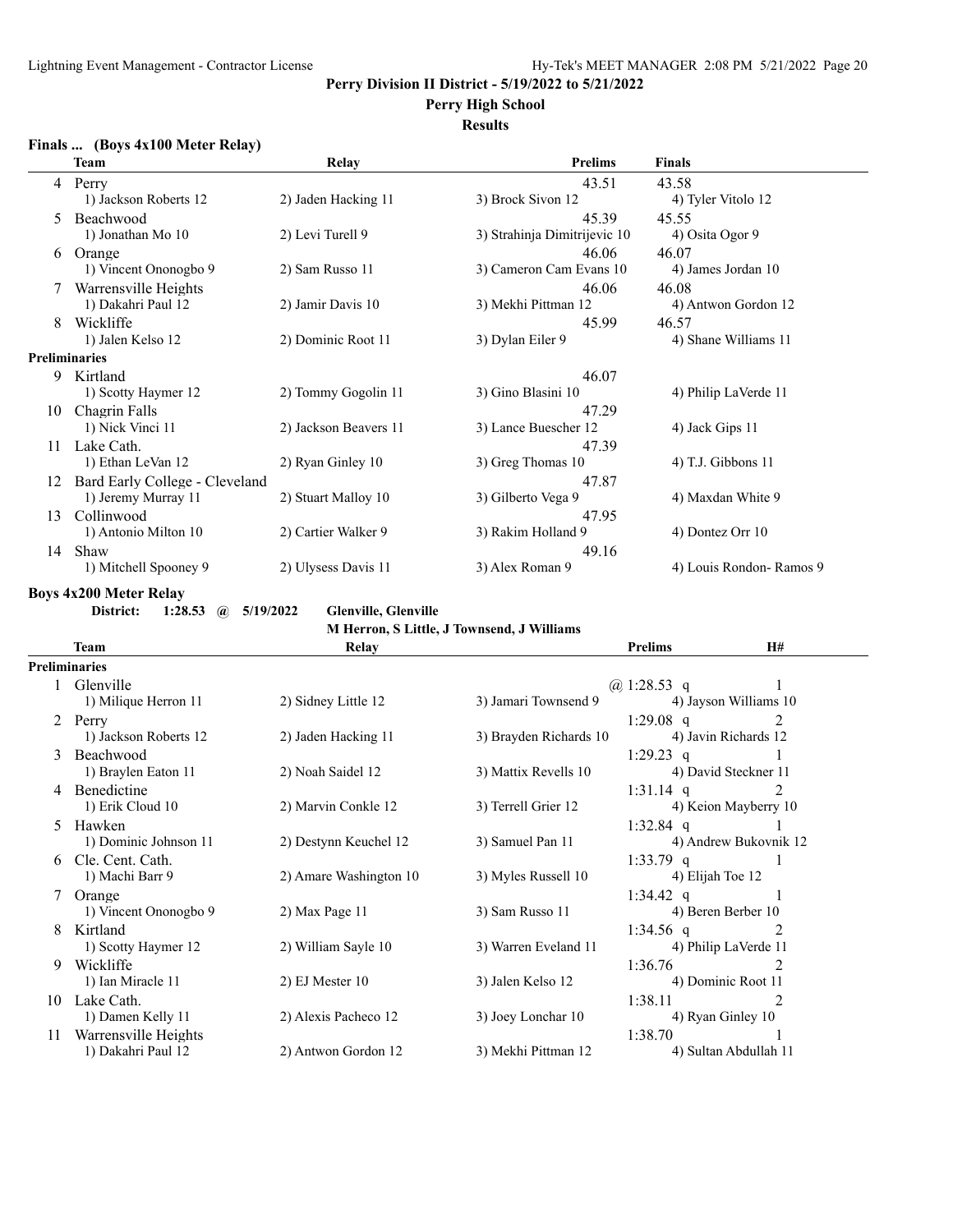## **Perry High School**

## **Results**

## **Preliminaries ... (Boys 4x200 Meter Relay)**

|     | <b>Team</b>                    | Relay               |                    | <b>Prelims</b>          | <b>H#</b> |
|-----|--------------------------------|---------------------|--------------------|-------------------------|-----------|
| 12. | Chagrin Falls                  |                     |                    | 1:39.00                 |           |
|     | 1) Nick Vinci 11               | 2) Austin Pawar 12  | 3) Griffin Laws 10 | 4) Jackson Beavers 11   |           |
| 13. | Collinwood                     |                     |                    | 1:39.12                 |           |
|     | 1) Antonio Miltion 10          | 2) Cartier Walker 9 | 3) Rakim Holland 9 | 4) Dontez Orr 10        |           |
| 14  | Bard Early College - Cleveland |                     |                    | 1:41.37                 |           |
|     | 1) Stuart Malloy 10            | 2) Jeremy Murray 11 | 3) Caleb Reid 10   | 4) Gilberto Vega 9      |           |
| 15  | Shaw                           |                     |                    | 1:43.97                 |           |
|     | 1) Mitchell Spooney 9          | 2) Ulysess Davis 11 | 3) Alex Roman 9    | 4) Louis Rondon-Ramos 9 |           |
|     |                                |                     |                    |                         |           |

## **Boys 4x200 Meter Relay**

**District: 1:28.53 @ 5/19/2022 Glenville, Glenville**

**M Herron, S Little, J Townsend, J Williams**

|                      | <b>Team</b>                    | Relay                  | <b>Prelims</b>         | <b>Finals</b>           |
|----------------------|--------------------------------|------------------------|------------------------|-------------------------|
| <b>Finals</b>        |                                |                        |                        |                         |
| 1                    | Glenville                      |                        | 1:28.53                | 1:28.12 $@$             |
|                      | 1) Milique Herron 11           | 2) Sidney Little 12    | 3) Jamari Townsend 9   | 4) Jayson Williams 10   |
| 2                    | Perry                          |                        | 1:29.08                | 1:28.38 @               |
|                      | 1) Jackson Roberts 12          | 2) Jaden Hacking 11    | 3) Brayden Richards 10 | 4) Javin Richards 12    |
| 3                    | Benedictine                    |                        | 1:31.14                | 1:31.13                 |
|                      | 1) Erik Cloud 10               | 2) Marvin Conkle 12    | 3) Terrell Grier 12    | 4) Keion Mayberry 10    |
| 4                    | Beachwood                      |                        | 1:29.23                | 1:31.88                 |
|                      | 1) Braylen Eaton 11            | 2) Noah Saidel 12      | 3) Mattix Revells 10   | 4) David Steckner 11    |
| 5                    | Orange                         |                        | 1:34.42                | 1:32.75                 |
|                      | 1) Vincent Ononogbo 9          | 2) Max Page 11         | 3) Sam Russo 11        | 4) Beren Berber 10      |
| 6                    | Cle. Cent. Cath.               |                        | 1:33.79                | 1:32.77                 |
|                      | 1) Machi Barr 9                | 2) Amare Washington 10 | 3) Myles Russell 10    | 4) Elijah Toe 12        |
|                      | Hawken                         |                        | 1:32.84                | D <sub>O</sub>          |
|                      | 1) Dominic Johnson 11          | 2) Destynn Keuchel 12  | 3) Samuel Pan 11       | 4) Andrew Bukovnik 12   |
|                      | Kirtland                       |                        | 1:34.56                | D <sub>O</sub>          |
|                      | 1) Scotty Haymer 12            | 2) William Sayle 10    | 3) Warren Eveland 11   | 4) Gino Blasini 10      |
| <b>Preliminaries</b> |                                |                        |                        |                         |
| 9                    | Wickliffe                      |                        | 1:36.76                |                         |
|                      | 1) Ian Miracle 11              | 2) EJ Mester 10        | 3) Jalen Kelso 12      | 4) Dominic Root 11      |
| 10.                  | Lake Cath.                     |                        | 1:38.11                |                         |
|                      | 1) Damen Kelly 11              | 2) Alexis Pacheco 12   | 3) Joey Lonchar 10     | 4) Ryan Ginley 10       |
| 11                   | Warrensville Heights           |                        | 1:38.70                |                         |
|                      | 1) Dakahri Paul 12             | 2) Antwon Gordon 12    | 3) Mekhi Pittman 12    | 4) Sultan Abdullah 11   |
| 12                   | Chagrin Falls                  |                        | 1:39.00                |                         |
|                      | 1) Nick Vinci 11               | 2) Austin Pawar 12     | 3) Griffin Laws 10     | 4) Jackson Beavers 11   |
| 13                   | Collinwood                     |                        | 1:39.12                |                         |
|                      | 1) Antonio Miltion 10          | 2) Cartier Walker 9    | 3) Rakim Holland 9     | 4) Dontez Orr 10        |
| 14                   | Bard Early College - Cleveland |                        | 1:41.37                |                         |
|                      | 1) Stuart Malloy 10            | 2) Jeremy Murray 11    | 3) Caleb Reid 10       | 4) Gilberto Vega 9      |
| 15                   | Shaw                           |                        | 1:43.97                |                         |
|                      | 1) Mitchell Spooney 9          | 2) Ulysess Davis 11    | 3) Alex Roman 9        | 4) Louis Rondon-Ramos 9 |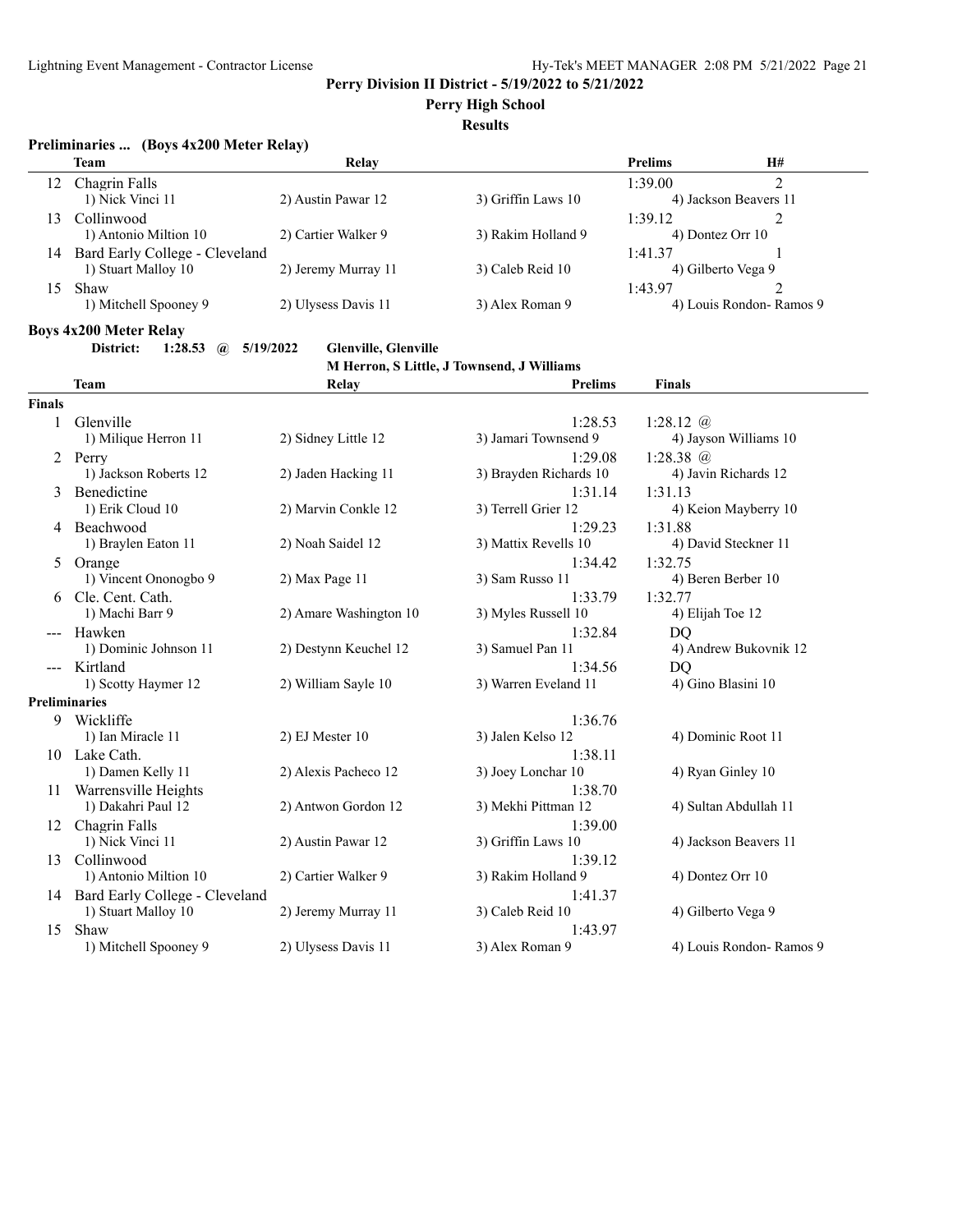## **Perry High School**

**Results**

#### **Boys 4x400 Meter Relay**

**District: 3:24.00 @ 5/21/2022 Glenville, Glenville**

| Glenville, Glenville |  |                                               |  |
|----------------------|--|-----------------------------------------------|--|
|                      |  | <b>ILarkins D Whatley G Howard E Richards</b> |  |

|                |                                                                                                                                                                                                                               |                       | J LATKIIIS, D WHAUCY, G HOWATU, E INCHATUS |                  |                       |
|----------------|-------------------------------------------------------------------------------------------------------------------------------------------------------------------------------------------------------------------------------|-----------------------|--------------------------------------------|------------------|-----------------------|
|                | <b>Team</b>                                                                                                                                                                                                                   | Relay                 |                                            | <b>Prelims</b>   | H#                    |
|                | <b>Preliminaries</b>                                                                                                                                                                                                          |                       |                                            |                  |                       |
|                | 1 Beachwood                                                                                                                                                                                                                   |                       |                                            | 3:24.81 q        | 1                     |
|                | 1) Braylen Eaton 11                                                                                                                                                                                                           | 2) Caleb Berns 11     | 3) David Steckner 11                       |                  | 4) Noah Saidel 12     |
| $\mathfrak{D}$ | Glenville                                                                                                                                                                                                                     |                       |                                            | $3:24.96$ q      | 2                     |
|                | 1) Jayson Williams 10                                                                                                                                                                                                         | 2) Joe Larkins 12     | 3) Gregory Howard 12                       |                  | 4) Malik Davis 11     |
|                | Benedictine                                                                                                                                                                                                                   |                       |                                            | $3:32.04$ q      | -1                    |
|                | 1) Keion Mayberry 10                                                                                                                                                                                                          | 2) Mason Adrine 11    | 3) Terrell Grier 12                        |                  | 4) Brandon Boyd 12    |
| 4              | Cle. Vasi                                                                                                                                                                                                                     |                       |                                            | $3:32.88$ q      |                       |
|                | 1) Matthew Okocha 12                                                                                                                                                                                                          | 2) Darion Taylor 9    | 3) Davion Taylor 9                         |                  | 4) Andre Terry 12     |
| 5              | Perry                                                                                                                                                                                                                         |                       |                                            | $3:34.73$ q      | 2                     |
|                | 1) Jaden Hacking 11                                                                                                                                                                                                           | 2) Sean Strahan 10    | 3) Brock Sivon 12                          |                  | 4) Tyler Vitolo 12    |
| 6              | Chagrin Falls                                                                                                                                                                                                                 |                       |                                            | $3:35.83$ q      | 2                     |
|                | 1) Michael Moissis 11                                                                                                                                                                                                         | 2) John Kittle 10     | 3) Hunter Longo 12                         |                  | 4) Tristan Spearry 12 |
|                | Cle. Cent. Cath.                                                                                                                                                                                                              |                       |                                            | $3:35.86$ q      | 2                     |
|                | 1) Amare Washington 10                                                                                                                                                                                                        | 2) Machi Barr 9       | 3) Myles Russell 10                        | 4) Elijah Toe 12 |                       |
| 8              | Wickliffe                                                                                                                                                                                                                     |                       |                                            | $3:37.83$ q      | 2                     |
|                | 1) Shane Williams 11                                                                                                                                                                                                          | 2) Dominic Root 11    | 3) Brady Pugh 11                           |                  | 4) Colby Humbert 11   |
| 9              | Orange                                                                                                                                                                                                                        |                       |                                            | 3:41.39          | $\mathfrak{D}$        |
|                | 1) Michael Robinson 11                                                                                                                                                                                                        | 2) Holden Thomas 12   | 3) Max Page 11                             |                  | 4) Brian Gent 11      |
| 10             | Lake Cath.                                                                                                                                                                                                                    |                       |                                            | 3:41.86          |                       |
|                | 1) Damen Kelly 11                                                                                                                                                                                                             | 2) Tyler Duricky 10   | 3) Alexis Pacheco 12                       |                  | 4) Scott Schauer 12   |
| 11             | Hawken                                                                                                                                                                                                                        | 2) Destynn Keuchel 12 | 3) Nick Garcia-Whitko 10                   | 3:49.77          | 4) Jordan Harrison 12 |
|                | 1) Andrew Bukovnik 12                                                                                                                                                                                                         |                       |                                            |                  |                       |
| 12             | Collinwood<br>1) Antonio Miltion 10                                                                                                                                                                                           | 2) Chanse Henderson 9 | 3) Rakim Holland 9                         | 3:57.24          | 4) Dontez Orr 10      |
| 13             | Kirtland                                                                                                                                                                                                                      |                       |                                            | 4:03.70          |                       |
|                | 1) Brigham Weight 11                                                                                                                                                                                                          | 2) Warren Eveland 11  | 3) Austin Leland 11                        |                  | 4) Will Bradshaw 10   |
|                | a construction of the construction of the construction of the construction of the construction of the construction of the construction of the construction of the construction of the construction of the construction of the |                       |                                            |                  |                       |
|                |                                                                                                                                                                                                                               |                       |                                            |                  |                       |

#### **Boys 4x400 Meter Relay**

**District: 3:24.00 @ 5/21/2022 Glenville, Glenville**

**J Larkins, D Whatley, G Howard, E Richards**

|        | Team                   | Relay              | <b>Prelims</b>        | <b>Finals</b>          |
|--------|------------------------|--------------------|-----------------------|------------------------|
| Finals |                        |                    |                       |                        |
|        | Glenville              |                    | 3:24.96               | 3:20.08 $\omega$       |
|        | 1) Jayson Williams 10  | 2) Joe Larkins 12  | 3) Gregory Howard 12  | 4) Malik Davis 11      |
|        | Beachwood              |                    | 3:24.81               | 3:21.60 $\omega$       |
|        | 1) Braylen Eaton 11    | 2) Caleb Berns 11  | 3) David Steckner 11  | 4) Noah Saidel 12      |
| 3      | Perry                  |                    | 3:34.73               | 3:25.77                |
|        | 1) Jaden Hacking 11    | 2) Sean Strahan 10 | 3) Tyler Vitolo 12    | 4) Brayden Richards 10 |
| 4      | <b>Benedictine</b>     |                    | 3:32.04               | 3:26.77                |
|        | 1) Keion Mayberry 10   | 2) Mason Adrine 11 | 3) Terrell Grier 12   | 4) Brandon Boyd 12     |
|        | 5 Cle. Vasi            |                    | 3:32.88               | 3:26.97                |
|        | 1) Matthew Okocha 12   | 2) Darion Taylor 9 | 3) Davion Taylor 9    | 4) Andre Terry 12      |
| 6      | Cle. Cent. Cath.       |                    | 3:35.86               | 3:32.99                |
|        | 1) Amare Washington 10 | 2) Machi Barr 9    | 3) Myles Russell 10   | 4) Elijah Toe 12       |
|        | Chagrin Falls          |                    | 3:35.83               | 3:33.05                |
|        | 1) Michael Moissis 11  | 2) John Kittle 10  | 3) Tristan Spearry 12 | 4) Jack Gips 11        |
| 8      | Wickliffe              |                    | 3:37.83               | 3:40.76                |
|        | 1) Dominic Root 11     | 2) Brady Pugh 11   | 3) Colby Humbert 11   | 4) Luke Beal 11        |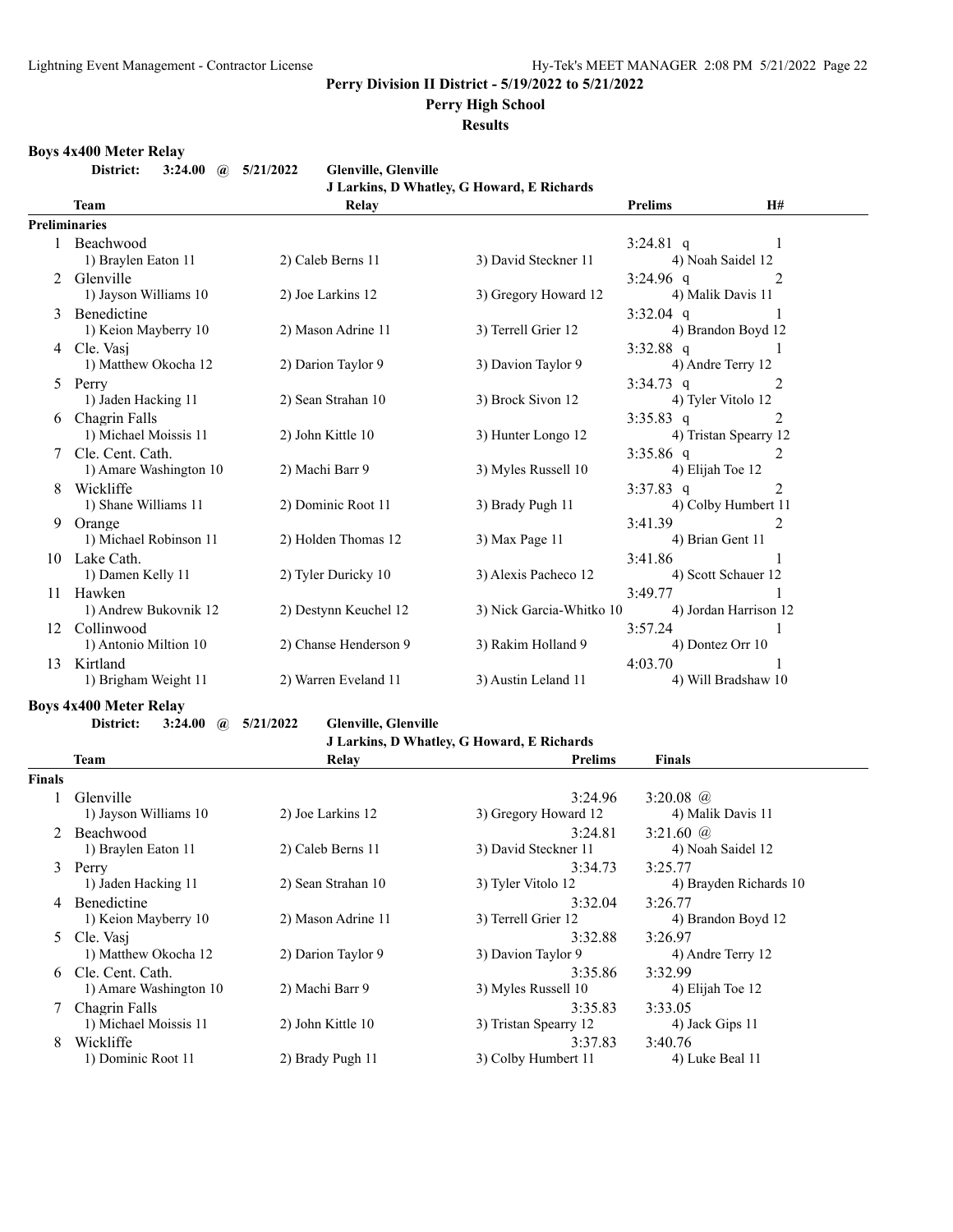**Perry High School**

**Results**

| Preliminaries  (Boys 4x400 Meter Relay) |  |  |
|-----------------------------------------|--|--|
|                                         |  |  |

|    | <b>Team</b>            | Relay                 | <b>Prelims</b>           | <b>Finals</b>         |
|----|------------------------|-----------------------|--------------------------|-----------------------|
|    | <b>Preliminaries</b>   |                       |                          |                       |
| 9  | Orange                 |                       | 3:41.39                  |                       |
|    | 1) Michael Robinson 11 | 2) Holden Thomas 12   | 3) Max Page 11           | 4) Brian Gent 11      |
| 10 | Lake Cath.             |                       | 3:41.86                  |                       |
|    | 1) Damen Kelly 11      | 2) Tyler Duricky 10   | 3) Alexis Pacheco 12     | 4) Scott Schauer 12   |
| 11 | Hawken                 |                       | 3:49.77                  |                       |
|    | 1) Andrew Bukovnik 12  | 2) Destynn Keuchel 12 | 3) Nick Garcia-Whitko 10 | 4) Jordan Harrison 12 |
| 12 | Collinwood             |                       | 3:57.24                  |                       |
|    | 1) Antonio Miltion 10  | 2) Chanse Henderson 9 | 3) Rakim Holland 9       | 4) Dontez Orr 10      |
| 13 | Kirtland               |                       | 4:03.70                  |                       |
|    | 1) Brigham Weight 11   | 2) Warren Eveland 11  | 3) Austin Leland 11      | 4) Will Bradshaw 10   |
|    |                        |                       |                          |                       |

**Boys 4x800 Meter Relay**

**District: 7:58.14 @ 5/21/2015 Lake Cath., Lake Cath.**

**M Bull, J Keating, B O'Toole, J Pritchard**

|               | Team                     | Relay                  |                      | <b>Finals</b>              |
|---------------|--------------------------|------------------------|----------------------|----------------------------|
| <b>Finals</b> |                          |                        |                      |                            |
|               | Chagrin Falls            |                        |                      | 8:19.32                    |
|               | 1) Hunter Longo 12       | 2) Isaac Bourne 12     | 3) Charles Asplin 12 | 4) Tristan Spearry 12      |
| $\mathcal{L}$ | Beachwood                |                        |                      | 8:21.19                    |
|               | 1) David Steckner 11     | 2) Gregory Perryman 12 | 3) Max Kuenzler 10   | 4) Caleb Berns 11          |
| 3             | Glenville                |                        |                      | 8:23.36                    |
|               | 1) Gregory Howard 12     | 2) Dashaun Whatley 12  | 3) Jamari Townsend 9 | 4) Malik Davis 11          |
| 4             | Hawken                   |                        |                      | 8:34.26                    |
|               | 1) Nick Garcia-Whitko 10 | 2) Sam Cohen 10        | 3) Parker Carrus 10  | 4) David Hamilton 12       |
| 5             | Perry                    |                        |                      | 8:53.63                    |
|               | 1) Issac Balistreri 12   | 2) Vance Vojack 10     | 3) Tyler Vitolo 12   | 4) Sean Strahan 10         |
| 6             | Lake Cath.               |                        |                      | 8:56.61                    |
|               | 1) Scott Schauer 12      | 2) Liam Frisbie 12     | 3) Damen Kelly 11    | 4) Tyler Duricky 10        |
|               | Cle. Vasi                |                        |                      | 9:20.99                    |
|               | 1) Christopher Daniel 10 | 2) Asu Pelima 10       | 3) Lewis Davis 12    | 4) Christopher Williams 12 |
| 8             | Kirtland                 |                        |                      | 9:46.55                    |
|               | 1) Drew Duncan 10        | 2) Austin Leland 11    | 3) Brigham Weight 11 | 4) Warren Eveland 11       |
| 9             | Wickliffe                |                        |                      | 9:53.26                    |
|               | 1) Giovanni Hernandez 12 | 2) Dominic Borsich 10  | 3) Jack Tennant 11   | 4) Logan Lait 9            |

**Boys High Jump**

**District: 6-08.25 @ 5/23/2014 David Chase, Jefferson Ar**

|               | Name                   | Yr | School        | <b>Finals</b> |  |
|---------------|------------------------|----|---------------|---------------|--|
| <b>Finals</b> |                        |    |               |               |  |
|               | Jermaine Foster        |    | 11 Glenville  | $6 - 04.00$   |  |
|               | 2 Ethan Crum           |    | 12 Perry      | $6 - 01.00$   |  |
|               | 3 T.J. Gibbons         |    | 11 Lake Cath. | $5-10.00$     |  |
|               | 4 Ravne Williams       |    | 10 Glenville  | $J5-10.00$    |  |
|               | 5 Braylen Eaton        |    | 11 Beachwood  | 5-08.00       |  |
| 6             | <b>Bryant Mitchell</b> |    | 11 Orange     | $J5-08.00$    |  |
|               | Luke Beal              |    | 11 Wickliffe  | $J5-08.00$    |  |
| 8             | Ben Falck-ytter        |    | 11 Hawken     | $5 - 06.00$   |  |
| 9             | Armani Chiappone       |    | 9 Perry       | $5-04.00$     |  |
| 9             | Zack Beal              |    | 11 Wickliffe  | $5-04.00$     |  |
| 11            | Dominykas Silgalis     |    | 10 Lake Cath. | $J5-04.00$    |  |
| 11            | William Savle          |    | 10 Kirtland   | $J5-04.00$    |  |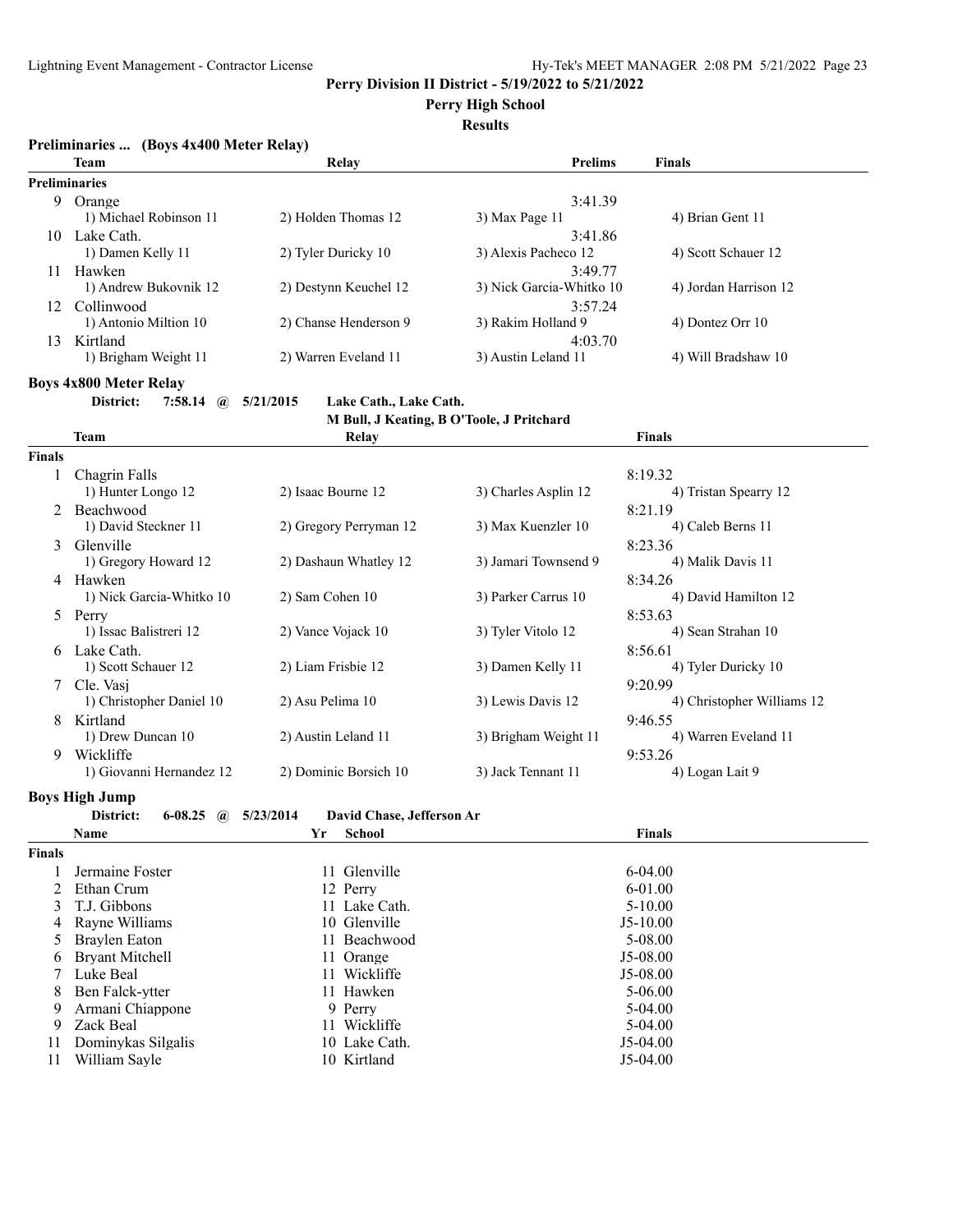**Perry High School**

|                      | Finals  (Boys High Jump)                           |    |                                          |                      |            |
|----------------------|----------------------------------------------------|----|------------------------------------------|----------------------|------------|
|                      | Name                                               | Yr | <b>School</b>                            | <b>Finals</b>        |            |
|                      | <b>Bennett Thompson</b>                            |    | 9 Orange                                 | NH                   |            |
| $\sim$ $\sim$ $\sim$ | Kaz Kanieski                                       |    | 10 Chagrin Falls                         | NH                   |            |
|                      | <b>Boys Pole Vault</b>                             |    |                                          |                      |            |
|                      | District:<br>5/21/2015<br>16-00 $\omega$           |    |                                          |                      |            |
|                      | Name                                               | Yr | Matt Ludwig, Lake Cath.<br><b>School</b> | <b>Finals</b>        |            |
|                      |                                                    |    |                                          |                      |            |
| <b>Finals</b>        |                                                    |    |                                          |                      |            |
| 1                    | Brayden Richards                                   |    | 10 Perry                                 | 15-00.00             |            |
| 2<br>3               | Javin Richards<br>Nicolas Lazar                    |    | 12 Perry<br>12 Orange                    | 13-00.00<br>12-03.00 |            |
| 4                    | Ethan Metz                                         |    | 10 Hawken                                | 12-00.00             |            |
| 5                    | Avi Zimmerman                                      |    | 12 Orange                                | 10-06.00             |            |
| 6                    | Giovanni Hernandez                                 |    | 12 Wickliffe                             | $9 - 06.00$          |            |
| 7                    | Brigham Weight                                     |    | 11 Kirtland                              | $9 - 00.00$          |            |
|                      | Nicholas Tropf                                     |    | 9 Chagrin Falls                          | $9 - 00.00$          |            |
| 9                    | Cameron Chapo                                      |    | 9 Wickliffe                              | 8-06.00              |            |
|                      |                                                    |    |                                          |                      |            |
|                      | <b>Boys Long Jump</b>                              |    |                                          |                      |            |
|                      | District:<br>22-11.50<br>5/21/2013<br>$\mathbf{a}$ |    | Will Carter, Orange                      |                      |            |
|                      | Name                                               | Yr | <b>School</b>                            | Finals               | Wind       |
| <b>Finals</b>        |                                                    |    |                                          |                      |            |
| 1                    | Braylen Eaton                                      |    | 11 Beachwood                             | 21-04.50             | <b>NWI</b> |
| 2                    | Beren Berber                                       |    | 10 Orange                                | 20-10.00             | <b>NWI</b> |
| 3                    | Michael Robinson                                   | 11 | Orange                                   | 20-06.00             | <b>NWI</b> |
| 4                    | Andrew Bukovnik                                    |    | 12 Hawken                                | 20-05.25             | <b>NWI</b> |
| 5                    | Jackson Roberts                                    |    | 12 Perry                                 | 20-04.25             | <b>NWI</b> |
| 6                    | Myles Russell                                      |    | 10 Cle. Cent. Cath.                      | 19-07.00             | <b>NWI</b> |
| 7                    | Dominic Johnson                                    | 11 | Hawken                                   | 19-05.50             | <b>NWI</b> |
| 8                    | Luke Beal                                          | 11 | Wickliffe                                | 18-10.75             | <b>NWI</b> |
| 9                    | Shane Williams                                     |    | 11 Wickliffe                             | 18-08.25             | <b>NWI</b> |
| 10                   | Rayne Williams                                     |    | 10 Glenville                             | 18-05.25             | <b>NWI</b> |
| 11                   | Tyler Vitolo                                       |    | 12 Perry                                 | 18-03.75             | <b>NWI</b> |
| 12                   | Shlok Bhattacharya                                 |    | 10 Chagrin Falls                         | 17-11.25             | <b>NWI</b> |
| 13                   | Jeremy Murray                                      | 11 | Bard Early College - Cleveland           | 17-10.00             | <b>NWI</b> |
| 14                   | Warren Bloodworth                                  | 11 | Glenville                                | 17-05.75             | <b>NWI</b> |
| 15                   | <b>Stuart Malloy</b>                               | 10 | Bard Early College - Cleveland           | 17-04.50             | <b>NWI</b> |
| 16                   | William Sayle                                      |    | 10 Kirtland                              | 17-01.25             | <b>NWI</b> |
| 17                   | Mason Adrine                                       |    | 11 Benedictine                           | 16-10.25             | <b>NWI</b> |
| 18                   | Christian Shoulders                                |    | 9 Warrensville Heights                   | 16-08.25             | NWI        |
| 19                   | <b>Teairon Powell</b>                              |    | 10 Benedictine                           | 15-09.50             | <b>NWI</b> |
| 20                   | Demarion McCray                                    |    | 11 Warrensville Heights                  | 15-03.50             | <b>NWI</b> |
| 21                   | Caleb Stein                                        |    | 9 Lake Cath.                             | 15-00.75             | <b>NWI</b> |
| 22                   | <b>Zion Bradley</b>                                |    | 9 Cle. Jfk                               | 14-07.00             | <b>NWI</b> |
|                      | <b>Boys Shot Put</b>                               |    |                                          |                      |            |
|                      | District:<br>52-08.75 $\omega$<br>5/23/2014        |    | Matt Fitchett, Ash. Edgewoo              |                      |            |
|                      | Name                                               | Yr | <b>School</b>                            | Finals               | H#         |
| <b>Finals</b>        |                                                    |    |                                          |                      |            |
|                      | <b>Tavareon Sanders</b>                            |    |                                          |                      |            |
| 1                    |                                                    |    | 12 Glenville                             | 47-05.00             | 1          |
| 2                    | Owen Kaufman                                       |    | 12 Lake Cath.                            | 47-03.50             | 2          |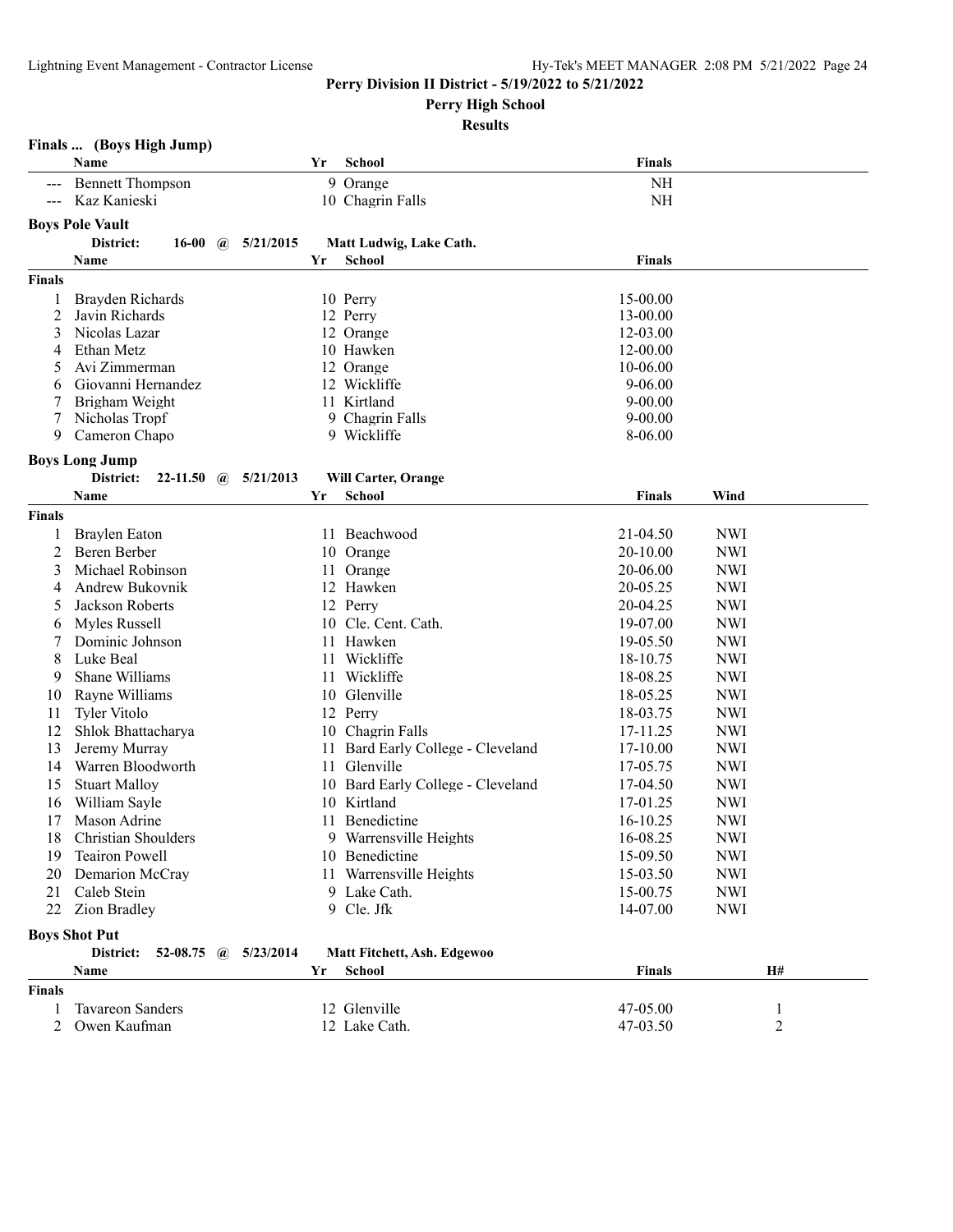#### **Perry High School**

#### **Results**

## **Finals ... (Boys Shot Put)**

|        | Name                                   | Yr | <b>School</b>             | <b>Finals</b> | H#                      |  |
|--------|----------------------------------------|----|---------------------------|---------------|-------------------------|--|
| 3      | Casey Maruschak                        |    | 11 Perry                  | 45-02.25      | $\mathfrak{Z}$          |  |
| 4      | Frank McDonnell                        |    | 12 Benedictine            | 39-10.00      | $\mathfrak{Z}$          |  |
| 5      | Louie Justice                          |    | 10 Hawken                 | 39-09.00      | 3                       |  |
| 6      | <b>Greg Bares</b>                      |    | 10 Lake Cath.             | 39-05.25      | $\overline{c}$          |  |
| 7      | Jessie Agee                            |    | 12 Glenville              | 39-01.75      | 3                       |  |
| 8      | Jack Felder                            |    | 10 Beachwood              | 38-11.75      | $\overline{2}$          |  |
| 9      | Chinedu Obi                            |    | 12 Hawken                 | 38-06.00      | 1                       |  |
| 10     | Josh Rosenberg                         |    | 10 Beachwood              | 38-01.75      | 3                       |  |
| 11     | Greg Ihnat                             |    | 11 Kirtland               | 37-06.75      | 3                       |  |
| 12     | Logan Cosiano                          |    | 12 Perry                  | 36-10.75      | 2                       |  |
| 13     | Noah Garrison                          |    | 11 Wickliffe              | 36-03.75      | 1                       |  |
| 14     | Joshua Joseph                          |    | 12 Orange                 | 36-02.50      | 1                       |  |
| 15     | Anthony Iliano                         |    | 11 Benedictine            | 35-09.75      | 2                       |  |
| 16     | Stephen Blakemore                      |    | 12 Orange                 | 35-02.50      | $\mathbf{1}$            |  |
| 17     | Jude Zimmerman                         |    | 12 Chagrin Falls          | 34-09.00      | 3                       |  |
| 18     | Corey Smith                            |    | 10 Cle. Vasj              | 33-09.75      | $\overline{c}$          |  |
| 19     | Floyd Robison                          |    | 10 Cle. Cent. Cath.       | 31-09.75      | $\overline{2}$          |  |
| 20     | Dominic Cole                           |    | 11 Warrensville Heights   | 30-07.75      | 1                       |  |
| 21     | Matthew Nagy                           |    | 10 Cle. Vasj              | 29-01.00      | 1                       |  |
| 22     | Maxwell Klug                           |    | 11 Chagrin Falls          | 28-11.75      | $\overline{c}$          |  |
| 23     | Landon Smith                           |    | 12 Wickliffe              | 28-04.50      | 3                       |  |
| 24     | Paul Niyorokwizera                     |    | 10 Cle. Cent. Cath.       | 28-02.75      | 3                       |  |
| 25     | Kevin Nguyen                           |    | 9 Brooklyn                | 28-00.25      | 3                       |  |
| 26     | Jeff Helmick                           |    | 9 Brooklyn                | 25-08.00      | 1                       |  |
| 27     | Jacob Morris                           |    | 12 Kirtland               | 24-10.00      | 3                       |  |
|        |                                        |    |                           |               |                         |  |
|        | <b>Boys Discus Throw</b>               |    |                           |               |                         |  |
|        | District:<br>162-07 $\omega$ 5/19/2016 |    | Jacob Stauffer, Cle. VASJ |               |                         |  |
|        | Name                                   | Yr | <b>School</b>             | <b>Finals</b> | H#                      |  |
| Finals |                                        |    |                           |               |                         |  |
| 1      | Stephen Blakemore                      |    | 12 Orange                 | 134-08        | $\overline{\mathbf{c}}$ |  |
| 2      | Anthony Iliano                         |    | 11 Benedictine            | 124-01        | 1                       |  |
| 3      | Jessie Agee                            |    | 12 Glenville              | 120-01        | $\overline{c}$          |  |
| 4      | <b>Brian Cox</b>                       |    | 11 Perry                  | 117-00        | 1                       |  |
| 5      | Josh Rosenberg                         |    | 10 Beachwood              | 115-06        | 1                       |  |
| 6      | Noah Garrison                          |    | 11 Wickliffe              | 107-02        | 3                       |  |
| 7      | Jack Felder                            |    | 10 Beachwood              | 107-01        | 3                       |  |
| 8      | Casey Maruschak                        |    | 11 Perry                  | $106 - 10$    | $\overline{\mathbf{c}}$ |  |
| 9      | Frank McDonnell                        |    | 12 Benedictine            | 103-07        | $\overline{c}$          |  |
| 10     | Louie Justice                          |    | 10 Hawken                 | 102-06        | 1                       |  |
| 11     | Wyatt Kaufman                          |    | 10 Lake Cath.             | 100-06        | 1                       |  |
| 12     | Joshua Joseph                          |    | 12 Orange                 | 99-07         | $\mathbf{1}$            |  |
| 13     | Jacob Morris                           |    | 12 Kirtland               | 99-05         | 3                       |  |
| 14     | Santana Sammons                        |    | 10 Brooklyn               | 97-08         | $\overline{c}$          |  |
| 15     | Corey Smith                            |    | 10 Cle. Vasj              | 90-02         | 3                       |  |
| 16     | Alex Weck                              |    | 11 Wickliffe              | 89-00         | 3                       |  |
| 17     | Chinedu Obi                            |    | 12 Hawken                 | 84-03         | $\overline{c}$          |  |
| 18     | Ian Borhwick                           |    | 11 Kirtland               | 80-07         | $\mathbf{1}$            |  |
| 19     | Ishaun Cage                            |    | 10 Cle. Cent. Cath.       | 79-04         | $\overline{c}$          |  |
| 20     | Dominic Cole                           |    | 11 Warrensville Heights   | 77-00         | 3                       |  |